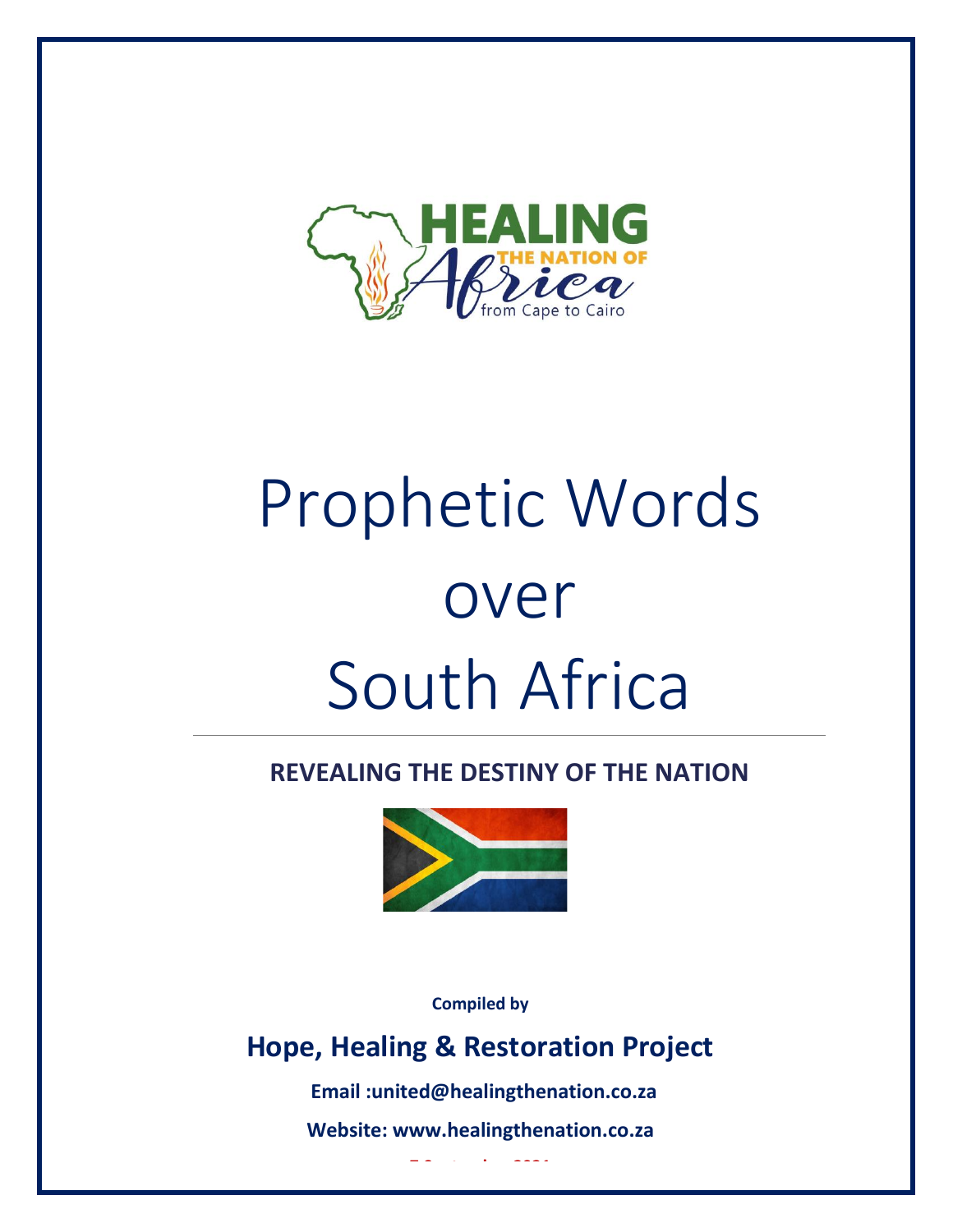## Table of Contents

| 1.  |                                                                           |  |
|-----|---------------------------------------------------------------------------|--|
| 2.  |                                                                           |  |
| 3.  |                                                                           |  |
| 4.  |                                                                           |  |
| 6.  |                                                                           |  |
| 7.  |                                                                           |  |
| 8.  |                                                                           |  |
| 9.  |                                                                           |  |
| 10. |                                                                           |  |
| 11. |                                                                           |  |
| 12. |                                                                           |  |
| 13. |                                                                           |  |
| 14. |                                                                           |  |
| 15. |                                                                           |  |
| 16. |                                                                           |  |
| 17. |                                                                           |  |
| 18. |                                                                           |  |
| 19. |                                                                           |  |
| 20. | Prophecy by Apostle Chuck Pearce, Parliament Cape Town (11-13/03/2016) 30 |  |
| 21. |                                                                           |  |
| 22. |                                                                           |  |
| 23. |                                                                           |  |
| 24. |                                                                           |  |

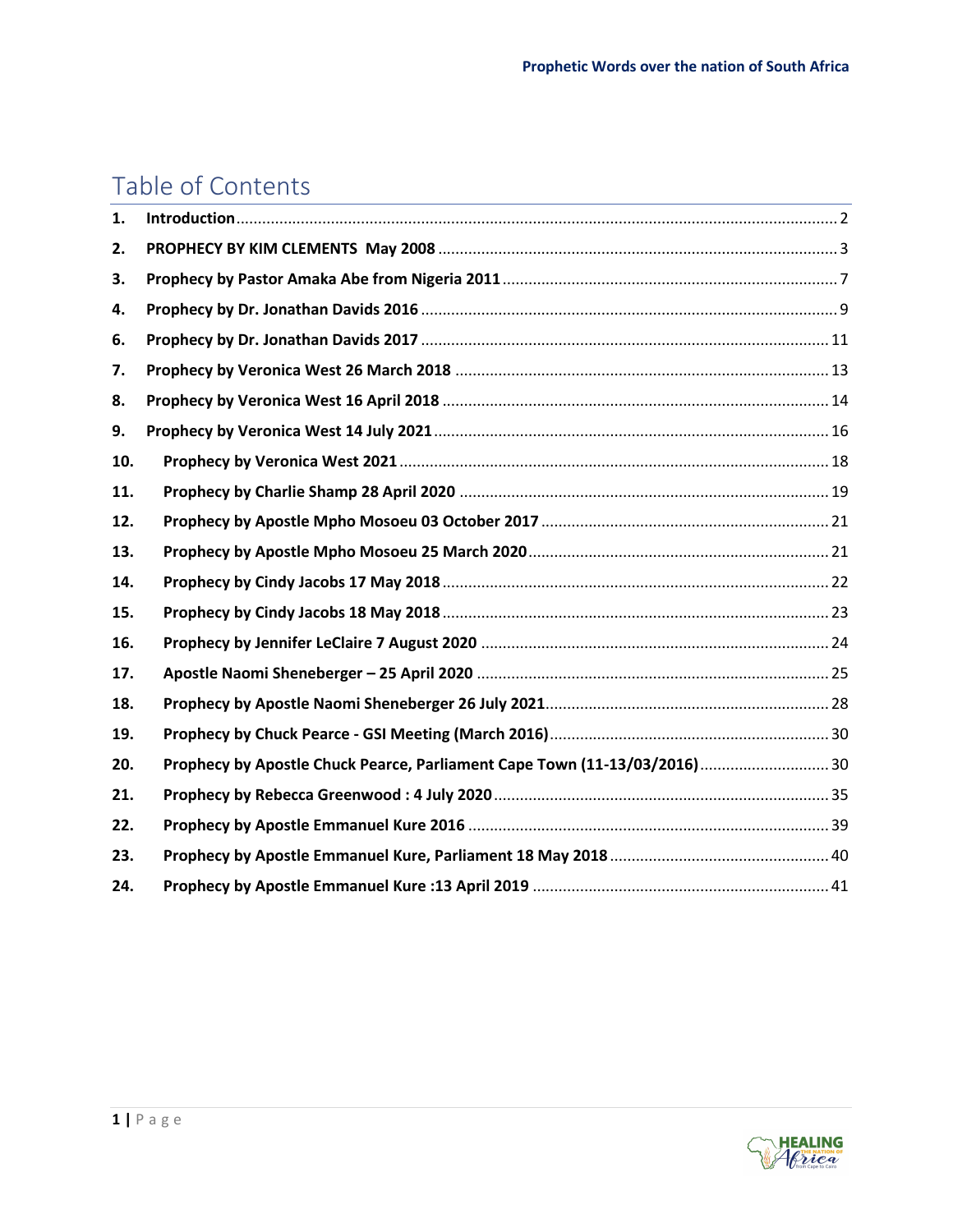#### <span id="page-2-0"></span>**1. Introduction**

*A "prophecy" is a message from the Lord proclaimed by his messengers, the Prophets. God gives words of prophecy to His messengers for people and nations to know what His plans and purpose is. Those who receive the prophecy are guided by it and able to stand confidently even when it seems impossible.* 

*The Bible is a record of messages from the Lord over many generations towards Israel and the nations. God revealed His plans for Israel and the nations through the mouths of His servants the Prophets and at the appointment time He fulfilled them. This is why the bible is a source of inspiration for those who put their hope in the Lord. When we read how God made promises to others, and how He fulfilled them, we are encouraged to stand confidently on what God has spoken to us. He is the same yesterday, today and forever, and He watches over His word to perform it.*

*The prophecies contained in this book reveals the plan and destiny of our nation and continent, given through the mouths of different prophets from across the world. God is a God of nation He holds the destinies of nations.* 

*In these challenging times when everything around us is being shaken, it is important to know what God has spoken about our lives and our nation. When we know what God has spoken, we receive hope and comfort in the midst of despair. We receive assurance that despite the current circumstances, our future will be fruitful.*

*These words of prophecy are a powerful weapon in our hands to use as we wage a warfare for the destiny of our nation to be fulfilled. We urge you to share these words with everyone, and to teach them to your children.* 

*South Africans must know that God has a plan for this nation and therefore urge you to share these words with everyone, and to teach them to your children. Despite the gloom and doom we see and hear about daily, we must remain confident that God has a plan for our nation. His plan is for our good, and not disaster, a plan to give us a future and a hope. Jeremiah 29:11*

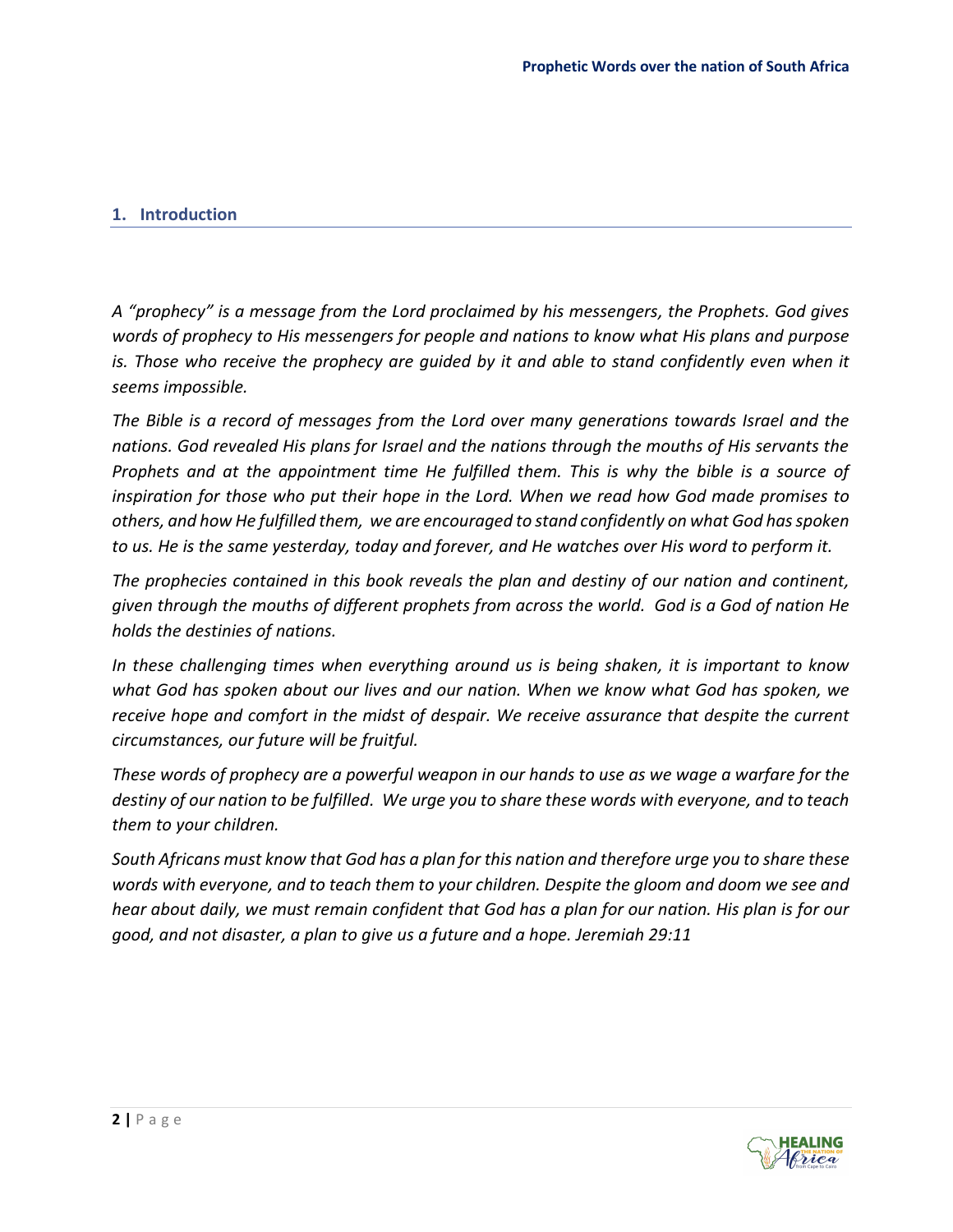#### <span id="page-3-0"></span>**2. PROPHECY BY KIM CLEMENTS May 2008**

You will feel the bond of love again. You will feel the suffering servant again, says the Lord, while you paraded around and you said I am this thing and I am that thing. But I Am the healer, I Am the deliverer, I Am the soon coming king, I Am the lion of the tribe of Judah, I Am the great I Am, I Am the Lily of the Valley, I Am the Rose of Sharon, I Am the great I Am, I Am the perfector of your faith and I started a work in the earth says the Lord. I am going to finish and complete that work. The Lord says that even if I have to stretch forth my hand against those that oppose me in this season, so you shall see a judgment against those that oppose me. For the days of Ananias and Sapphire will soon return into the House of God and I will purge my bride. I will perfect my bride, I will refine my bride, I will dress my bride in white again, and adorn her with the anointing of heaven, and the dew of Hermon will once more be seen in the church of the first born.

This is not a season says the Lord to run away,

This is not a season says the Lord to get passive,

This not a season to play church.

This is a season to pursue me,

This is a season to hunger for me,

This is a season to seek me with all your heart,

And lean not on your own understanding.

This is the Toronto says the Lord, I came with my power and my Spirit but they tried control me. For a season. I have visited Pensacola, and I came and saw them. I came and spoke to them and walked, healed their sick, delivered the oppressed and then they tried to control Me so I walked away. I visited Argentina and they held Me and I built their churches and I gathered multitudes and men were saved and then they became a religious movement. I visited the United States; they tried to merchandise My anointing. I visited England and they never moved from one level to the next. So I have been visiting nation after nation but now I am going to visit South Africa.

Do not look at what happened in the world says the Lord, do not look at what happened in the nations says the Lord, for what I will do on this continent is far greater than what I have ever done in the history of the earth. I'm going to breathe with My fire and breathe with My wind on the nation and those who have been faithful in the persecution and the hard times and the fire and walked through the deserts and gone through the mountain experiences and experienced the valleys. Even you my sons and daughters, I will cause an anointing to come but the ordinary mother shall perform supernatural signs and wonders. I will cause an anointing to come that even the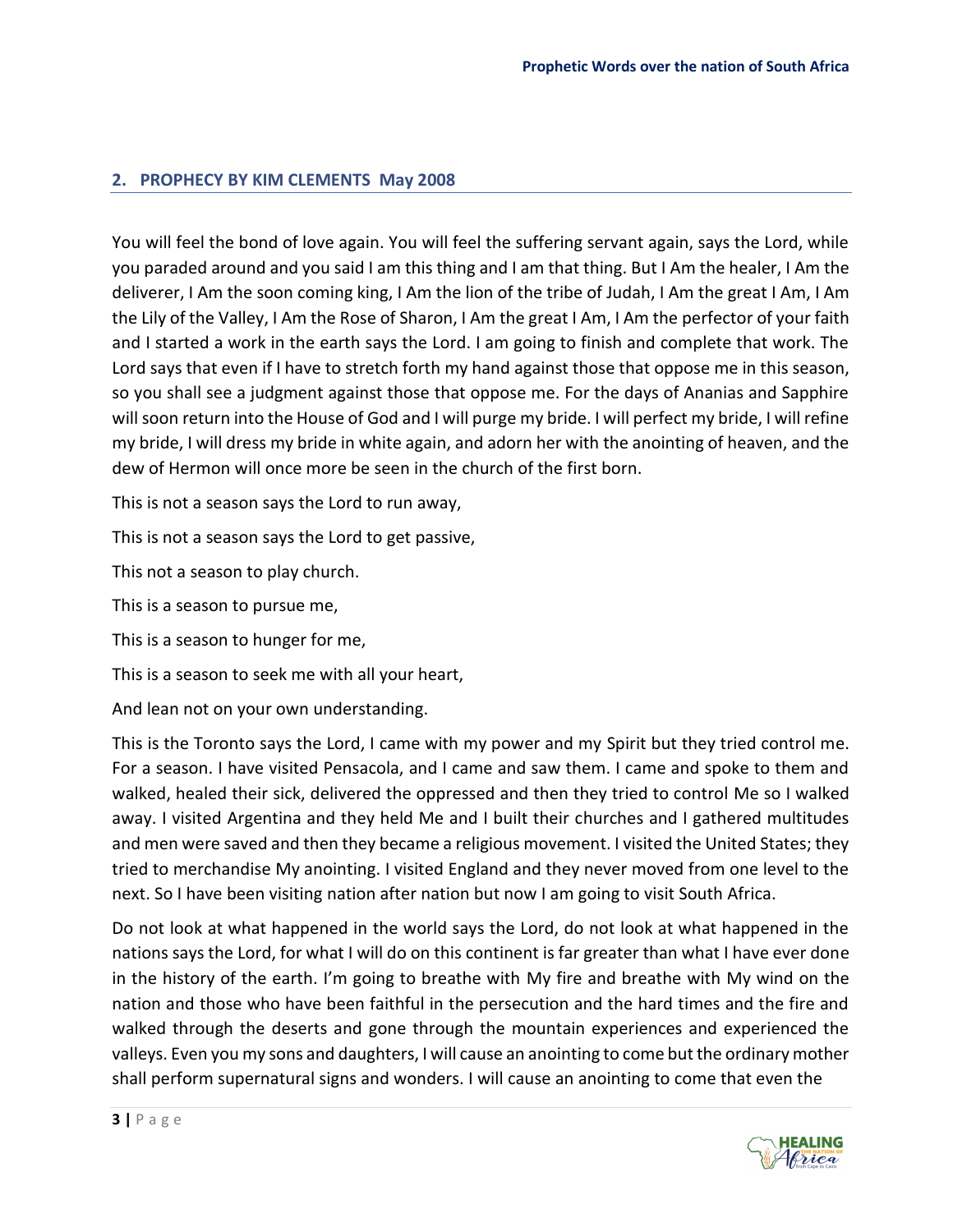smallest member in your church shall begin to prophesy and the nations shall hear about a thunder that is taking place in the nation of South Africa. It is not by coincidence that I brought the soccer world cup to this nation, can't you see I'm trying to get the nations to look at you. For when they look at you in this season they will not see a nation defeated, but they shall see a first born Church. They shall see a victorious champion Church. They shall see a Church with power to restore My glory once again and will bring My presence back. And you My people I have prepared, not only shall this wave of anointing hit this continent but there is a reason why I brought Africa to South Africa. Did I not say from the tip of Africa there shall be fire? Did I not say that fire will go out into the nations? This is a nation of revival, this is a nation of reformation, and this is a nation of restitution. And the enemy has attacked you, oppressed you and bound you.

I am sending three angels in the year 2008 into the continent of Africa, one shall be called the angel of Fire, the next shall be called the angel of the Winds of the Lord and the third shall be called the angel of Judgment. Those that are in judgment shall be burnt by the fire but those that have been humble shall find the fire as the light to their past and shall find the fire as the warmth to their ministries. The wind that I am bringing is a mighty wind, the **'Ruach'** of God. And the angels that I am sending shall open the doors of heaven and allow My Spirit to blow from the north, south, east and west. What shall this wind do? It shall blow every demon off this continent of Africa. It shall blow every spirit off the continent of Africa. It will blow into the nations that have oppressed me. It will blow in the nations and be a season of change.

A great confusion will come upon the government of this nation as My Spirit begins to change and put the right pieces in place, also in many men's lives. Many men who thought they were hiding will now be exposed says the Lord. And I will change this thing and within the year period of the prophecy I will change the government of this nation. And I will turn this nation towards Israel once again, and I will breathe upon this nation and this giant shall be wakened up. I'm going to join Methodists, Anglicans and Presbyterians and Charismatics and Evangelicals, and I am going to bind them together under the bond of My love. And the people will come once more to stand up for the glory of this nation. Crime shall escalate so as death and rumours of chaos. Suddenly the body of Christ shall stand up and bring the answer and begin to change the politicians, the prisons and hospitals.

For I will raise up in this nation a godly man that will institute godliness in prisons, godliness in the laws of this country and godliness in our hospitals. And My Spirit will breathe upon the people that have been oppressed says the Lord. There comes a season says the Lord where the young men of God will suddenly be caught up into the third heaven and into the realms of the supernatural. Yes they will begin to see the future, a move of My Spirit will hit the earth in such a degree, the next six months you will find yourselves praying and not knowing.

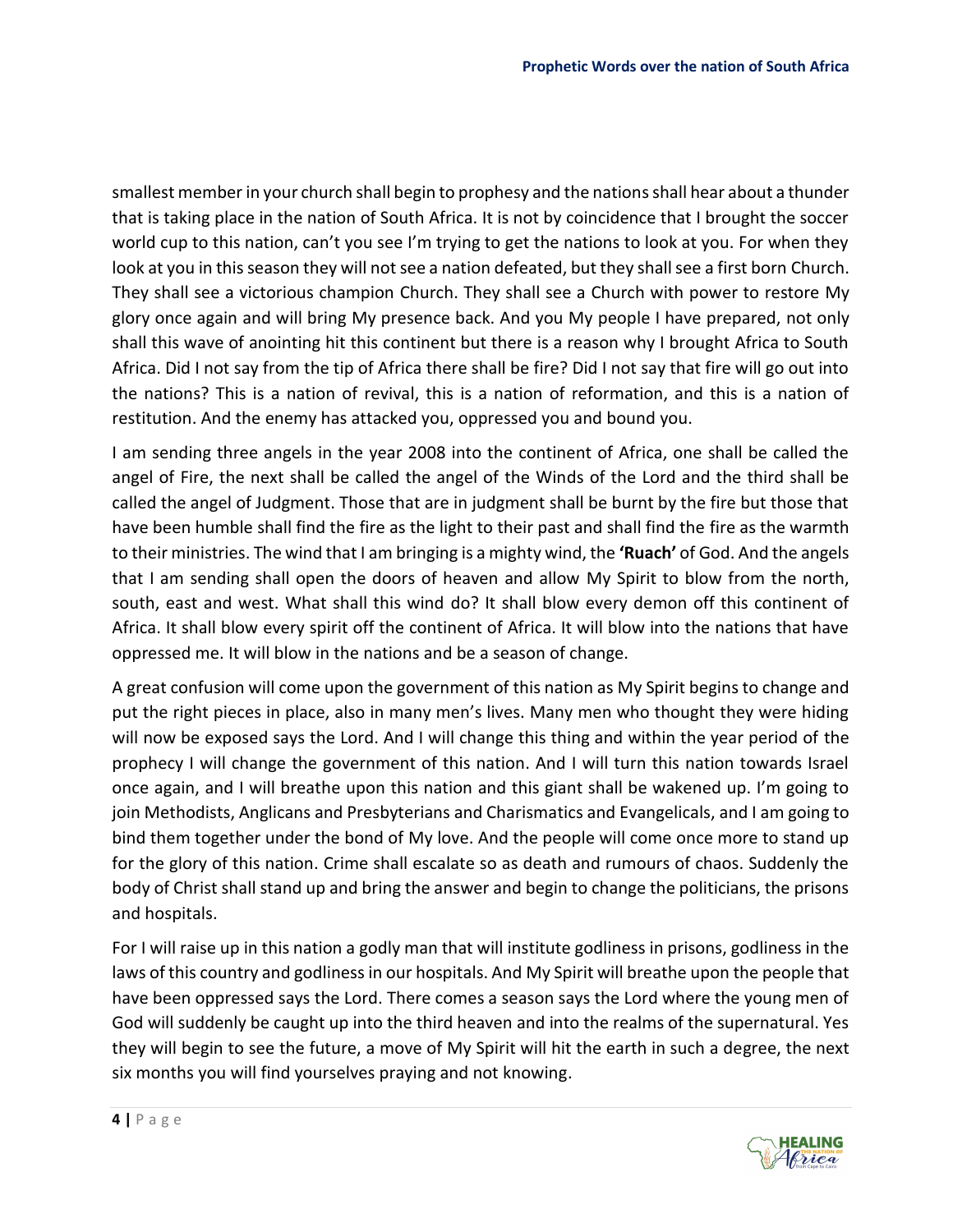There will be a prayer wall raised up in this nation. God says from the north to the south, to the east to the west. And God says this prayer wall will raise up a new company of watchmen and even some of you will be a part of that watchmen anointing and as you begin to stand on the walls of intercession you will suddenly see the light of My Glory coming down and say what is this?By the month of May there will be a shaking in the supernatural and many churches will have prayer meetings right through the night says the Lord, it will be an unstoppable revival of prayer, ushering in one of the greatest moves that the earth has ever seen in the nation of South Africa. Therefore, get ready says the Lord. **Get ready!** 

**Get ready! Get ready!** Somebody pray somebody pray, I hear the fires of revival, and I can smell the fires of revival. I'm going to do a sign and wonder with your gold says the Lord. A cloud of darkness hits America; confusion will hit the stock markets of this nation. As the American dollar begins to shake, and it begins to shake says the Lord. There comes a threat from the Far East, especially from China says the Lord. China will begin to have a claim in the east. And even as it's coming you shall see these things come to pass. There shall be a change in the Veto system to prepare a way for the antichrist, the son of perdition, therefore; I hear the Lord saying do not be afraid of these things.

These things shall usher in the glory of the Lord. South African gold system will change, it will rise up so high, God says it will cause the inflation in this nation to change says God. There shall be a radical employment boost in South Africa and ten nations in Africa will join together a mimic of the new world order. They will try hard to bring this thing to pass but every deal they make will fall down because my feet have been standing on Africa. **My spirit touches Zimbabwe and there comes three explosions. Three explosions will take place but the third one there will be a new government within that nation.** 

The economy of the region will change says the Lord. Men and women will start to live holy, and for the first time they will see a decrease in the HI Virus. For the solution says the Lord is not in science but in holiness. There's coming a season where thousands of Muslims will come to Jesus, as an earthquake hits a very large piece of Turkey. And there will be men and women who are Christians who will feed and look after them. And these things will be a great sign that He is coming.

The move of God that He is already here. And if you're hungry says the Lord, if you're thirsty says the Lord, and if you got all your lamps ready says the Lord and if you let your light burn, you'll see my visitation. But if you're sleeping says the Lord, this move will pass by you, you won't see it, and you won't experience it. There is a strange anointing that will take place, where people will ask the churches and feel the conviction of God, and just fall down, where hospitals will just be empty and where prisons will become places of education.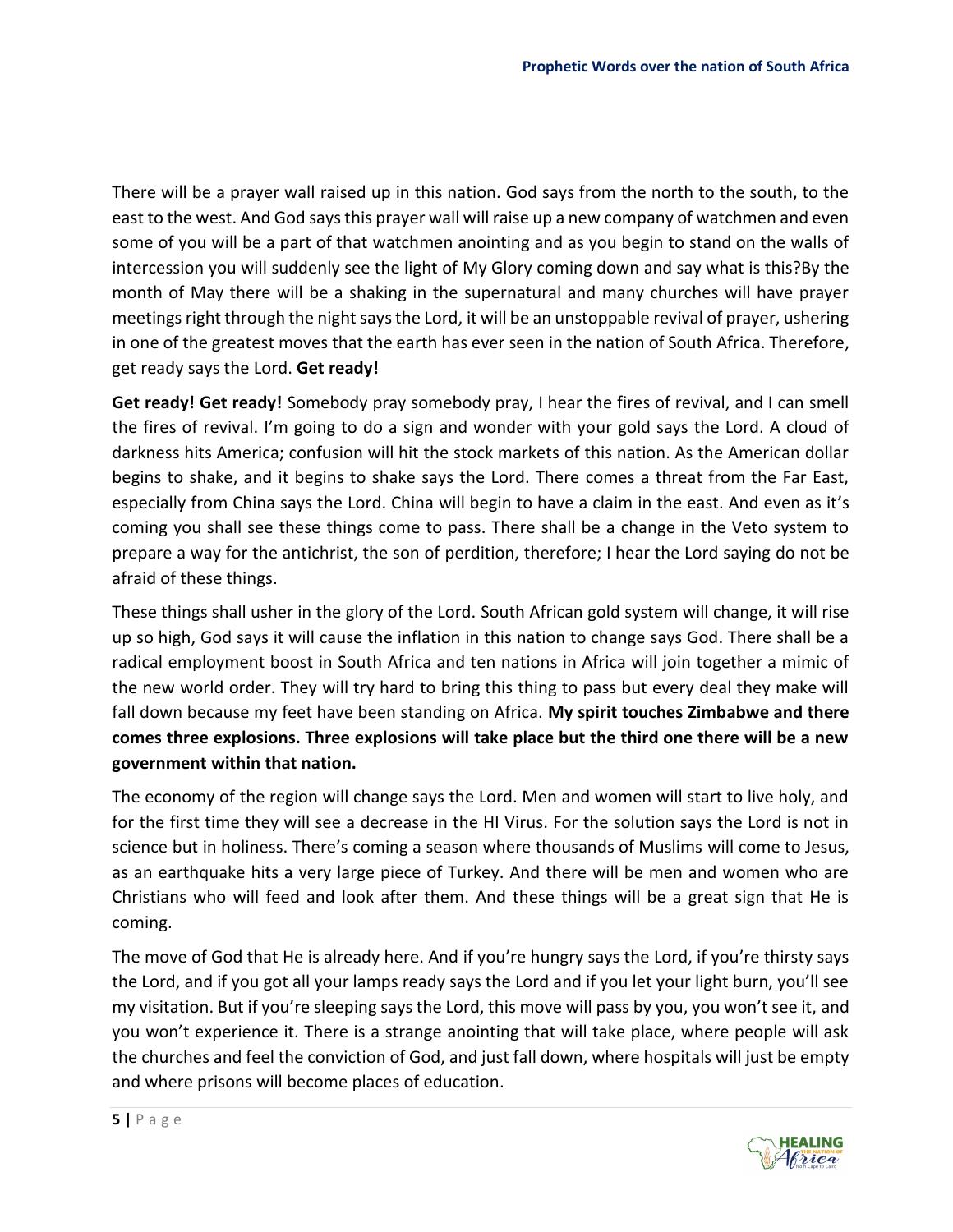Welcome me and I will come, I hear the Lord saying, I have never forgotten you, sweet Africa. When Herod tried to kill Me says the Lord, it was the soul of Africa that took care of Me. As a young child you didn't have anything to bring Me, but you did protect Me from the one that tried to kill Me. And I have not forgotten your good works. I have not forgotten says the Lord, that when I was carrying the cross on the last mile, Simon from Cyrene, a black man, a man from Africa, an African bent his back down and helped Me carry the cross of your shame, of your sin, of your sickness. And therefore, it shall once again be Africa that shall carry the gospel the last mile.

It's coming………..it's coming…………..it's coming!

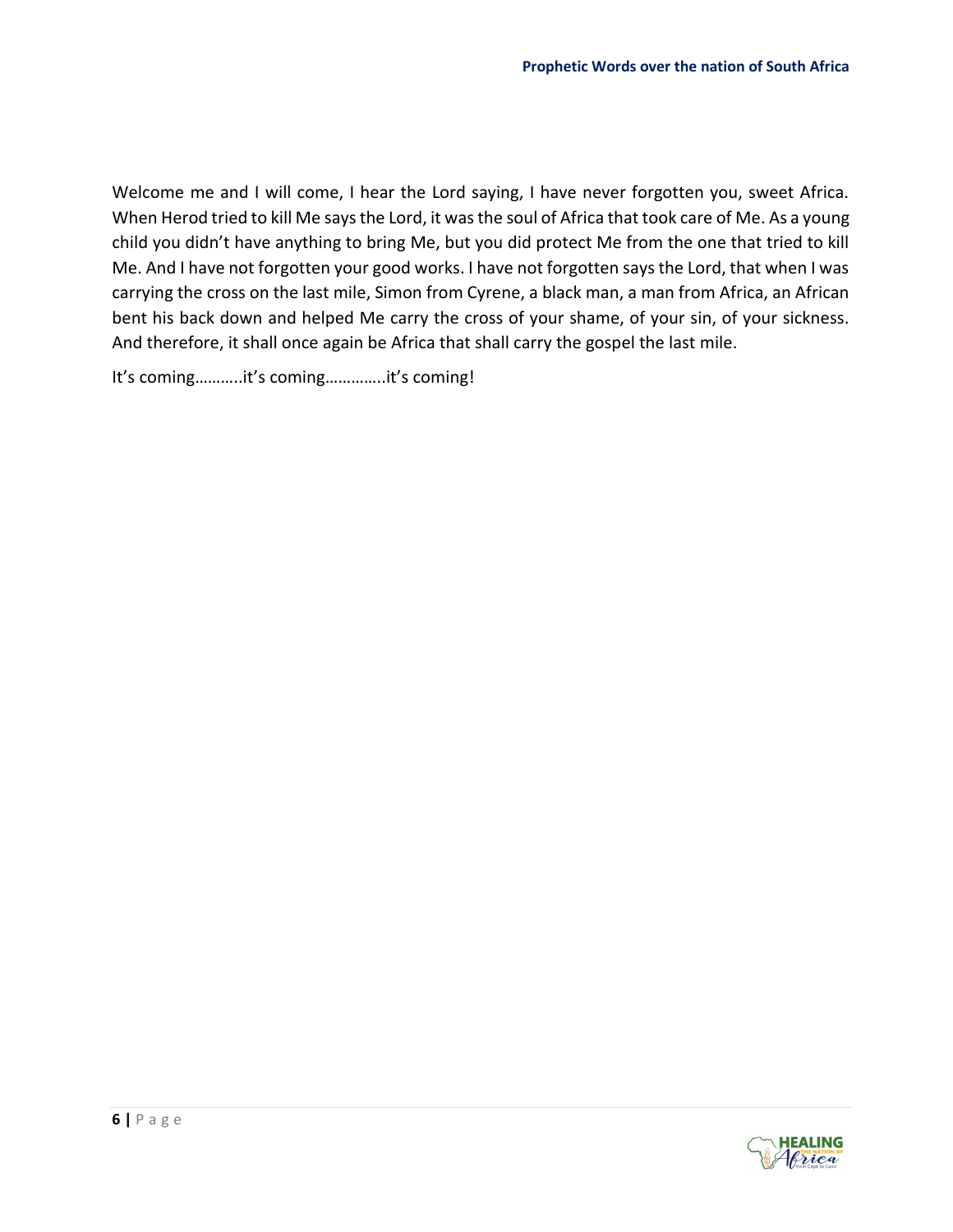#### <span id="page-7-0"></span>**3. Prophecy by Pastor Amaka Abe from Nigeria 2011**

I spent my time praying one early morning while traveling in Nigeria. Suddenly I was in the Spirit, and I heard the voice of the Holy Spirit: "Write down what you are about to hear." Suddenly I saw the globe and the continent of Africa was in front of me. I saw myself walking from the South to the North. Everywhere my feet fell, I saw rings similar as when a stone is thrown into a pond. These rings went from South Africa to all over the continent of Africa, the sea and to the other parts of the world. I asked the Spirit what the meaning of this was and this is what the Holy Spirit told me:

*"The rings you see are the healing, saving and miracle power that will start from the Southern tip of Africa. This will be a mighty outpouring of My Spirit, and many will come running into My Kingdom. AFRICA WILL BE SAVED!! Many people from all over the world will come to experience the power of God. You will see things you have never seen before. THIS IS NOT THE SO-CALLED END TIME MOVE, but this is a move where sons of God will rise up and take their rightful place."*

As I moved to the North, these rings just increased in magnitude and as I stepped into Israel, I turned around and looked back to Africa. I stood amazed as I saw the cross over Africa. The foot of the cross grounded in South Africa, the left and right arms on the horn of Africa and on the Western coast of Africa and the top of the cross on the North edge.

Suddenly the Spirit spoke to me again... *"My time is now, where I will make My Word come true, Africa will be saved, and this Gospel of the Kingdom of God will go from South Africa to the rest of the world. From now on Africa will evangelize the world, and this initiative I will start from South Africa. The best time in the Spirit is on your doorstep South Africa, now you will see My power and love in action. In the darkest moment My light will shine, and no darkness will quench it. I'm raising sons who will stand on My Word and will proclaim what I say. Do not let your heart be troubled, don't flee South Africa; God will bring the knowledge back to South Africa. A white cloud (Gods Glory) is rising from the South and the Glory of the Lord will cover the earth."*

About 3 months later, one morning in a church service, I was caught up in the Spirit again and God showed me another vision. This was strange because I have NEVER experienced such visions before.

This is the vision: I was sitting in an airplane and had a window seat. We were flying very high, as if we were in outer space. As I looked out of the window, suddenly I saw a giant cross. Behind the cross I saw the globe and again the continent of Africa was facing me. Suddenly the cross fell and as I watched it, I saw it was on its way to the earth. The cross went straight to the Southern tip of Africa, and it pecked itself in the Southern tip of Africa. Again, I saw the rings as when you throw a stone into the water. I heard the same voice saying,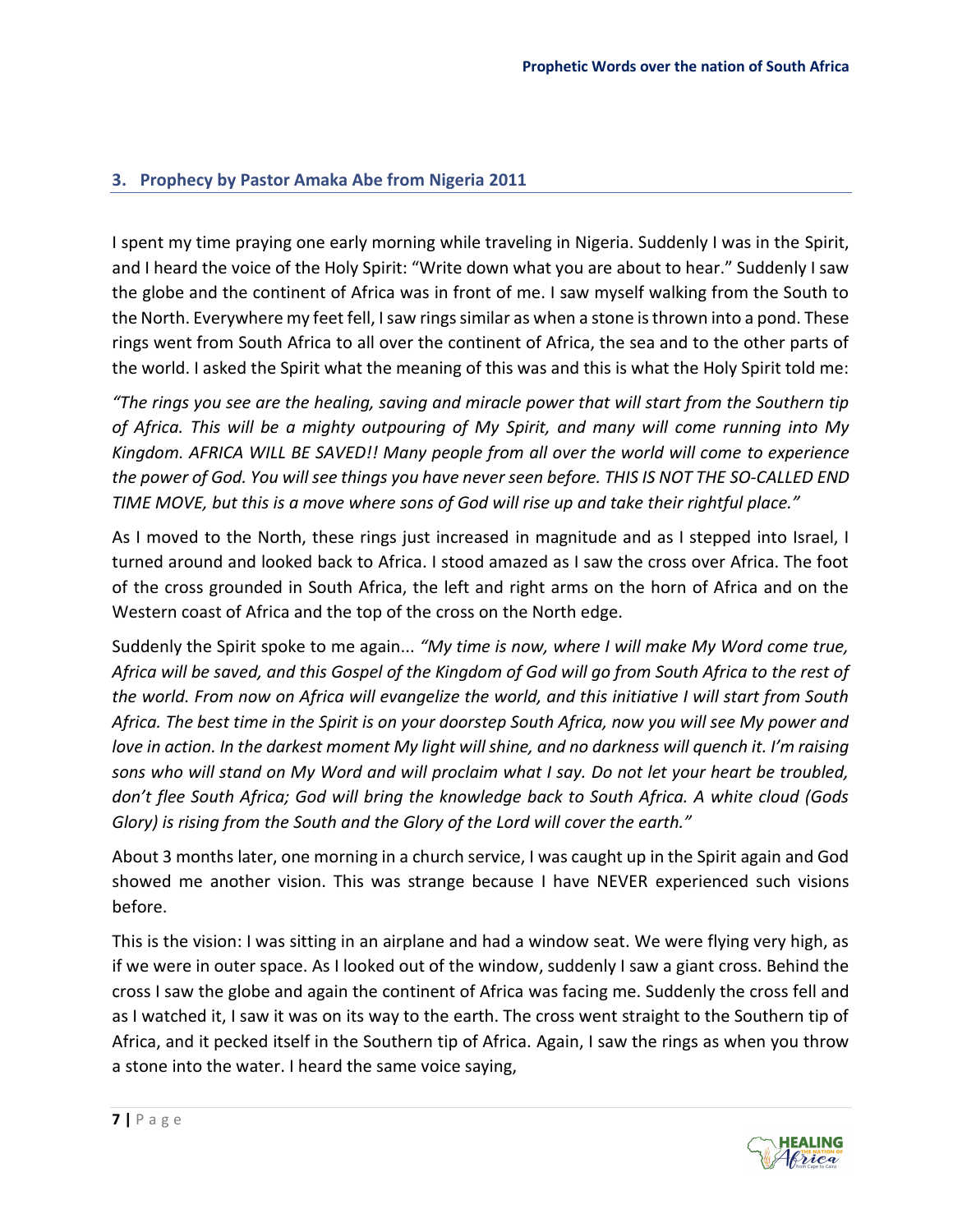*"That is My healing and miracle power that will flow from South Africa to the rest of the world. It will start there. I have a plan and no one will stop me".*

Suddenly I saw the southern tip of Africa becoming blood red and it moved upwards into Angola, DRC, Nigeria till it covered the whole of Africa. Again, I heard the voice of the Spirit,

*"I will move mightily and soon you will taste My might and see what I have in store for My children. It is time for the Spirit-filled to come together as one. Don't look to colour, for this move is not prejudice. Change your minds and seek Me with all your hearts. It is time to leave your petty arguments and seek My face",* says the Lord, *"for I have a plan. I am about to bless My people abundantly more than what they can think. Supernaturally you will experience My provision. Be faithful with what I give and I will open for you a window of heaven".*

This word must reach each South African. Send it to the South Africans overseas. Be sure, God has chosen this nation to show the world what and who He is.

Send this to your friends, pray together and help us as South Africans to call God's Word into action.

Families, call on the Lord, seek His face and He will heal your houses, your businesses, your government and your churches and you will live in peace and no harm will come to you. He knows the plans He has for us, plans of a great future and of a good hope.

In Jesus Name,

AMEN.

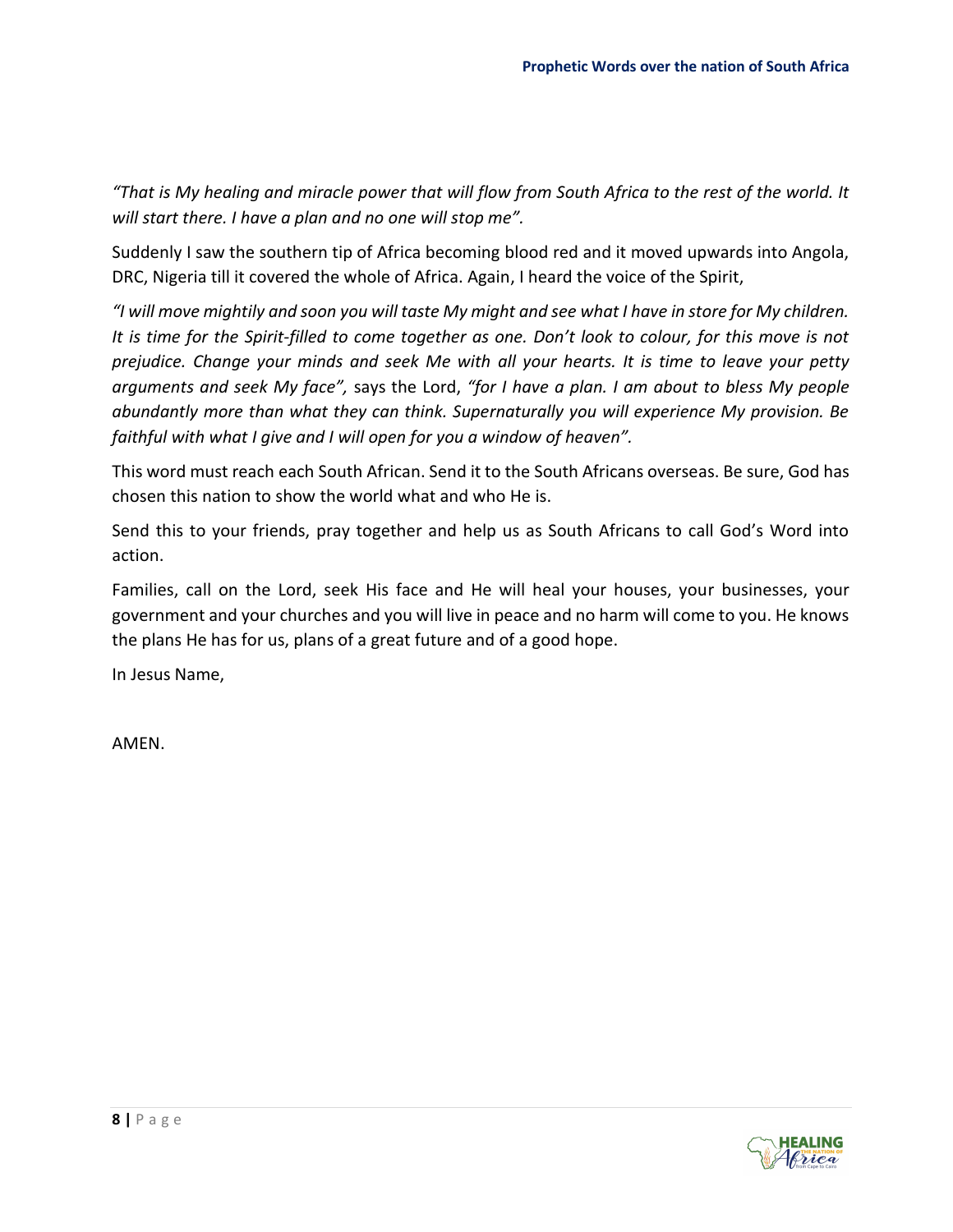#### <span id="page-9-0"></span>**4. Prophecy by Dr. Jonathan Davids 2016**

#### **The Holy Spirit Is Here!**

I prophesy to you, South Africa. There is a new dimension of life beginning to break out causing people from every tribe and kindred to come together. I see inspired Spirit-led people coming together from different directions like never before, an amazing movement.

The wind of the Holy Spirit is coming, Africa is going to change and will become a clear model. The frequency of the Spirit is going to come strong into the lives of men and women. South Africa, hear God's Voice because a new day has come. God is going to cause South Africa to become the inspiration, heart of, and model pattern to Namibia, Zambia, and the African Continent. The Holy Spirit will begin to show that within a brief period of time.

#### **There Are Five Things God Spoke Concerning South Africa:**

Firstly, this is an inspired people's movement that is growing in momentum and spirit. This movement will be united by the Spirit; there will be no prejudice because people will see a higher pattern; God's pattern – a new template running the nation to fulfil its Divine destiny showing the way to the rest of Africa and the world. It will look like nobody's leading this movement, but it is being led from Heaven by the Lord Jesus Christ Himself. The Lord Himself will begin to speak; there will be many visitations of angels and manifestations of the Spirit, not only in churches throughout the land also in rural areas, small villages, squatter camps, and Soweto. I see the Spirit of God move, beginning to stir the hearts of mothers crying for their children – children crying for their parents, wanting hope and freedom. God is doing an amazing work. There is an agreement in the Spirit world; the Holy Spirit is collecting this consensus, speaking to human hearts, testifying this is the message of hope. South Africa will never be the same again.

#### **Power of Prayer**

Secondly, the Holy Spirit will create a tremendous power of prayer breaking out across South Africa amongst many nations in Africa. This is just the beginning of the end of the enemy's rule. God is coming to the nation. A prophetic word is going forth; an instruction is given to the people so they will undergird it in prayer. The word spoken in prophecy is going to be birthed in prayer and carried into the place of fulfilment.

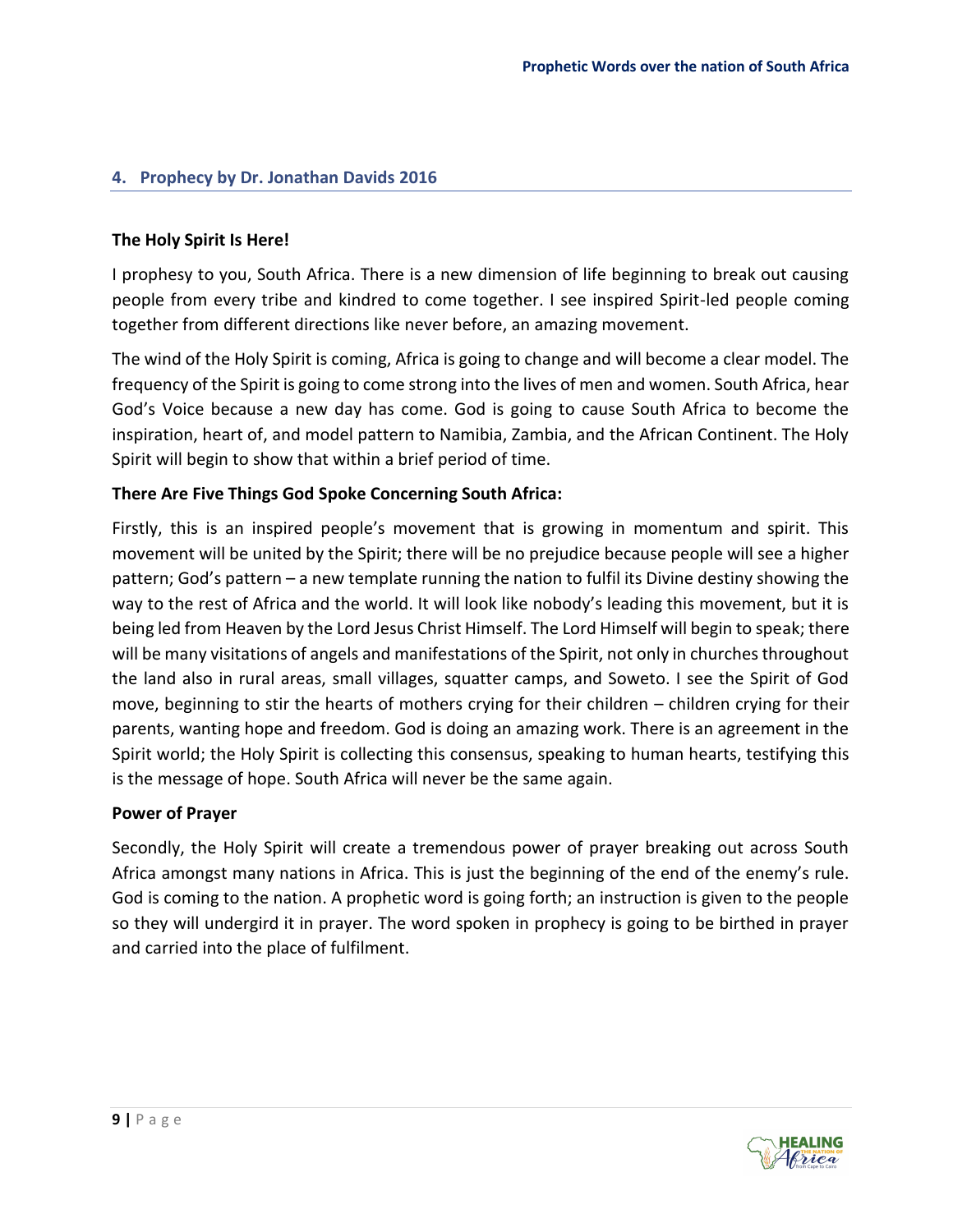#### **Violence is coming to an end**

Thirdly, violence is coming to an end, it will be stopped. Instead of the machete the word and sword of the Lord will be in their hands. The blood thirsty devil will be under our feet. When over one million people gathered to pray all of Heaven responded, all of hell trembled. This people's movement is going to be so powerful, undergirded by prayer and intercession, and will be given the keys of the kingdom.

#### **God's Government.**

Fourthly, the hardest. The streams will merge into a river. Men standing in high places in the spiritual kingdom in the church, in denominations that will prevent this from happening God will remove one by one beginning this year. 2017 is the year of God's government coming into South Africa. The church holds the major key in doing what needs to be done beginning now until the election in 2019. In the church, people's minds are going to change, they want to see the nation being blessed.

#### **Stabilised Currency**

Fifthly, God will stabilise the South African currency; it will not go into freefall. The nation's economy is going to be steadier and steadier and the only way to explain it; God is the God of currencies; He holds the destiny of nations in His hands.

#### **Hope Will Rise – Africa Will Turn**

*"I am the Lord God Almighty, I will act on My behalf and do what needs to be done. A new day, a new dawning is coming".* It is not time to run away or to be afraid. God will push back the spirit of darkness. Hope will arise in Africa. Africa will turn. Let the leaders who are corrupt fear. The Lion of Judah is rising; He's entering the terrain of South Africa.

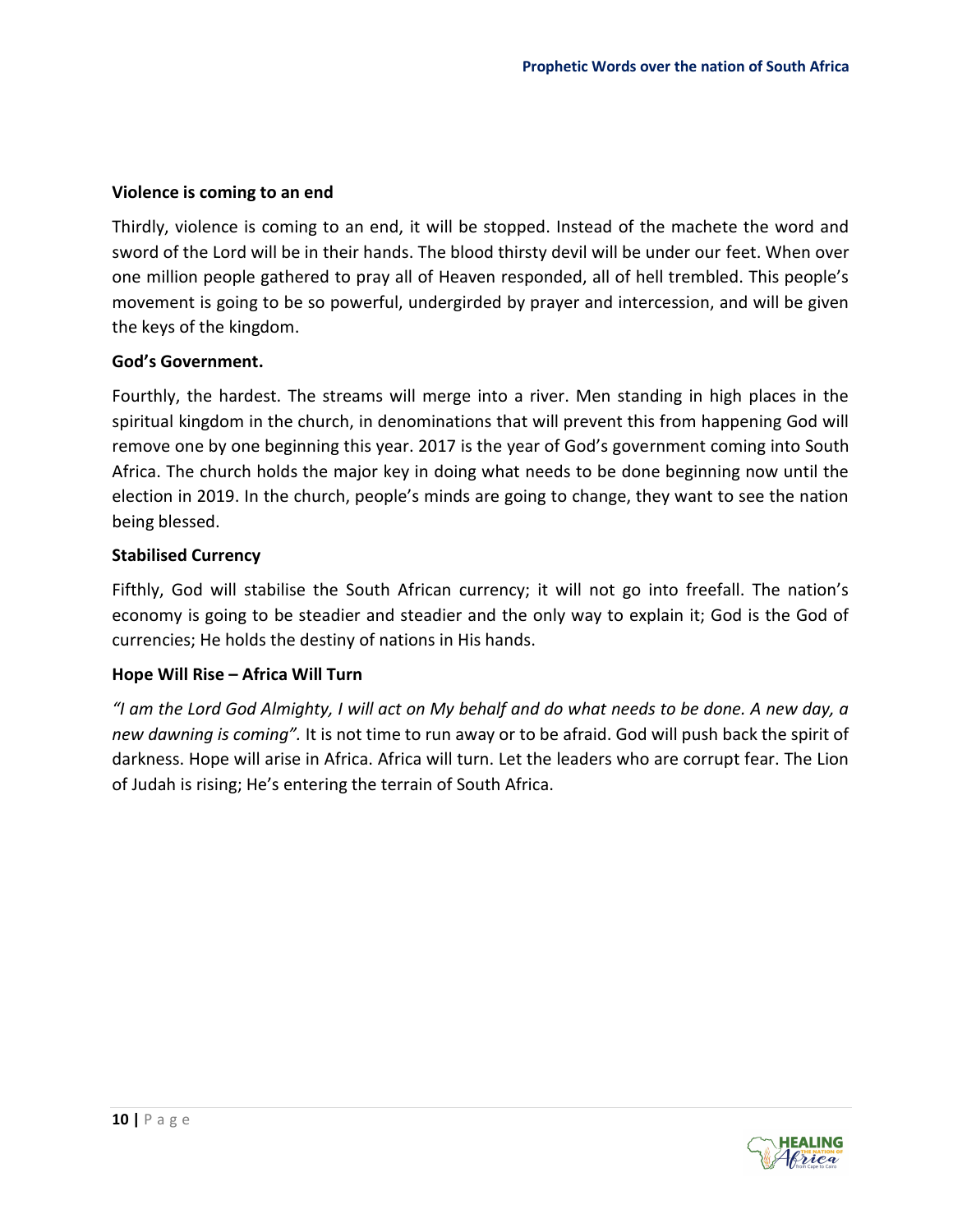#### <span id="page-11-0"></span>6. Prophecy by Dr. Jonathan Davids 2017

Get Ready SA! Get ready for what is about to happen says the Lord. The men I am going to choose are set apart for the rebuilding of the Nation. God says, men have plundered the house and stolen the goods essential for ruling and reigning. In South Africa, men are doing illegal things under legal pretences. God is saying that He is going to crush that. Even as many Sauls rise to ravage the Body of Christ and South Africa, God is sending the power of the Spirit on the nation. In 2017 God is going to break the corruption.

Those who say it is legal to do evil will have no power to do it. God is not going to allow them to commit evil against any racial group. The Body of Christ has a major role to play. God is going to dismantle the works of the enemy. There will be no political party that can rally against what is happening. It will suddenly arise beyond political decision. South Africans of every colour will join forces, a people movement that's going to keep the enemy out and push the evil out. Get ready South Africa!

The Body of Christ has a major role to play. More people who serve and know the Lord will enter parliament; healed, delivered and set free! I see people being healed, delivered and being set free! I see corrupt men fleeing the nation because the law is going to resist them. The Lord says there will not be another Zimbabwe again. South Africa will be a new nation and new things are about to happen. It is time to rise! South Africa will rise again!

The economy will turn around, become stronger, and the wealth of the nation will not be found in the pockets of the wicked, but rather it will be shared so all communities will rise. The Spirit is saying: "I raised the nation by Myself, I will push out the powers of the enemy! The sound of My Voice will be carried into the entire continent of Africa, Zach 6:6-8! The enemy will be afraid because the Cape of Good Hope will not be the place of destruction.

I am restoring hope for you, South Africa, so that you no longer need to fear anymore". It is time for the people of God to begin to rise and take off the old labels, Ezekiel 20:46-49. Dismantle the powers of the enemy. The Spirit of Hope is released right now, and command the spirit of devastation, corruption and destruction to leave right now, in Christ Jesus' Name! In the next three years God is going to dismantle the powers of the enemy and begin to usher in the Kingdom of God, Dan 2:44-45. Many people have only engaged inside the Body of Christ, but God says; I am going to build a new bridge. People are waiting for those who have been labouring in the house to come out. Your neighbours standing on the other side of the wall asking; what are they doing? Who are they?" God is going to bring down the walls and let them see what He is doing in the Body of Christ. They will look for those inside the Body of Christ who will change the city and the world.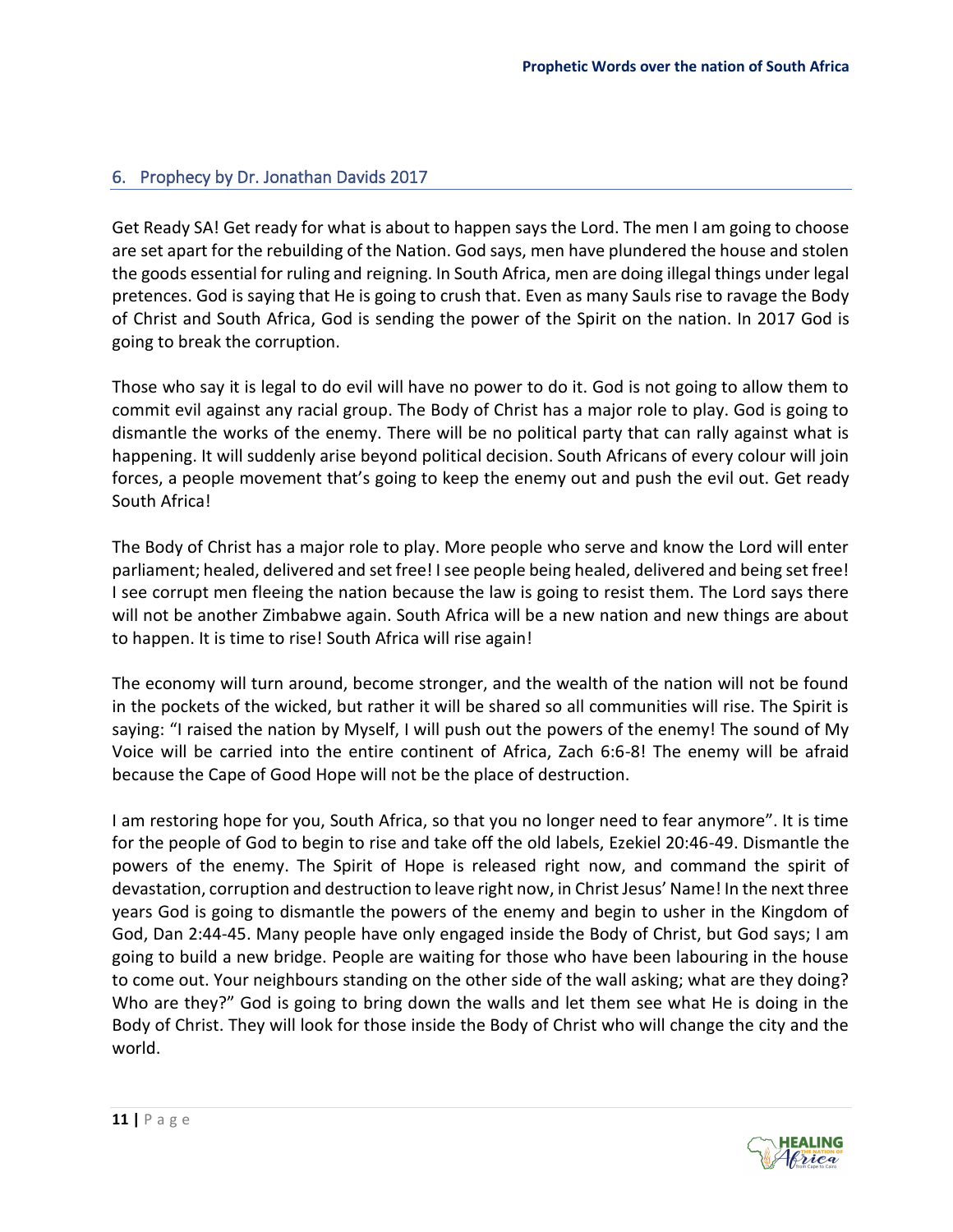South Africa, it is not the time for you to run, it is the time for you to stop! Harken to the sound of God's Voice! Open up! I speak to the Heavens on your behalf! Heavens be open! People be open! Cities be open, in Christ Jesus' Name! The year 2017 is your time. The Spirit of God says, He will rise in Righteousness. Do not be afraid. You will know that righteousness will sustain and exalt this nation and there will be a major role for South Africa to play in this movement of the Spirit for all of Africa.

God say; "Get ready South Africa! This is your time to rise! This is not your time to fall, to be ashamed, to be intimidated, or to be held back. Use all your energy in prayer"! Says the Lord! South Africa this is your hour, fear not, take your place in Righteousness, Zephaniah 3:10-11!

#### **A Strong movement!**

There will be a strong prayer movement! 2017 is your year to turn to God. He will give fresh oil to the Bride and the Fire is going to continue to burn. Even people outside the church are going to be supernaturally touched. I can see there is great rejoicing, great celebration, and the women and children will dance in the streets. Fresh rain is coming down; there will be joy in the House. Different communities and people will get together and there will be rejoicing in the streets because Heaven has opened and hell has been shut; there has been change everywhere, Rev 7:9- 14. This is the hour South Africa, this is the hour! Fear not, take your Righteousness, take your place in History to change the continent of Africa, Acts 3:19-21!

In 2017 to 2019 the Spirit of the Lord will consume you. There is going to be an abundance of resources because men cannot plunder what I have planted! Your harvest will be your own. Therefore rise and go forth and you will not fail, says the Lord! The nation will rejoice because she will excel and a whole new generation of people will be united and collected. Together they will be called the rainbow nation for every colour and tribe will be there, hope for all, Acts 2:44-45 & Acts 4:31-32!

In Christ Jesus' Name, go forth and prosper says the Lord!

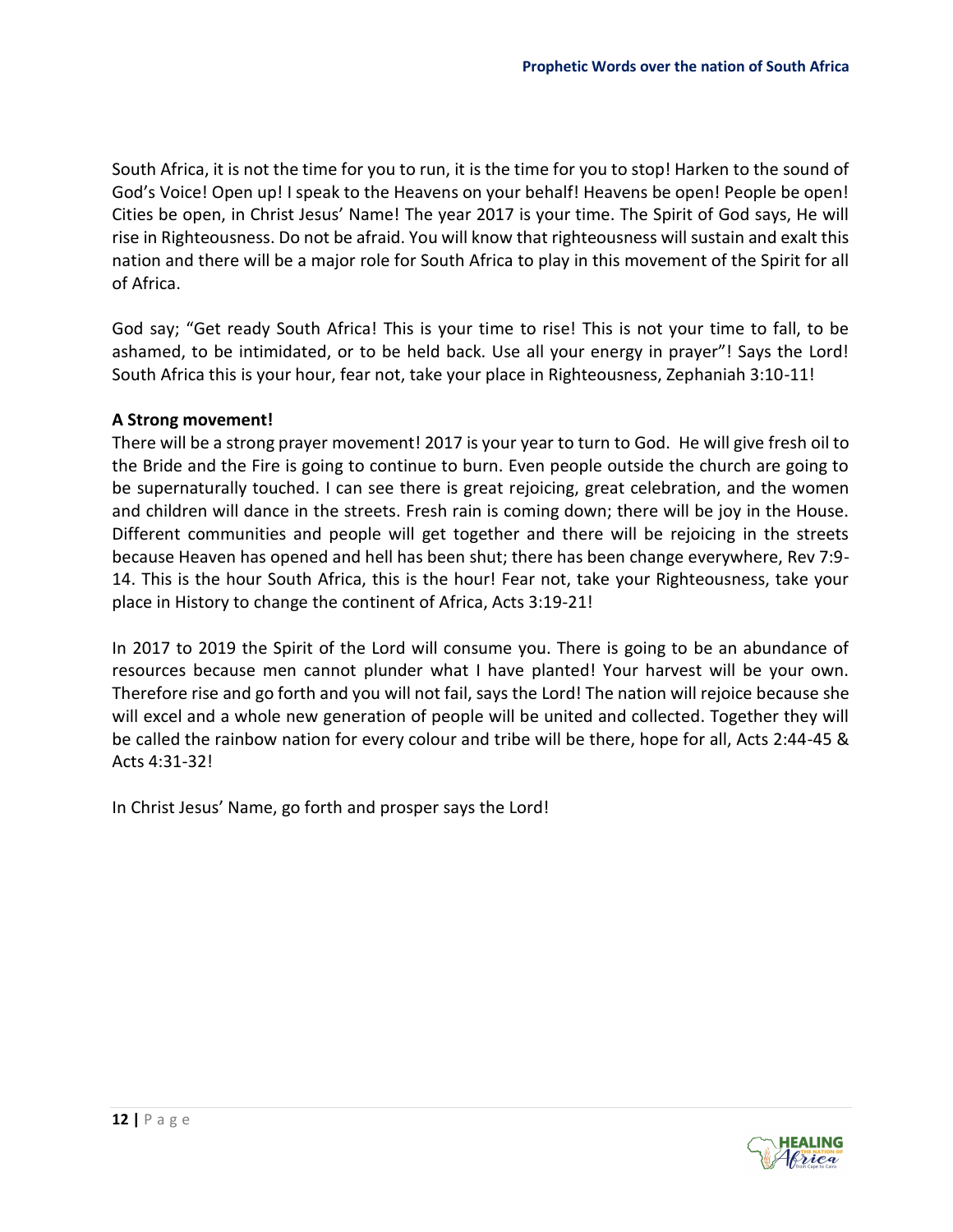#### <span id="page-13-0"></span>**7. Prophecy by Veronica West 26 March 2018**

I heard the Spirit say, "Watch! For I have raised up a Moses in this hour in the nation of South Africa who will lead My People out of captivity and into the land of promise and abundance.

For surely I tell you, My Courts have been filled with the sound of the cries of My Esthers going forth across the land: 'Let My People go! Let My People go!' Now watch as My Spirit of Retribution and Restoration begins to move and shift the spiritual atmosphere over the nation! Listen!

For there is a new sound rising from the land. It is the sound of a mighty deliverance. It is the sound of vindication and victory over the enemies of My People!

Watch! For the walls are coming down and seven times I shall restore what has been lost and stolen, and seven times I shall revive what has been dead and decayed, and seven times I shall replant and rebuild what has been uprooted and destroyed," says God.

"Watch! For even as My Hand moved to make a way through the Red Sea, taking My People across on dry land, so shall My Hand now move to make a way for My People in the nation of South Africa. For I shall take them across on dry land and they shall look back and see that their enemies who threatened to overtake and overwhelm them have been swallowed up by the waves of my great mercy and justice," says the Spirit of God.

"Watch! For a new day will dawn over the nation of South Africa as My Sceptre of Favour and My Sword of Justice falls upon the land. I tell you My beloved, a great awakening is coming to the nations of the earth. Eyes have not seen and minds have not conceived what I AM about to do in the nations of the earth.

For the books have been opened and the Scales of Justice have shifted, for now is the time of divine recompense and restoration in the earth.

Watch! For the gift of repentance is now being poured out upon My People in this hour, and their tears shall fill the golden bowls and their prayers will fill My nostrils like a sweet fragrance," says God.

"Watch! For the Government of Heaven is now being established in the nations of the earth.

My servant kings are rising up in greater, Power, Authority and Kingdom revelation in the nations!"

Blessings to you all. ~ by Veronika West

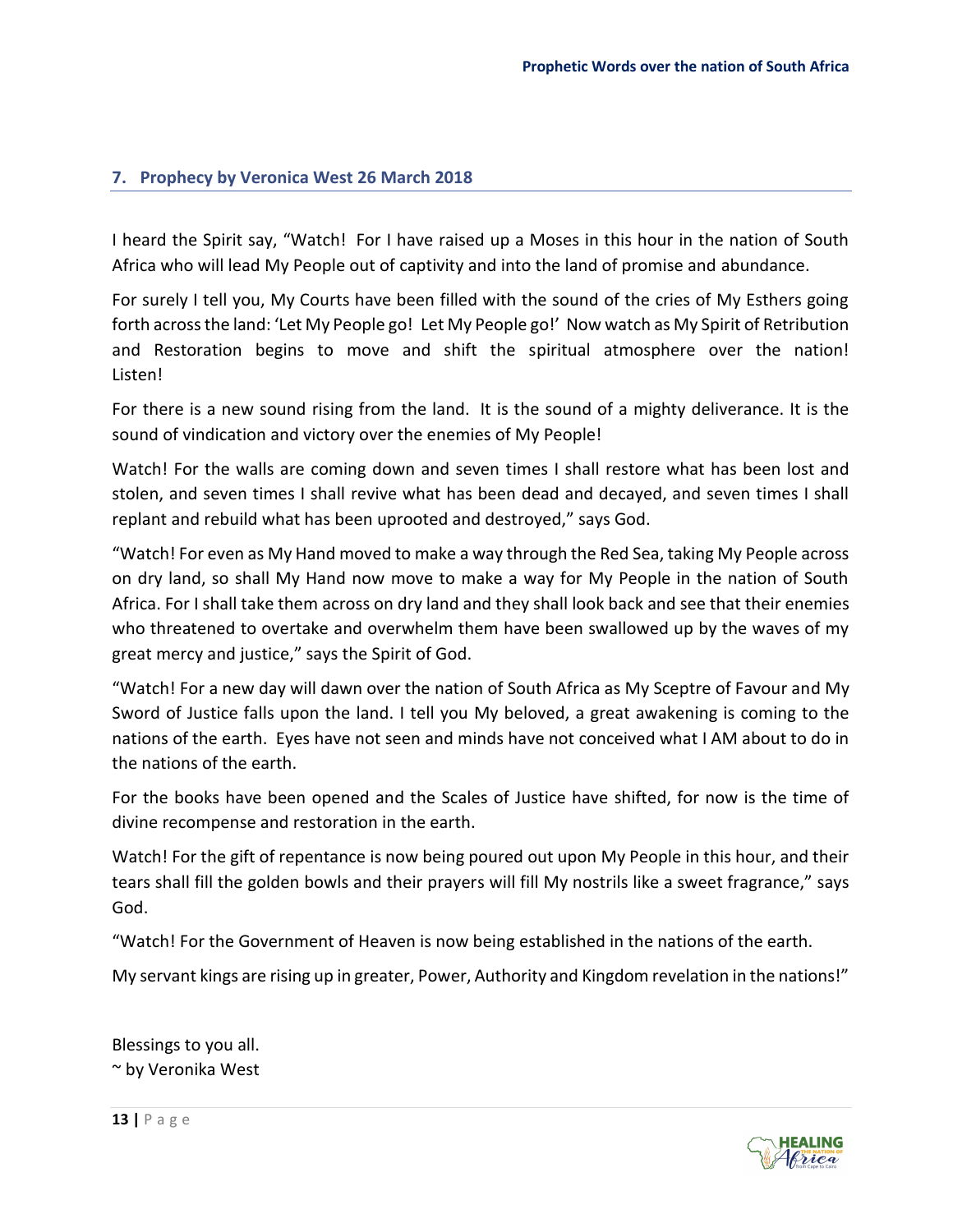#### <span id="page-14-0"></span>**8. Prophecy by Veronica West 16 April 2018**

An urgent word for the nation of South Africa… Watch and Pray

#### **"Watch for a divine dismantling of demonic strongholds will begin to take place in the gateway cities of the nation…!"**

Listen! Pay Attention South Africa for there is a battle that is raging in the heavenlies over the Kingdom Destiny of the Nation in this hour, it is a battle between the kingdom of light and the Kingdom of darkness.

I prophesy, 'it is time for the army of God to arise and take their place, it is time to begin to wage war in a new way, for a new day is dawning over the land"

I hear the Spirit of God say, "Set the watchman on the walls of your gateway cities, set the watchman night and day. Now Watch! For as my people come together in true repentance, unity and in one purpose in this nation, suddenly a divine dismantling of demonic strongholds will begin to take place in the gateway cities of this nation, get ready! Listen! For the sound of a mighty rushing river will be heard across the land", says God.

Last Night I had a very powerful dream concerning the Nation of South Africa, where I was standing at the very top of 'Table Mountain in Cape Town, South Africa, (now I knew this by divine revelation as I have never been to Cape Town or to Table Mountain before). Now as I stood high above the City of Cape Town in the dream, suddenly a Mighty Warring Angel of the Lord appeared to me, as I looked at the Archangel, he spoke to me saying, *"Daughter of Man look and see",* as I looked up the Angel lifted his sword and suddenly I saw a fierce battle taking place in the heavens over the Nation, then the Angel spoke again saying, *"Daughter of Man look and see",* and again I looked and I saw: 4 very large and very Powerful Demonic Angelic Beings/Principalities standing over the Nation of South Africa, one stood to the East, one to the West, one to the South and one to the North, now as I looked at these powerful spirit beings suddenly I saw 10 Cities (which included Cape Town City) rise up from the ground, and I heard these words, *"WATCH! For the demonic powers and principalities of the Dragon Spirit have occupied the ground in these Gateway Cities, but WATCH! For SUDDENLY there will come a Divine Dismantling of the Demonic Strongholds in these Gateway Cities for a divine displacement has begun, WATCH! For My Glory will come like mighty rushing River from the North, the South, the East and the West, My River of Resurrection Power will come and the waters will rise, rise to Revive, to Refresh, to Renew and to Replenish, WATCH! For Behold I am doing a New Thing in the midst of My people in this land, Do you see it?"!*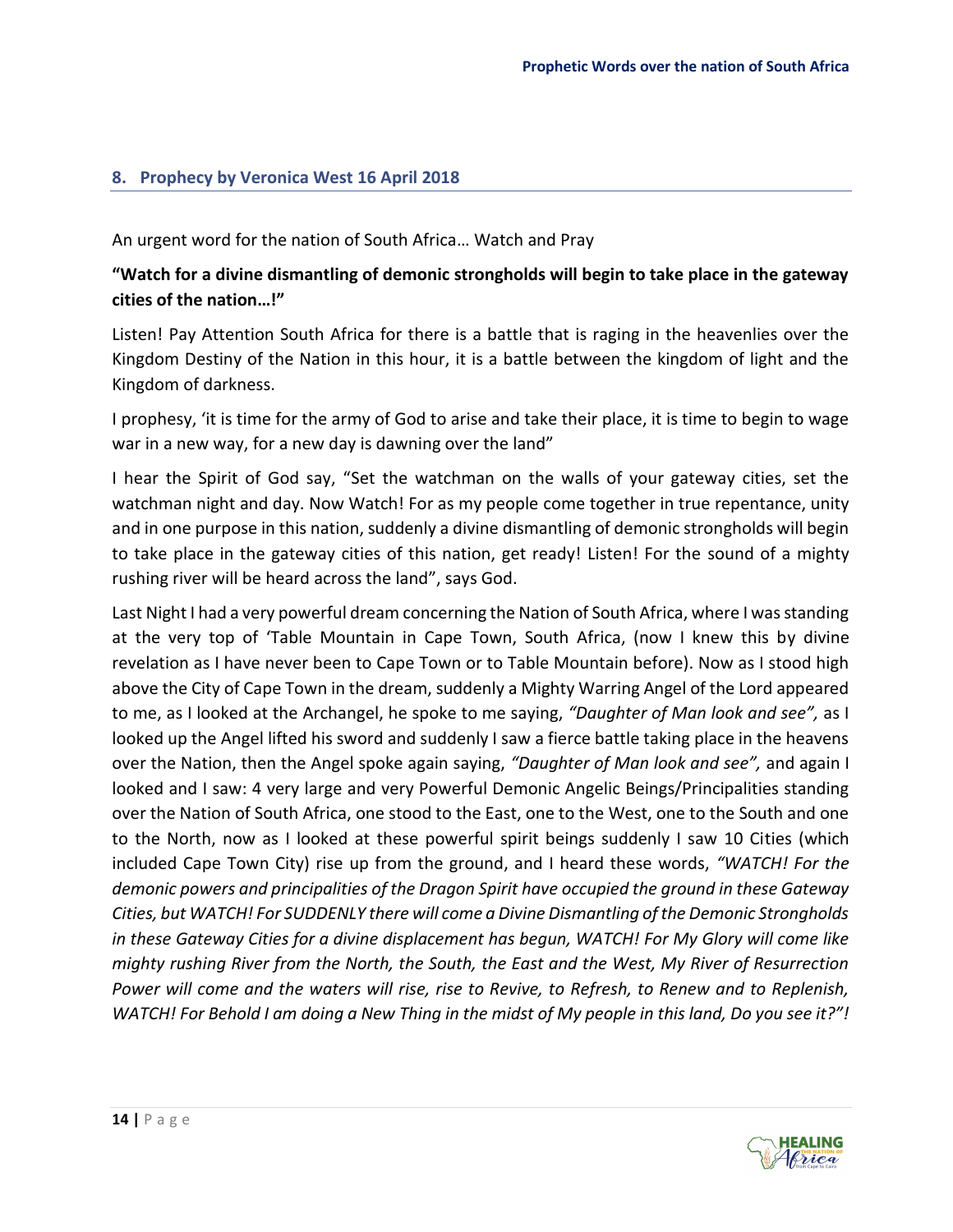After hearing these words, suddenly the Warring Angel of the Lord showed me the figure of a man standing over the Nation and over the City of Cape Town, now as I looked at the man in the dream I could not see his face but only his back, as I looked again I saw that the man held a rod in his hand, as I drew a little closer to the man suddenly I heard him speak these words over the Nation,

*"Who has ever seen anything as strange as this? Who has ever heard of such a thing? Has a nation ever been born in a single day? Has a country ever come forth in a mere moment?",* then I watched as he lifted the rod over the City and over the Nation and the powers and principalities of darkness that raged in the heavenly's over the land began to disperse and lose their strength and the power they had was diminished, but then I watched as the hand of the man that held the rod quickly became weak and began to tremble, now as his arm began to drop down suddenly I saw that the powers of darkness intensified and increased once again gaining even greater strength and power than before. As I watched intently in the dream, I began to call out to the man telling him to lift up his hand and not to drop the rod but to keep it lifted high over the Nation.

But then suddenly the Warring Angel of the Lord spoke to me saying, *"Daughter of Man, Fear Not, for this battle belongs to the Lord, for surely it is not by might nor by power but by His Spirit",* as I heard the Angel speak, his words were like red hot arrows that deeply penetrated my inner most being, then suddenly I looked up and I saw a multitude of people appear round about the man in the dream and taking hold of his weak and trembling hand they lifted it back high into the air, and immediately I saw that the great powers of darkness once again began to diminish and loose its effectiveness and the battle against the enemy prevailed. (The Dream Ended)

#### **Interpretation of the Dream**

There is a Spiritual battle that is raging in this hour over the Kingdom Destiny and Birthright of the Nation of South Africa. This is not a battle against flesh and blood but a battle against the powers and principalities of darkness. There is a call in this hour to set the Watchmen on the Walls of the Gateway Cities across the Nation, I was shown 10 Gateway Cities one of which included Cape Town City, (I believe it is prophetically significant that I was standing on the very top of Table Mountain, Cape Town. I believe I was not taken there in the dream by coincidence but by divine appointment, I submit God is revealing this place (the City of Cape Town) both as a Gateway City, for where there is powerful demonic stronghold occupying the land but also as a place and a City where a "Great Revival" will be birthed in the days ahead.

The man that I saw in the dream powerfully confirms both the prophetic word and message I received from the Father a few days ago concerning God raising up a Moses, a Deliverer in this hour in the Nation, who will lead Gods people out of the land of captivity and into the land of Promise.

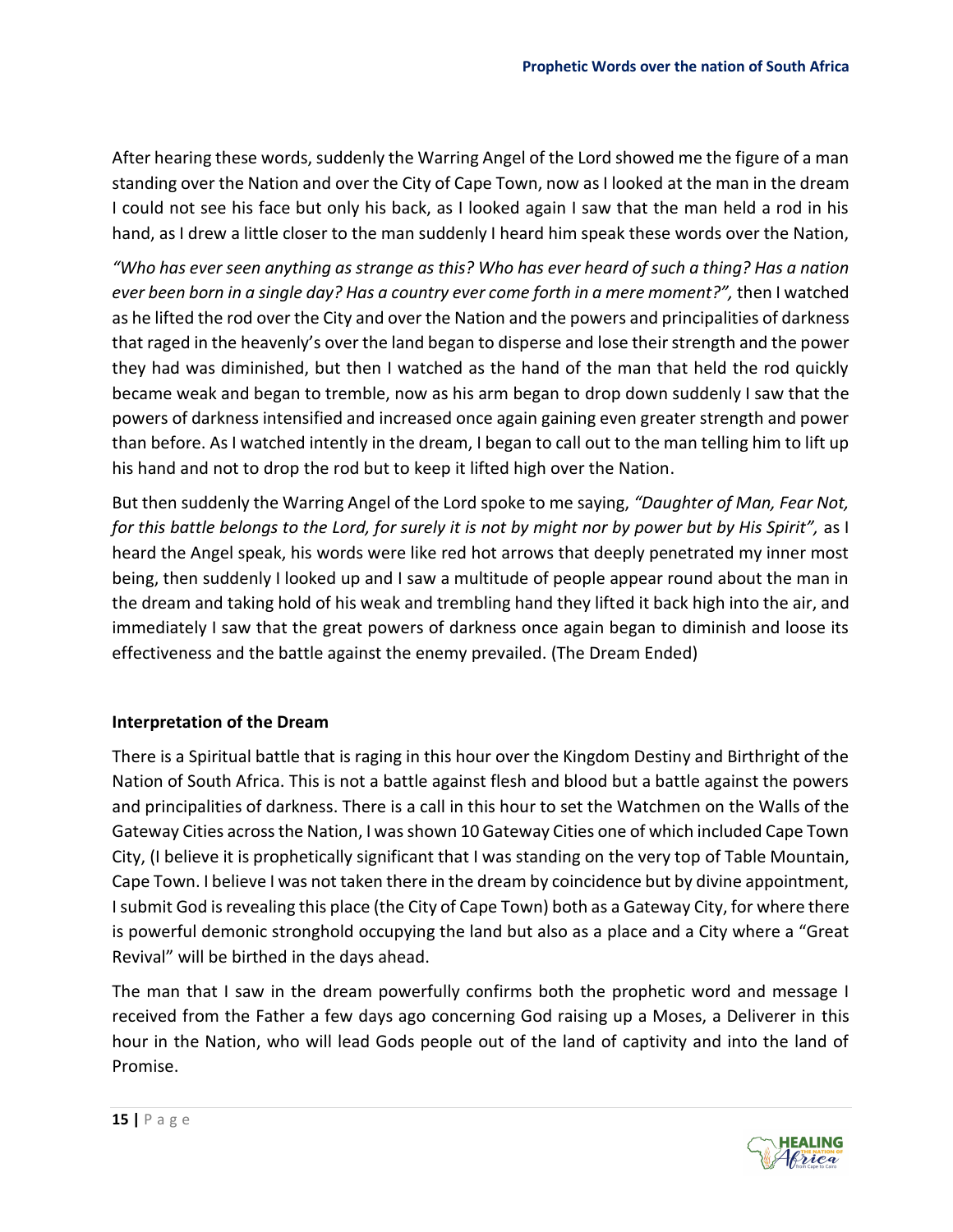(Warning): In the dream it was made clear to me that the hand of the man who held up the rod will quickly grow weak and weary in the midst of the battle. But we are to Fear not! For God is raising up many in this hour who will be like Aaron and Hur and they stand to hold up the hands of Moses in this hour. ("Aaron and Hur stayed up his hands, the one on the one side, and the other on the other side. As long as Moses held up the staff in his hand, the Israelites had the advantage. But whenever he dropped his hand, the Amalekites gained the advantage" See Exodus 17:11)

Lastly, I believe and submit that as the people of this Nation come together in this season in true Repentance, Unity and in one Purpose there will be a 'sudden and divine dismantling of demonic strongholds in the gateway cities of nation, there will be a divine displacement of demonic powers over the land and seas. Many will begin to hear the sound of a mighty rushing river that will flow from all four corners of the nation, it is a river of his glory that is carrying resurrection power to revive, restore and reform the people of this great nation.

#### <span id="page-16-0"></span>9. Prophecy by Veronica West 14 July 2021

POIGNANT VISION CONCERNING SOUTH AFRICA…"WATCH FOR THE SPIRITUAL WATERS OVER THIS NATION HAVE BROKEN,….LISTEN! FOR A TIME OF BIRTHING IS NOW AT HAND UPON THIS LAND,…BUT HER CRIES IN LABOUR HAVE DRAWN IN THE SPIRIT OF LEVIATHAN,…WHO NOW SEEKS TO STEAL AND DESTROY THE BIRTHRIGHT AND DESTINY OF THIS NATION"…!

As I began to pray for South Africa late last night,…suddenly I was caught up in a powerful vision over the Nation,…and as I entered into the vision in the realm of the Spirit the first thing that hit me was a FOUL AND PUTRID STENCH,…A SMELL OF DEATH FILLED THE AIR,…but as I stayed in that place the atmosphere around me suddenly became very dark and the Spirits of Fear were trying to take hold of my mind,…trying to push me back from fully engaging with what the Spirit of God was revealing to me,

I could feel a tangible pushing back of the demonic forces of darkness as they tried to get me to leave this realm of Revelation. As the demonic presence intensified I began to pray fervently in the Spirit and as I pushed back against the darkness through prayer, suddenly a bright light broke forth roundabout me and the forces of darkness that felt so heavy and thick roundabout me instantly disappeared as the radiance of the light broke forth.

Suddenly my vision became clear,…however the putrid smell of death remained heavy in the atmosphere but it was no longer a distraction to me. As I pressed forward deeper into the vision I heard the Spirit of Revelation say these words to me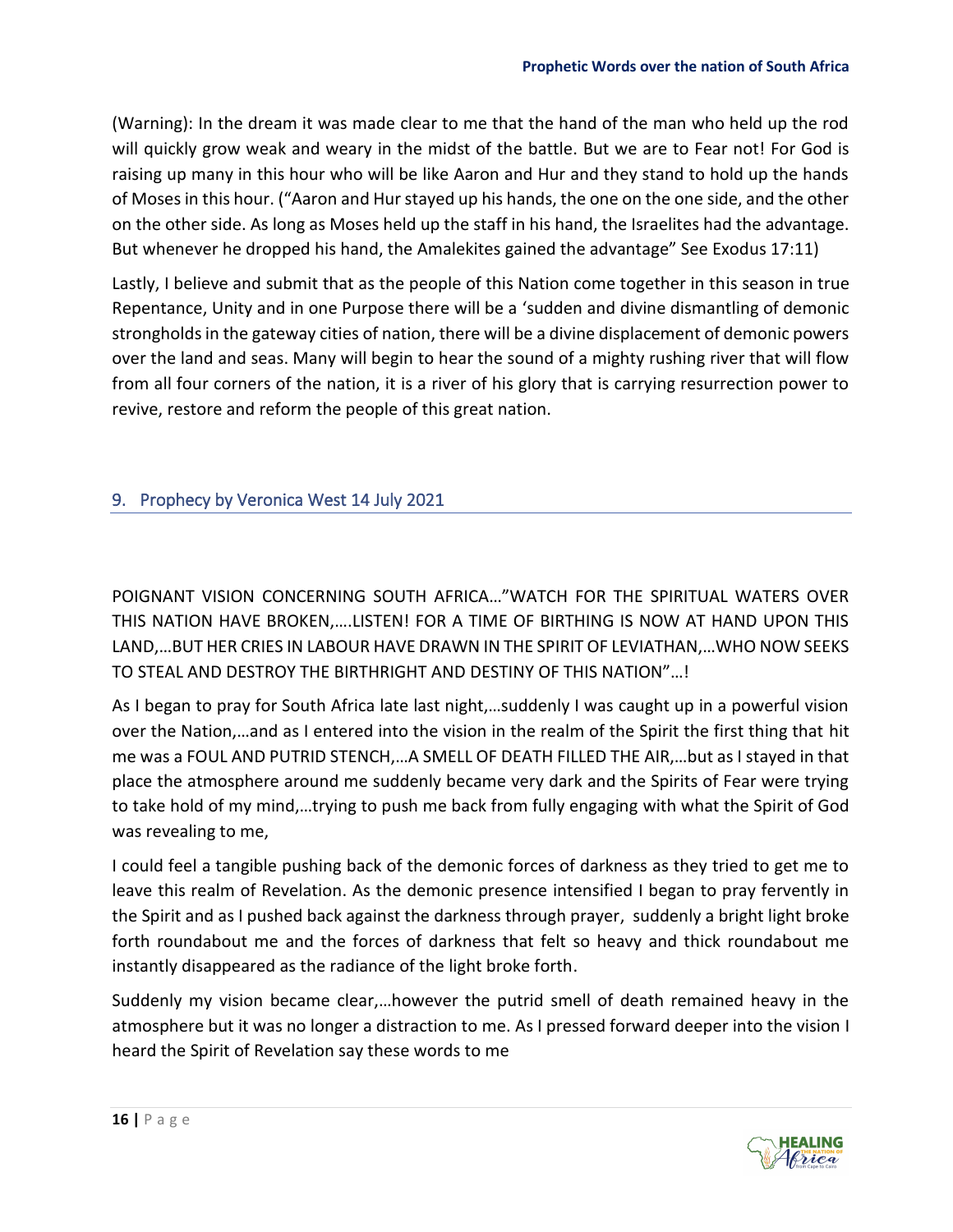"WATCH FOR THE SPIRITUAL WATERS OVER THIS NATION HAVE BROKEN,….LISTEN! FOR A TIME OF BIRTHING IS NOW UPON THIS LAND,…BUT HER CRIES IN LABOUR HAVE DRAWN IN THE SPIRIT OF LEVIATHAN,…WHO IS SEEKING TO STEAL AND DESTROY THE BIRTHRIGHT AND DESTINY OF THIS NATION".

Now as I heard those words, suddenly I saw A VERY LARGE CROCODILE IN THE WATER,….AND AS I LOOKED AT THE CROCODILE, I SAW THE CROCODILE IN A DEATH ROLL,…ITS BODY TURNING ROUND AND ROUND VIOLENTLY IN THE WATER,…AND I SAW THAT THE WATERS WERE BEING STIRRED UP CAUSING GREAT CHAOS,….AS THE CROCODILES BODY TWISTED AND TURNED WITH GREAT POWER I SAW LARGE WAVES BEING FORMED,…THAT BEGAN TO RIPPLE POWERFULLY ACROSS THE WATERS,..I WATCHED AS THE WAVES GREW HIGHER AND HIGHER,…AND MORE AND MORE POWERFUL UNTIL THE WAVES BROKE FORTH UPON THE LAND,…and as I watched this taking place…Suddenly I heard these words,…

"SOUTH AFRICA SHALL FEAR THE NAME OF THE LORD….AND HIS GLORY FROM THE RISING OF THE SUN,…WHEN THE ENEMY SHALL COME IN LIKE A FLOOD,…THE SPIRIT OF THE LORD SHALL RAISE A STANDARD AGAINST HIM".

And as those words echoed loudly in the realm of the Spirit,…I saw what looked like a LARGE BANNER BEING LIFTED UP OVER THE LAND,….and I saw the words,… "IT IS WRITTEN"….inscribed upon the banner,…and as the banner was lifted high over the Nation,…I SAW THE POWERFUL WAVES THAT WERE BEING CREATED BY THE DEATH ROLL OF THE CROCODILE SUDDENLY BEING PUSHED BACK FROM THE LAND,…AND AS THE MIGHTY WAVES RECEDED BACK,….SO I WATCHED AS THE WATERS BEGAN TO DRY UP,….AND DRY LAND SUDDENLY APPEARED ROUNDABOUT ME,…(at this moment in the vision,…I caught a glimpse of something in a deeper realm of the Spirit but I was not permitted to see it clearly,…but I heard the sound of a LOUD ROAR OF A LION….,and I felt the LAND BEGIN TO SHAKE VIOLENTLY).

I will continue to pray concerning this and share as and when the Lord permits me to 'SEE WHAT I HEARD'…I believe there is a waging of war against the SPIRIT OF LEVIATHAN AND THE LION OF JUDAH taking place,…there is a Spiritual war raging over the LAND AND THE WATERS IN THE NATION). I COULD NO LONGER SEE THE CROCODILE IN THE VISION…AND THE PUTRID SMELL OF DEATH THAT HAD FILLED THE ATMOSPHERE SUDDENLY LIFTED….and then I heard these words,…"IT IS FINISHED"….!

As I heard those words I immediately came out of the vision and I began to make PROPHETIC DECLARATIONS OVER THE NATION OF SOUTH AFRICA, "IT IS WRITTEN"….. "IT IS FINISHED".

South Africa,….THERE IS A BATTLE RAGING IN THIS HOUR OF BIRTHING…THE SPIRIT OF LEVIATHAN SEEKS TO STEAL AND DEVOUR YOUR DESTINY.

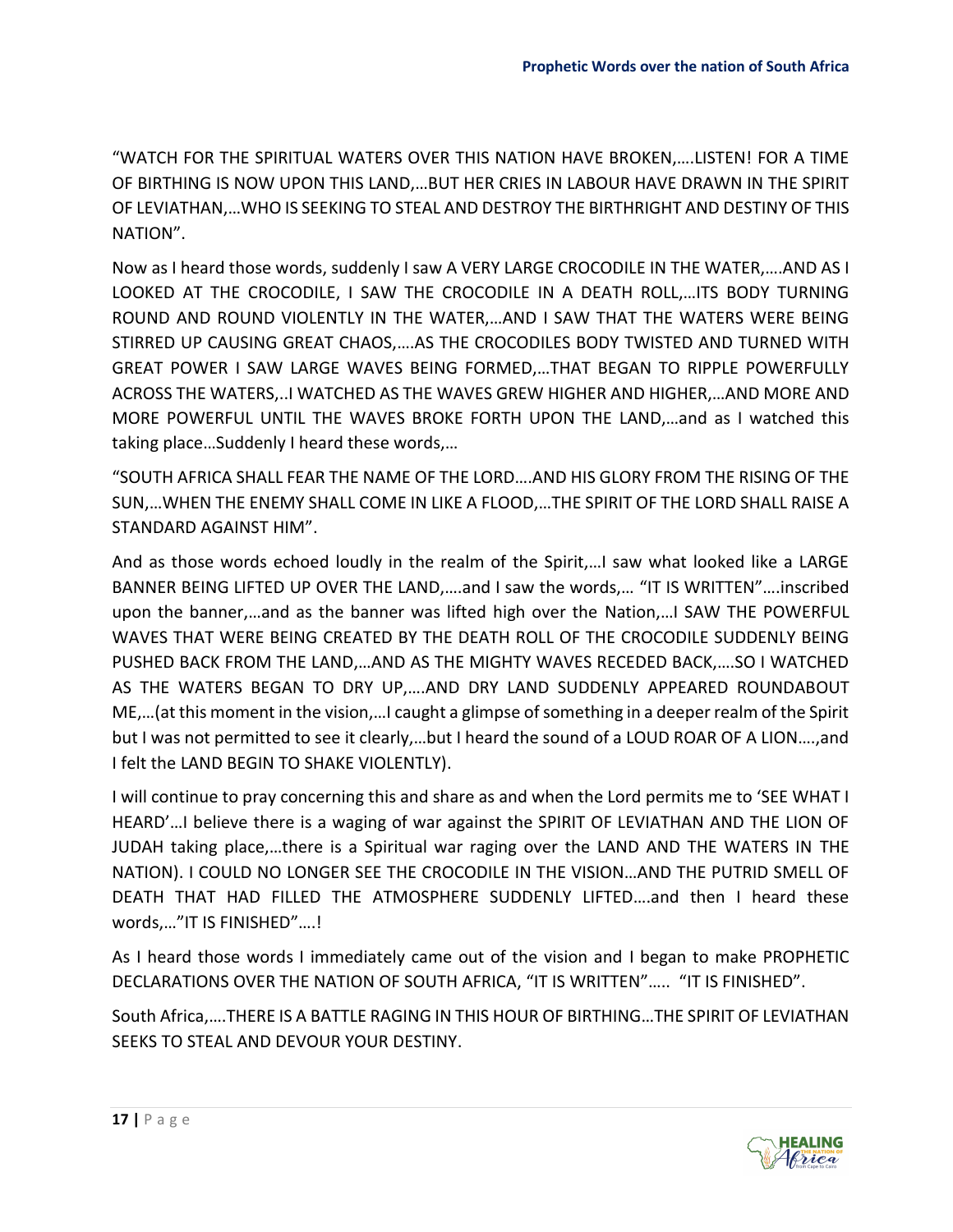South Africa….it's TIME TO ARISE IN FAITH AND BOLDNESS AND TO SPEAK FORTH "IT IS WRITTEN"……Satan cannot stand against the WRITTEN WORD OF GOD,…

it's TIME TO BEGIN TO DECLARE 'THE WRITTEN WORD OF GOD' OVER THE LAND,….DECREE THAT THE WAVES OF DEATH AND DESTRUCTION OF THE SPIRIT OF LEVIATHAN SHALL NOT FLOOD THE LAND BUT THAT A NATION THAT FEARS THE LORD SHALL SEE GOD RAISING UP A STANDARD AGAINST THE DEMONIC FLOOD OF THE ENEMY.

DECLARE; "IT IS FINISHED….THE BATTLE BELONGS TO THE LORD…VICTORY IS ASSURED"…SOUTH AFRICA HE IS TAKING YOU ACROSS TO YOUR PROMISED INHERITANCE ON DRY LAND…."CAN A NATION BE BIRTHED IN A DAY"???…asks the Spirit of God…!

#### <span id="page-18-0"></span>**10. Prophecy by Veronica West 2021**

As South Africa was brought to my attention this morning,…I heard the Lord say: "All stand…My courts are now in session…for the cry of the blood of the innocent have reached my courts, watch as I deal with the murderous spirit of Cain that is operating over the land, surely many will say have our prayers only reached the ceiling and have our cries gone unheard by the Righteous Judge of heaven? I say fear not but know that your prayers were heard and answered even before you prayed them.

I say look to the book of Daniel and to the 21 Days of seeming delay….I say look to the lions den and to the mouths of the lions that were shut closed, I say South Africa, South Africa look to the table on the mountain for I will set you a banquet in the presence of your enemies.

Fear not though there is a battle raging over your birthright and destiny in this hour, know that I have set you as a precious jewel in My crown that shall not be plucked out nor shall it be removed. But I say to you look for the writing is on the wall, for a nation weighed in the balance and found wanting, I say to you, as you cry out for mercy and as you look to the hills from where your help comes, surely I shall deliver you from the lions den and from the devouring spirit that seeks to destroy you. Be of good courage for you South Africa shall see the salvation of the Lord in the land of the living…!!!

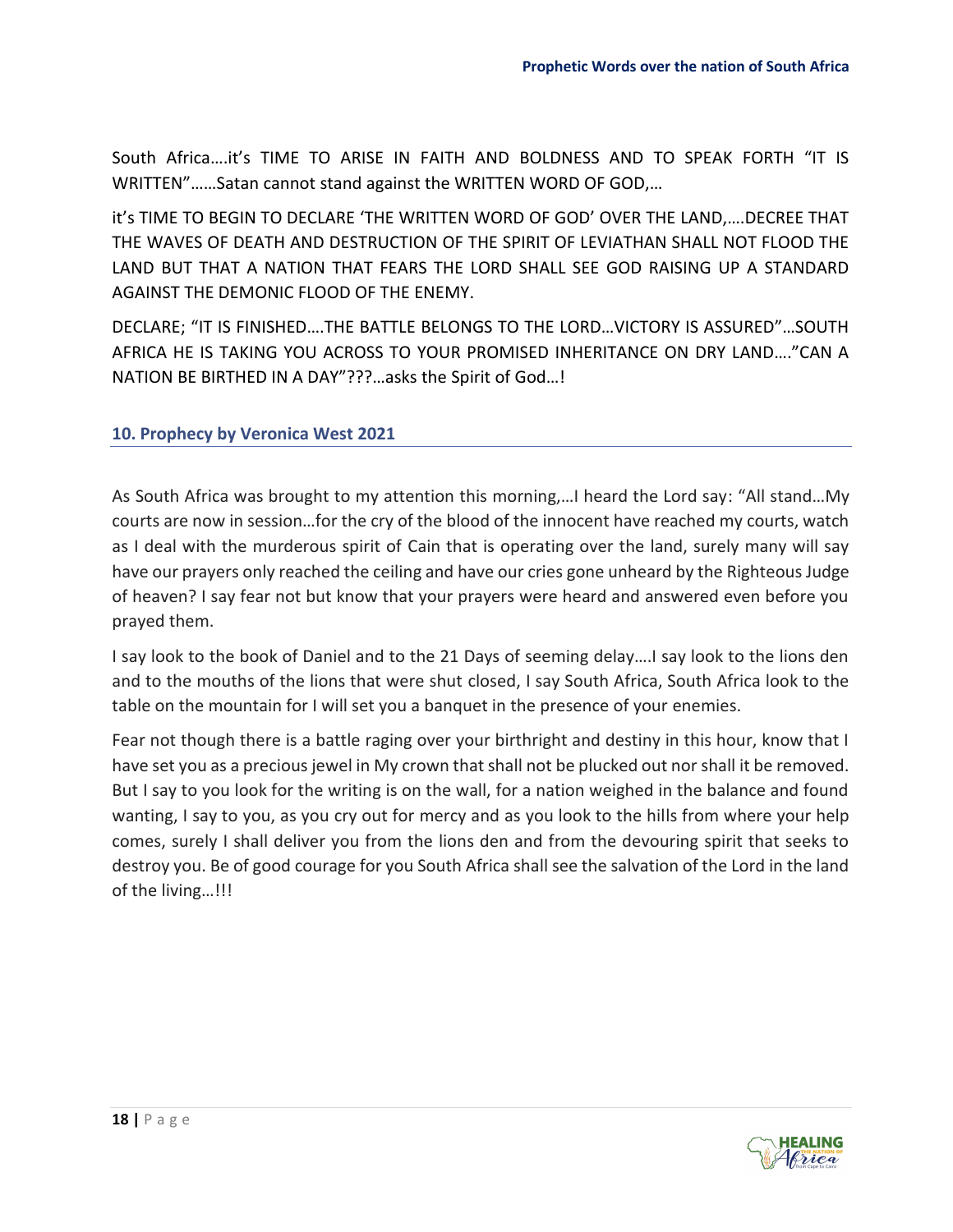#### <span id="page-19-0"></span>**11. Prophecy by Charlie Shamp 28 April 2020**

New life. We're gonna begin to see animals responding to creation, in the life of creation. There's certain things that are gonna start happening. You'll start to see it in the nation of South Africa. Interesting, you need to watch the ocean. You need to look at the Cape and in Durban, these cities that are, along the coast. We're going to begin to see really interesting things happening with the whales. Watch the whales, watch the dolphins. There's going to be a responding to this new alignment that is coming to the earth and you're going to begin to see more wildlife. Even in the sea you're going to begin to see it, even an influx of fish and over-abundance, it's gonna happen in South Africa, to happen in different parts of the world even now that there is this abundance. I mean there's gonna be turtles, watch, watch, watch. It's gonna be a sign in creation of what God is doing in that He's bringing forth new life in this hour and it's going to begin to see it transpired and begin to see it in the rain.

Where there's been lack of rain, in places where it's been droughted, we're going to see these places spring to life. Desert places, where there's been desert areas, we are going to begin to see them spring to life. Places that were barren, where there were no crops, you are going to begin to see them spring to life. One of the things that the Lord has been speaking to me about is there's innovation that is coming out of South Africa it has to do with farming and the production of crops. There's something that is coming that has to do with farming and production of crops, it's an innovation that's coming and technology that's coming that hasn't previously been known and it's going to spring forth in the nation of South Africa. And the Lord says that South Africa is a breadbasket, the nation of South Africa is a breadbasket to the nations. It's a bread basket for the nations and that's one of the reasons there's been so much corruption and spending in South Africa, because the enemy wants to stop South Africa from producing and being a spiritual as well as natural bread basket.

And the Spirit of the Lord would say unto you South Africa, that it is your time to rise and shine it's time for Me to begin to release the light of God over the nation and what you've been doing in intercession has not been in vain and some of you have been labouring in pain, and you've been groaning in travail and the Lord says it has not been by mistake, but you're about to give birth into a new creation that is coming forth in South Africa.

New life is about to spring up in the natural as well as the spirit. The Lord says your prototype is John, chapter 3 – How can we know that thou hast been sent from the Lord because these signs would not transpire except the Spirit of the Lord be with you. And the Lord would say unto you South Africa that the Lord is with you, that the Lord is with the church in South Africa, that the church is going to rise and shine in this hour, there's going to be a new birth coming forth and the prayers of the saints that have been transpiring even in this time of quarantine where there's been a groaning that's coming forth out of the community of South Africa, the Lord says that He is dealing with some things in the realm of the Spirit.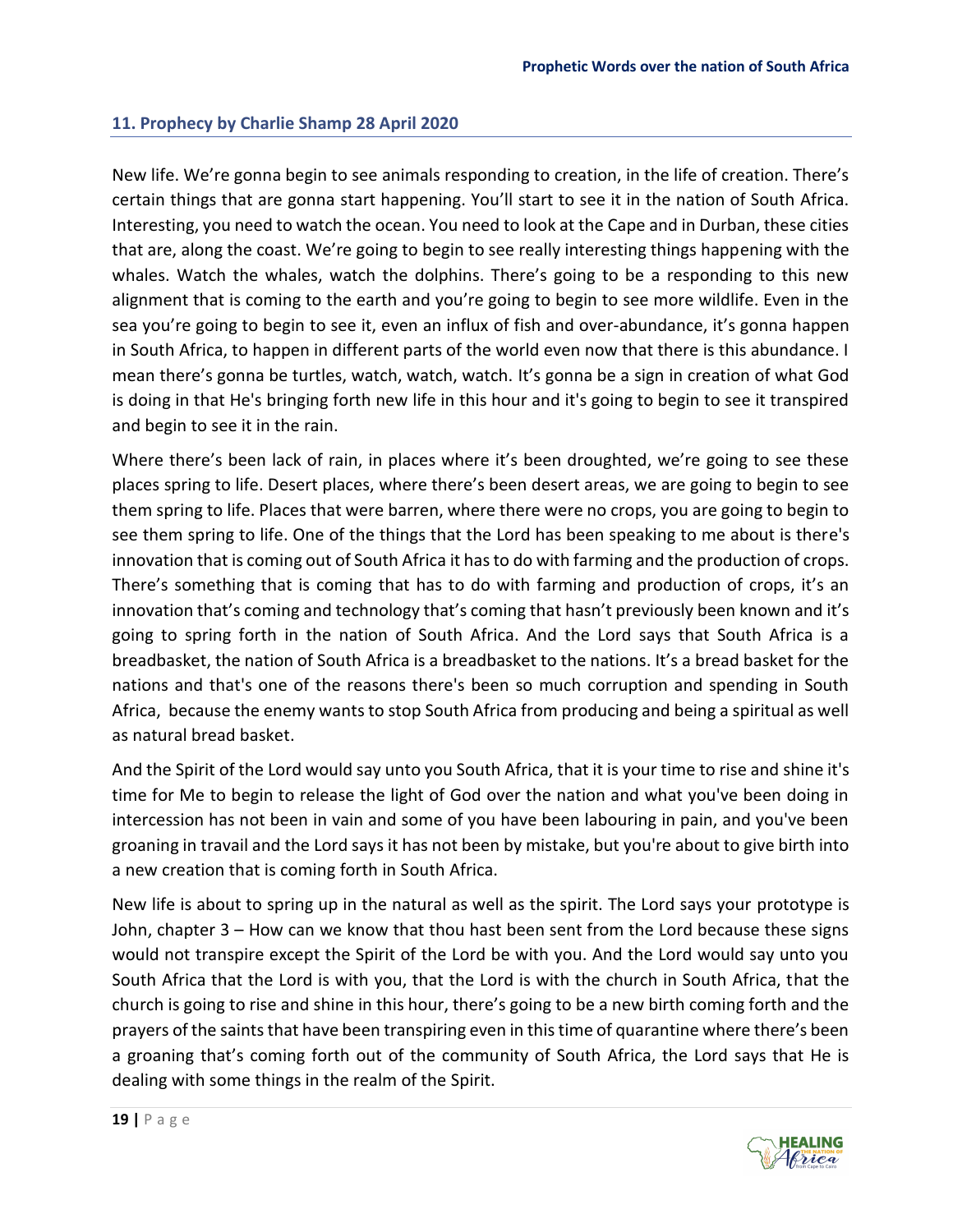I see even behind political doors, there's something that's gonna be exposed. The Lord says that the dragon is going to be exposed, and there are some things of corruption that have been transpiring in South Africa, some deal making that's been going on with China and the Lord says that that will be exposed and it's time for the church to arise and take authority over that place.

And the Lord says that the land will not be sold to the Chinese. But we decree and declare that the land will be given to the Glory of God. We take authority over the dragon and we speak to it and we command that thing to be broken over the nation of South Africa. That, that spirit will not come into the nation, but we break the tie in the realm of the spirit and begin to release the glory of God into the land.

I've been seeing in the realm of the spirit this dragon, this red dragon that's been trying to come over South Africa but the Lord says "No more, No more, No more" It's time to take authority even over the manipulation of the currency of, the bread of the currency and where it's been diminishing and deteriorating. The Lord says that "It shall rise, it shall rise, it shall rise" and the removal of those that are in corruption, that have been selling out the nation, their exposure, their full exposure is going to transpire.

We take authority over it right now because South Africa is called to be a nation of the breadbasket both in the natural as well as in the spirit. And the enemy would love to drive out those that are called to produce but the Lord says, "No more, no more, no more". So, I release a blessing over those that are even in the farm industry, the farmers, let the glory of God come upon your business. I see your land producing more and more and more and the glory of God coming upon South Africa.

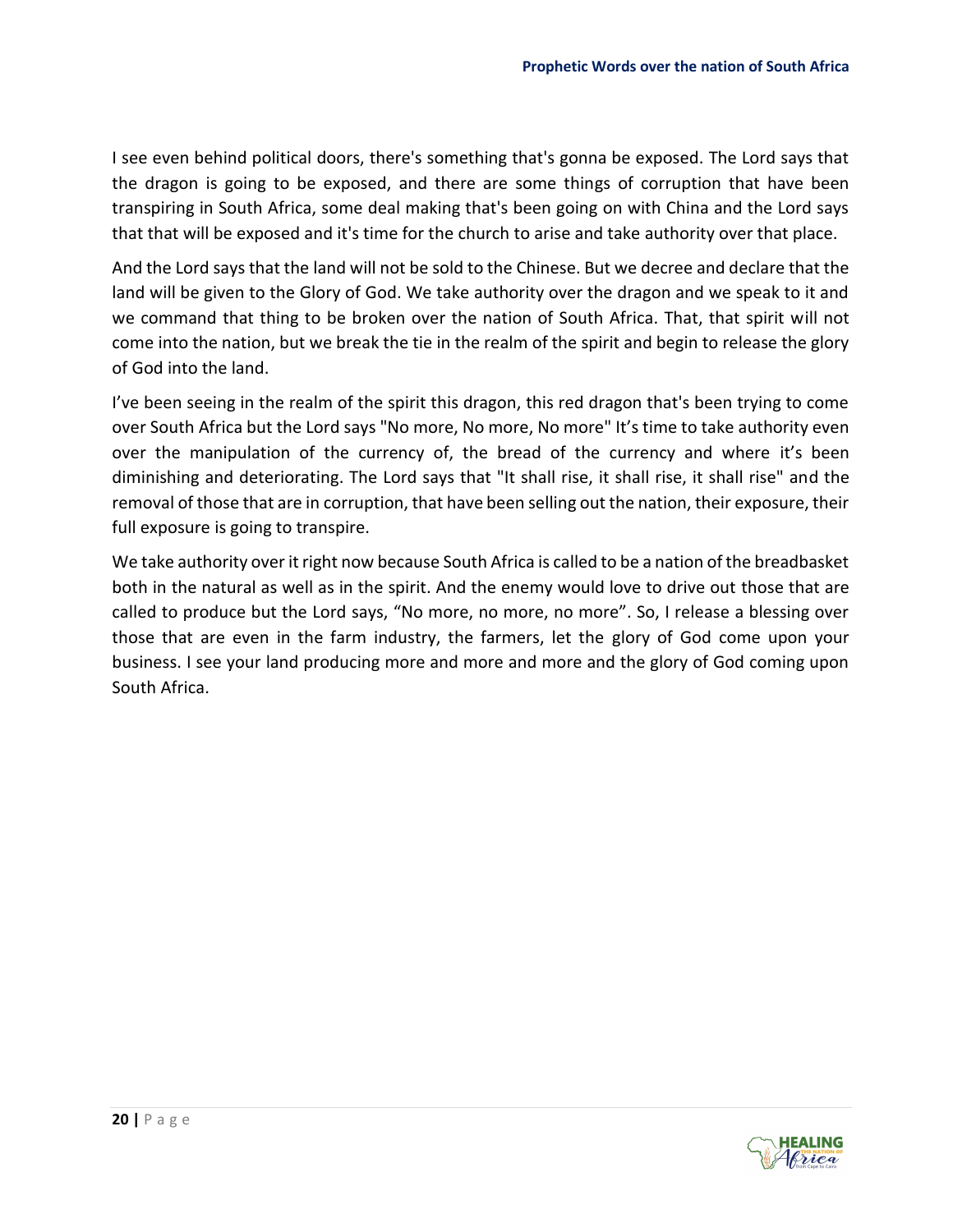#### <span id="page-21-0"></span>**12. Prophecy by Apostle Mpho Mosoeu 03 October 2017**

The Vision seen at the Union Buildings during a time of wailing for the sins of the Nation and for the fulfilment of the prophecies over South Africa:

A clock hanging on the building with both arms of the clock on the number 12. The Word of the Lord: "*I hold the times and seasons in my hand. The time for this land has come and I have determined a season of transition in this Nation. What was before shall not be in the day to come*  for I have raised for Myself a new leadership after my pattern and order. A leadership that will be *given spiritual authority and governance. Leadership that will understand and establish eldership pattern in the land. I will release resources and wealth upon them for my people. They shall be like shepherds in the land and My people will no longer be oppressed. The vision you saw speaks of the times that have been ordained by My Word over this Nation." Says the Lord!*

#### <span id="page-21-1"></span>**13. Prophecy by Apostle Mpho Mosoeu 25 March 2020**

*Have I not declared that I had chosen this nation in this season to be My servant in the restoration of Africa whom I have remembered in the latter days? I make known the end from the beginning, from ancient times, what is still to come. I say, 'My purpose will stand, and I will do all that I please'. The people in this land are in anguish of spirit and cruel bondage of fear because of the plaque. Their hope is broken because of the plague. Let My servant arise for I have chosen him and My people who are called by My name; it shall be unto them as it was in the days of Goshen where My power was displayed. I will deliver this nation for My namesake, and many shall know that I am The LORD who delivers you. At the appointed time and not long from this day; I Myself shall give the people of this nation hope through the one person I have chosen for Myself that My purpose may come to pass as I have declared it from the beginning. As it has been in the days of Moses in the land of Egypt; My people who are in My "Goshen" shall not be harmed for through them shall I restore this nation from the plaq*ue.

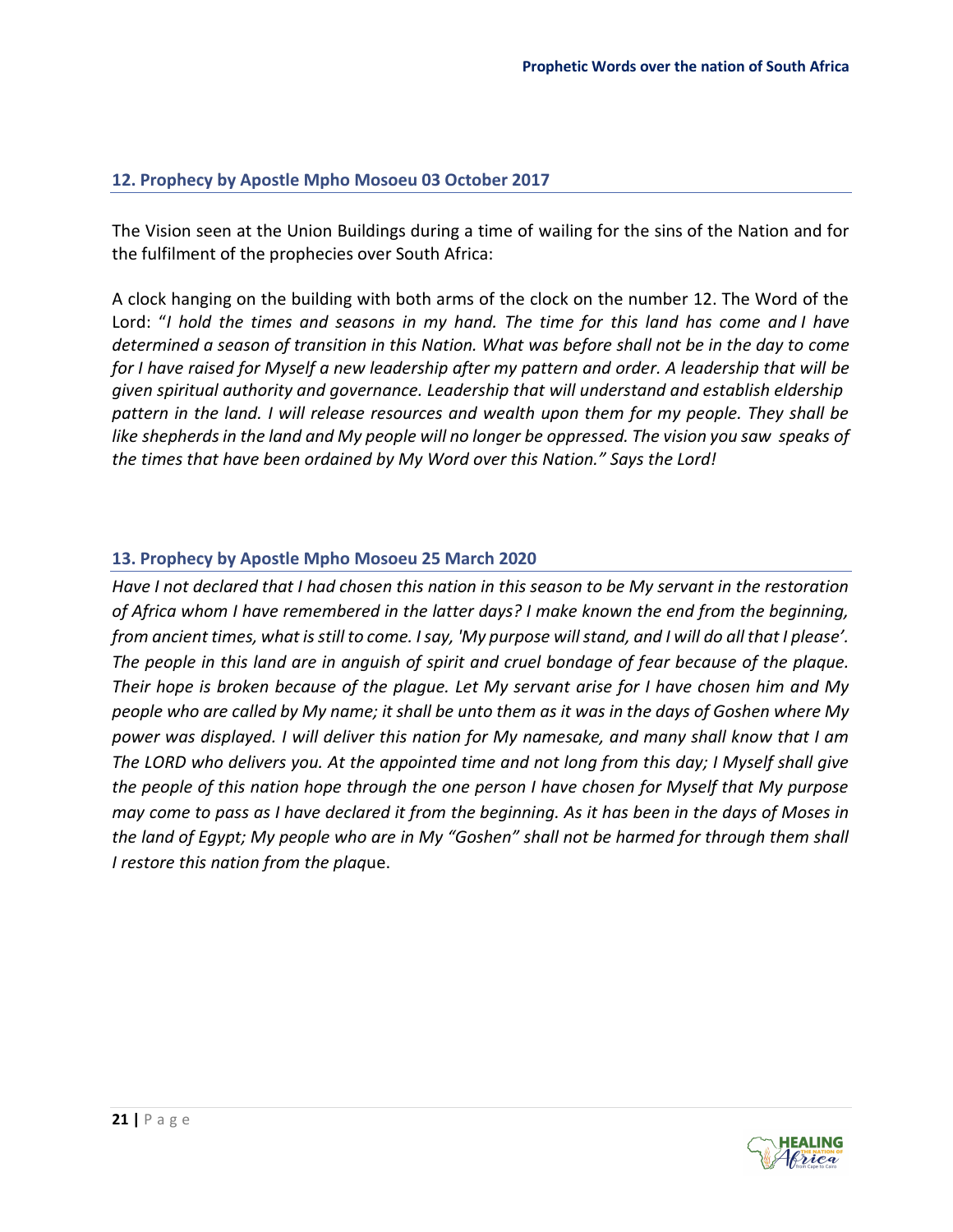#### <span id="page-22-0"></span>**14. Prophecy by Cindy Jacobs 17 May 2018**

Africa, Africa, Africa, the Continent of Pentecost. And the Lord says I am going to visit with My power. And the Lord says, yes, there are many dialects, there are many languages, but the Lord says, but when Pentecost came and they were filled with the Power of the Holy Spirit, they all spoke in a language people knew.

The Lord says, do you believe that nothing is impossible to Me? Can I save a continent? Can I do a quick work? , Can I come like a wind and the fire?

And the Lord says, you feel and you know that many have been saved, but you are concerned about mixture and there is mixture in the church and there is mixture in society and in power. But I am getting ready to show that I Am the Great I Am, and not the great I was.

I am coming with such authority, such anointing and I am raising up young evangelists, young fired grads, filled with the power of the Holy Spirit, and they will preach in the streets of Johannesburg and they are going to preach in the streets of Cape Town and they are going to preach in their villages.

For I am coming like a mighty, rushing wind to touch the millennial, Generation Z, the next generation, the greatest generation Africa has ever known has been born. It is a revival generation. And the Lord would say over South Africa, yes there are many challenges, but none are too great for Me, for you have reached a tipping point. But I say that I have reached a tipping point and I am going to begin to change things in these nations in ways that you cannot imagine, you cannot dream what I am going to do. For I will call this nation a reconciled nation.

And the Lord says, if you will be a reconciled church first, the whole nation will be reconciled. I call on the church to reconcile. And the Lord says, you are going to see a diversity come in a powerful way, greater than you can imagine. And it won't be black and white, but the Lord says I am going to bring together a kingdom people, citizens of heaven. As My church reconciles and walks in My love, says the Lord, the nation will follow.

Do you believe?

He is waiting for a people to believe.

And the Lord says not only am I going to change some things, but the Lord says the land is groaning, I see there are some things where there has been a lot of bloodshed and the land is groaning. But My people's tears are healing the land, the fasting and the praying and the crying out and breaking ancient curses and ancient pain and (oh I was listening to you Dr Frank Chikane, and I am just weeping for what you have been through. Apartheid, I am just so, so embarrassed as a white person, I am so embarrassed and I am so sorry.)

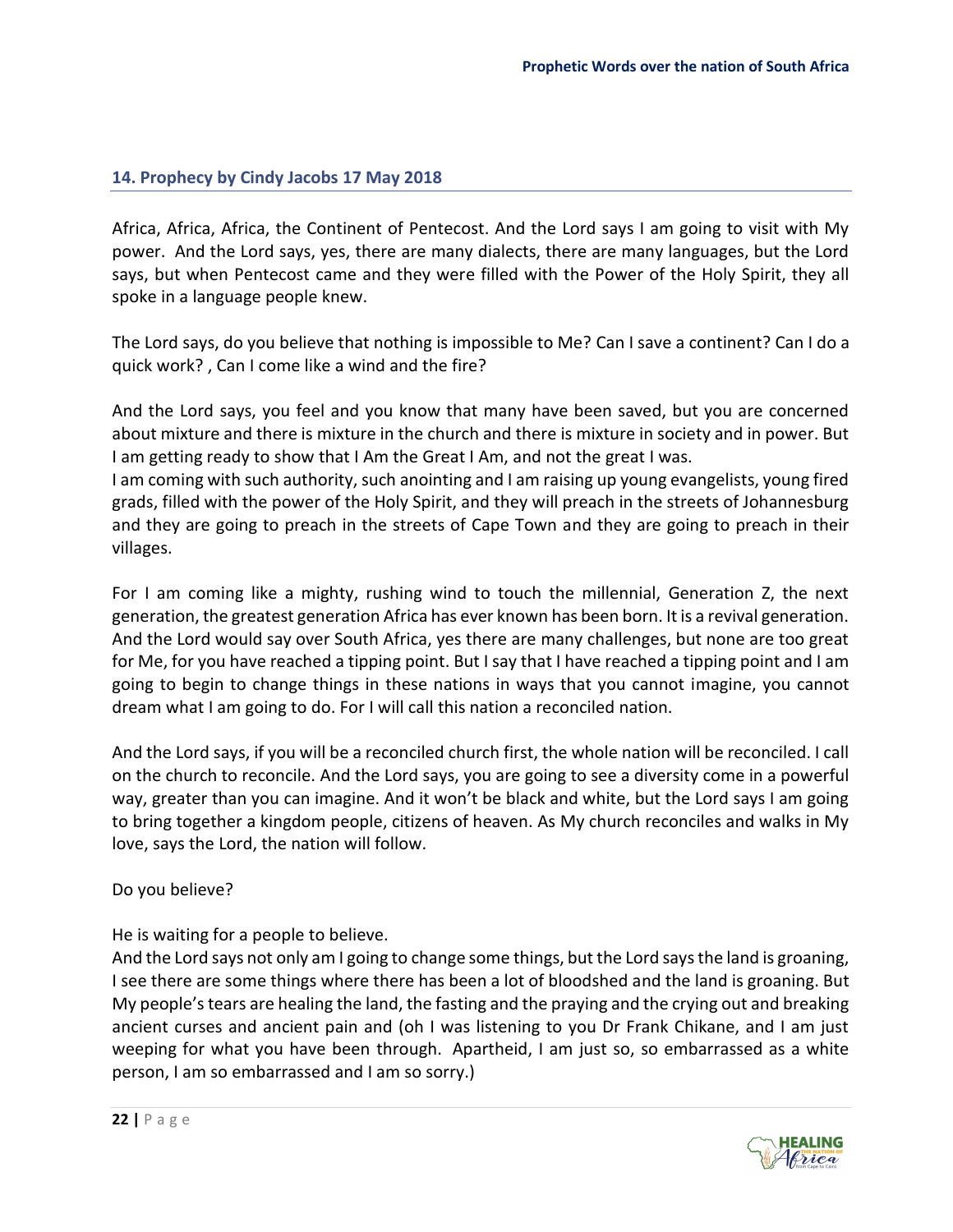But the Lord says, I will cause a reconciliation. And the Lord says this EMPOWER21 meeting is very critical to this reconciled church. And the reconciled church will bring a restoration to the nation. And the Lord says, if you look to Me to give what has been broken and lost and you don't look to man to do your restoration, but you call upon heaven to do the restoration, I am going to start prospering people who have been stolen from, people who have been robbed from, people who have had years robbed from them and even their families family. The things that could have been and done, if it wasn't for apartheid, if it wasn't for the racism. But I will do it from heaven and no man can fool Me. Amen.

#### <span id="page-23-0"></span>**15. Prophecy by Cindy Jacobs 18 May 2018**

I am bringing a new sound… I am going to change the balance of power and the Lord says, the government of Africa will be on My shoulders. And even now, I am preparing a Godly man who will stand in the highest office of this Nation.

And the Lord says there are some who are in the office at this moment now, and it is in the balance for them, because the time of compromise is over.

And I will not be second place in your life or second place in your government and I will not share this with another, for the earth is Mine, says God. South Africa is Mine, and Africa Mine says the Lord your God, and I am sending the angels and they are coming from the North, South, East, West and your PRAYERS are displacing the powers of darkness.

I, the Lord say, make room for the harvest. For my eyes have gone to and fro, looking for a people I could trust. I have found a remnant there. This is the womb of the Spirit, says the Lord. You are birthing the new thing…

Do not be intimidated by the enemy, for I say to you, you do not know how intimidating you are to his forces.

So, RISE UP, says God. Arise and Shine for My light has come to Africa.

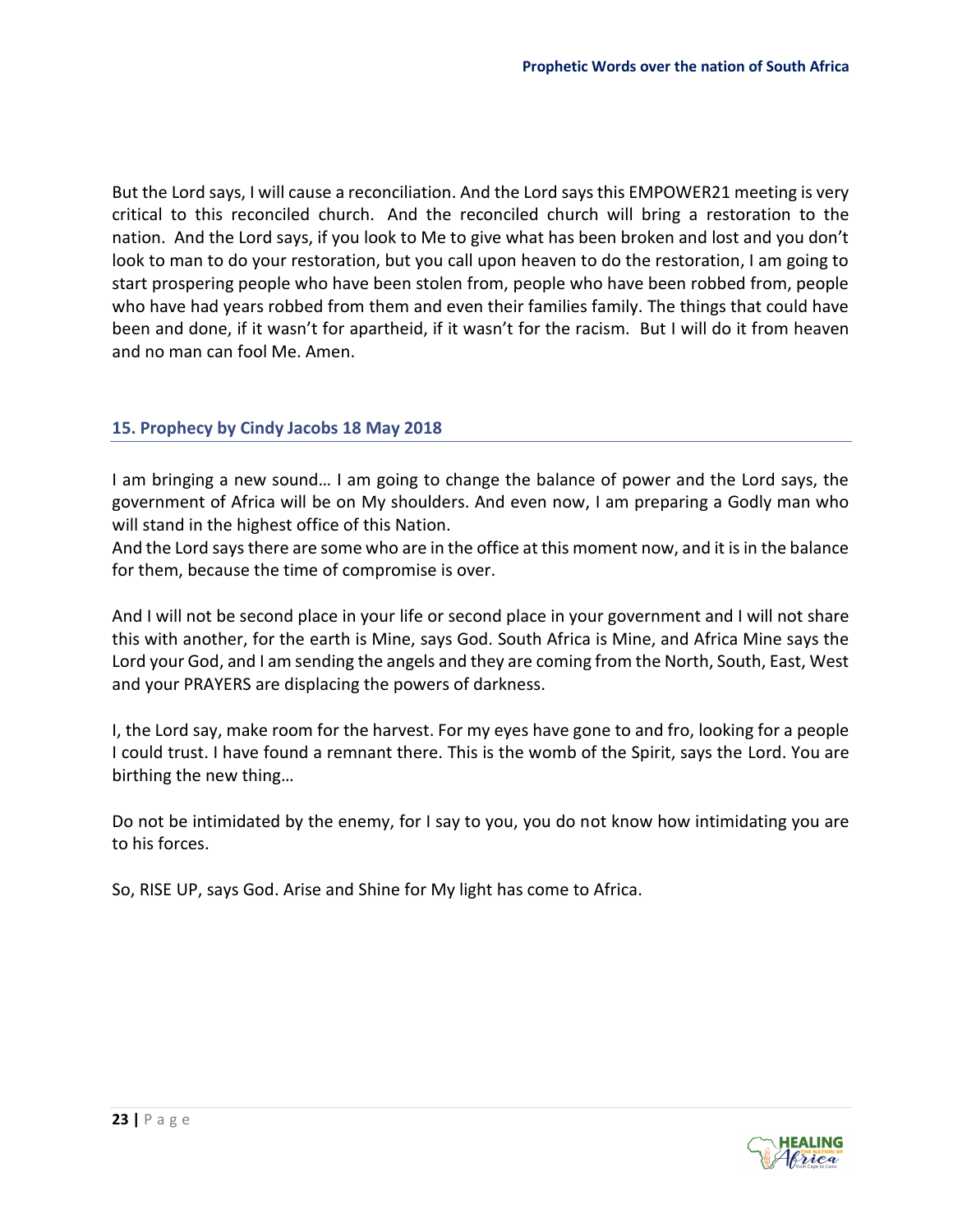#### <span id="page-24-0"></span>**16. Prophecy by Jennifer LeClaire 7 August 2020**

I heard the Lord say over South Africa: "I am calling you to pull from your revival heritage. I am calling you to pray the prayers of the pioneers who pressed in and pursued revival long before you walked the earth.

"If you will cultivate in your heart a passion for souls and pray for the harvest, I will rain down on you. I will rend the heavens and come down to you. I will pour My Spirit out upon your nation again in such a way that ancient divisions will find healing in My presence."

"You must pray like the pioneers and prophets from decades and centuries ago. They grabbed hold of my heart, not just the horns of the altar. I moved in their midst in a mighty way in response to their humble prayers. "South Africa will be awakened when the intercessors are fully awake and when the evangelists are prepared to reap the harvest.

Pray, then, to the Lord of the harvest that He will ready laborers to reap after intercession is sown.

Pray without ceasing until you see My will come to pass. "For many revivals will break out in Africa, but South Africa is the tipping point to awakening a continent." It's time for the intercessors to tap into the prophetic words and prayers spoken over South Africa from many days gone by. It's time to tap into the 1 Timothy 1:8 charge to wage war with the prophetic words spoken over the nation. It's time to get aggressive in the Spirit. Who will pray?

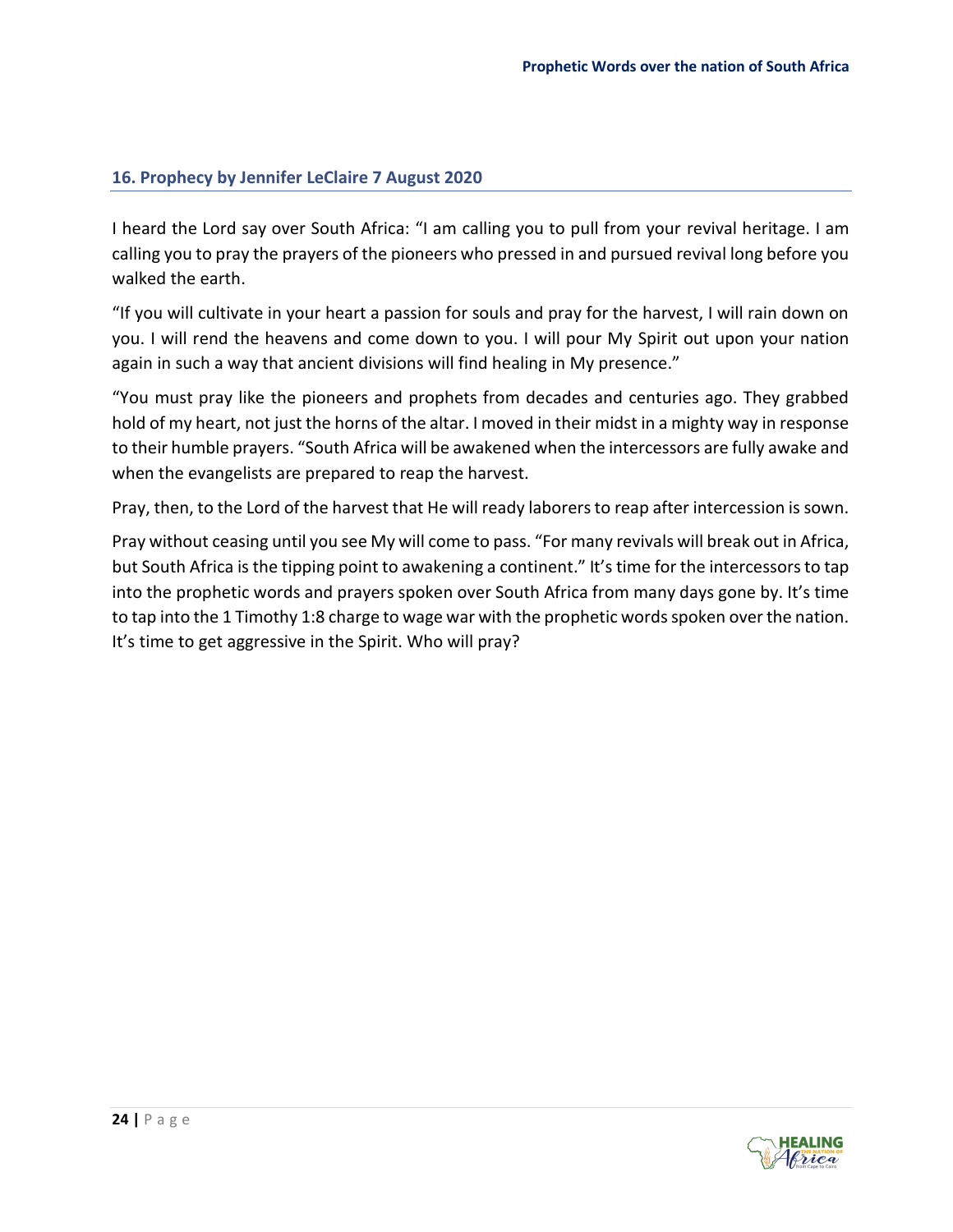#### <span id="page-25-0"></span>**17. Apostle Naomi Sheneberger – 25 April 2020**

Good evening South Africa, it is late on Saturday evening, the 25th of April. And I just felt a stirring in my spirit to release this word today. And God spoke and said, "South Africa, do you know what time you are in, do you know the time?" And of course, you know the times. Many of you have experienced strange things happening regarding being woken up in the early hours of the morning, in the middle of the night. God is speaking about time and so I was researching time and the Lord spoke to me and said I should encourage South Africa about the day today, the 25th of April the first day of the second month on the Hebrew calendar called Iyyar.

And in this month God is revealing to us many secrets that He is going to encourage you by, the word IYYAR in Hebrew is an acronym for I Am the God Your Healer. And so, when God said South Africa "do you know what time you are in", He is saying "South Africa, now in this time, I'm the God your healer".

I believe that God is saying "I will restore South Africa I will renew South Africa, I will give back to South Africa what the locust has eaten through the years, through the ages as well as at this point where much has been stolen from so many in this Covid-19 crisis" but God is saying - "South Africa" today I will be revealed as the God your healer". The Lord reveal to me also that unusual and unexpected healings, supernatural provision, supernatural encounters of God's provision will begin to take place in the next 29 days.

This is the month where we step into the full manifestation of God being our healer. You are now entering South Africa into where you will be challenged also with what to do in this case of the unexpected. You see the children of Israel left Egypt in the month of Nisan and transitioned into the desert in the beginning of Iyyar and this month is the month where they were adjusting to this new season of their journey. This was a time when they now no longer were able to be dependent upon themselves or even an old system of thinking, a mindset that had kept them enslaved. They were now entering into a time where their mindsets were being shifted to God providing for them.

And so God is saying "I'm taking you South Africa into the season of Iyyar where there will be an adjustment, a mindset shift that will need to take place an order for you to come fully into this place and time and season of revival. Revival requires trusting Me, revival requires working with heaven and allowing heaven to influence your actions". The Lord shared with me that an economic turn is at hand and amongst many it shall be an adjustment and to others a simple transition from self-reliance to God dependency. And South Africa, God never fails but self fails, and self has failed you, but God is saying "I'm bringing South Africa into a time of God-dependency".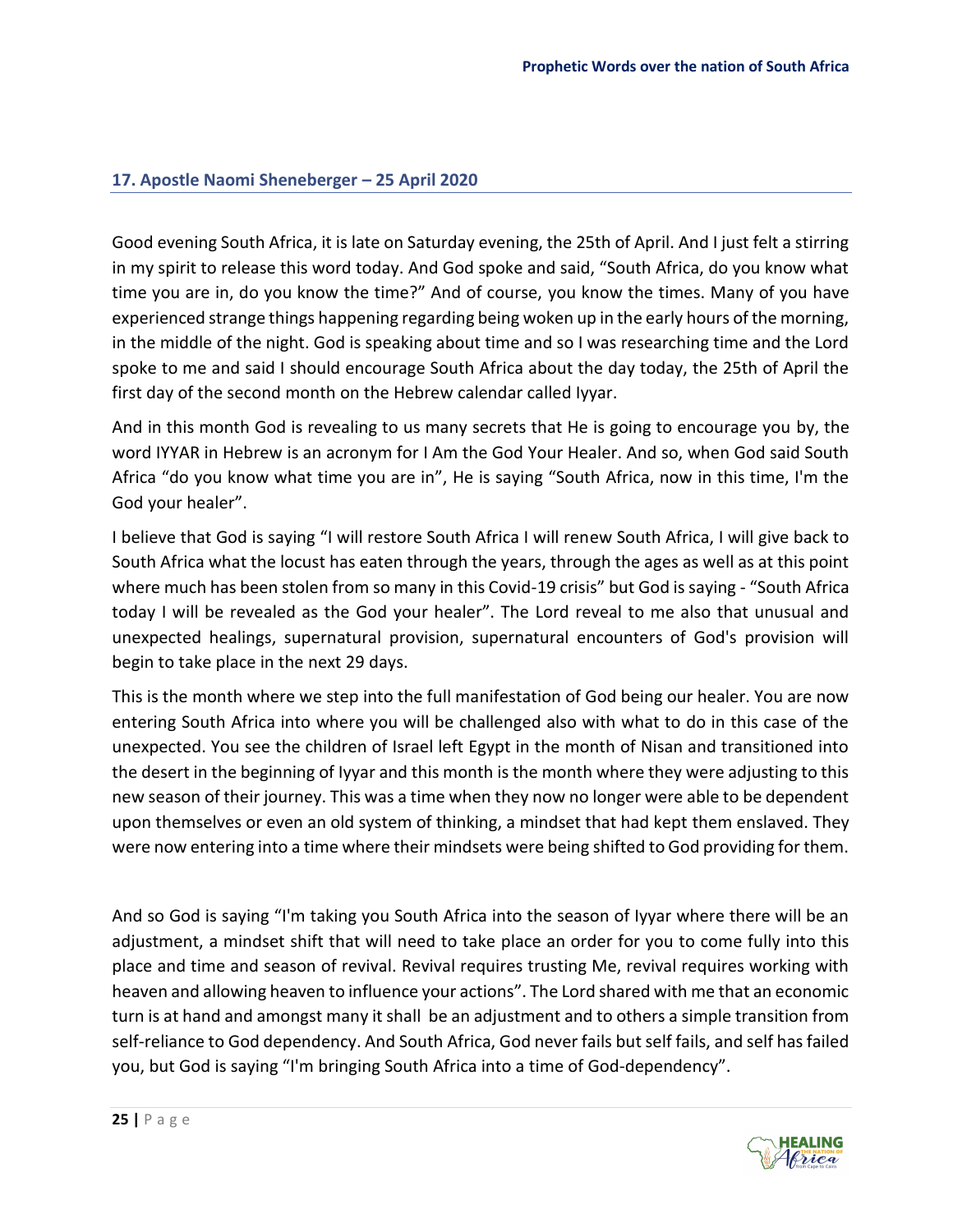To some it may seem like a leap of Faith and extremely daunting, however the comforting message I would like to encourage you with it this time is that God's supernatural provision will begin to manifest in ways that South Africa has never seen before. God spoke to me about this time being a time of entering into an economic shift. This is not a season to fear but it is a season of surrendering into a Kingdom economy of righteousness joy and peace. God will begin to speak to you about your finances. God will begin to speak to the South African government about finances and how to get out of debt as a nation and as you as an individual. He is speaking to you about a time where you are entering the desert, but where His hand will never fail you.

This time is where the children of Israel experienced the greatest signs and wonders and miracles, they ever saw in their lifetime, in fact on a daily basis. "My people were released on one day as I took them out of their normal and had them become dependent upon Me in the wilderness".

You know, I was watching a clip and it was about the food distribution that many were involved with in South Africa and I saw many scrambling for food and some very disappointed and some were even saying, "let us rather die of Covid-19 than starvation" and that broke my heart and the Lord said to me, "Naomi I'm going to begin to provide in supernatural ways". And I spoke to a friend the other day she said "yes, the Lord is speaking to us about trusting Him to multiply food. And I know that God is increasing faith in this month and his increasing a dependency upon Him even as he did for the children of Israel.

South Africa, God, has and will continue revealing His goodness to you in this season. Oh! I feel excited for you. He revealed His generosity to Israel and supplied manna on a daily basis and sheltered them from the sun and the heat and provided them light and warmth in the darkness of the desert. He guided them with a cloud of his very own Presence and I believe that if you tap into this month, this month of Iyyar as the children of Israel had to, God will reveal Himself in mighty ways. God is speaking to us to enter into the realms of the glory of God, to understand that functioning from his Presence from an assurance of Who He is, you will be abundantly blessed.

God is prompting you in this an unexpected month of Iyyar to rest in Him and rest in His goodness. The Lord show me that there will be multiplication of food, increase of crops on farms. God is going to place His Hand on your land, the earth shall reveal what has been hidden. And with that the Lord said, "I have hidden treasures of gold and minerals". I saw oil, I saw precious stones that shall be revealed to you in this new economic season South Africa. The Lord said He's been with holding the treasures because there was coming at time when He was going to take South Africa out of her debt and these resources would balance the debt. It would cancel the debt and South Africa will stand on her own. The Lord said He is raising Joseph's, who have an economic mind to help South Africa in this season.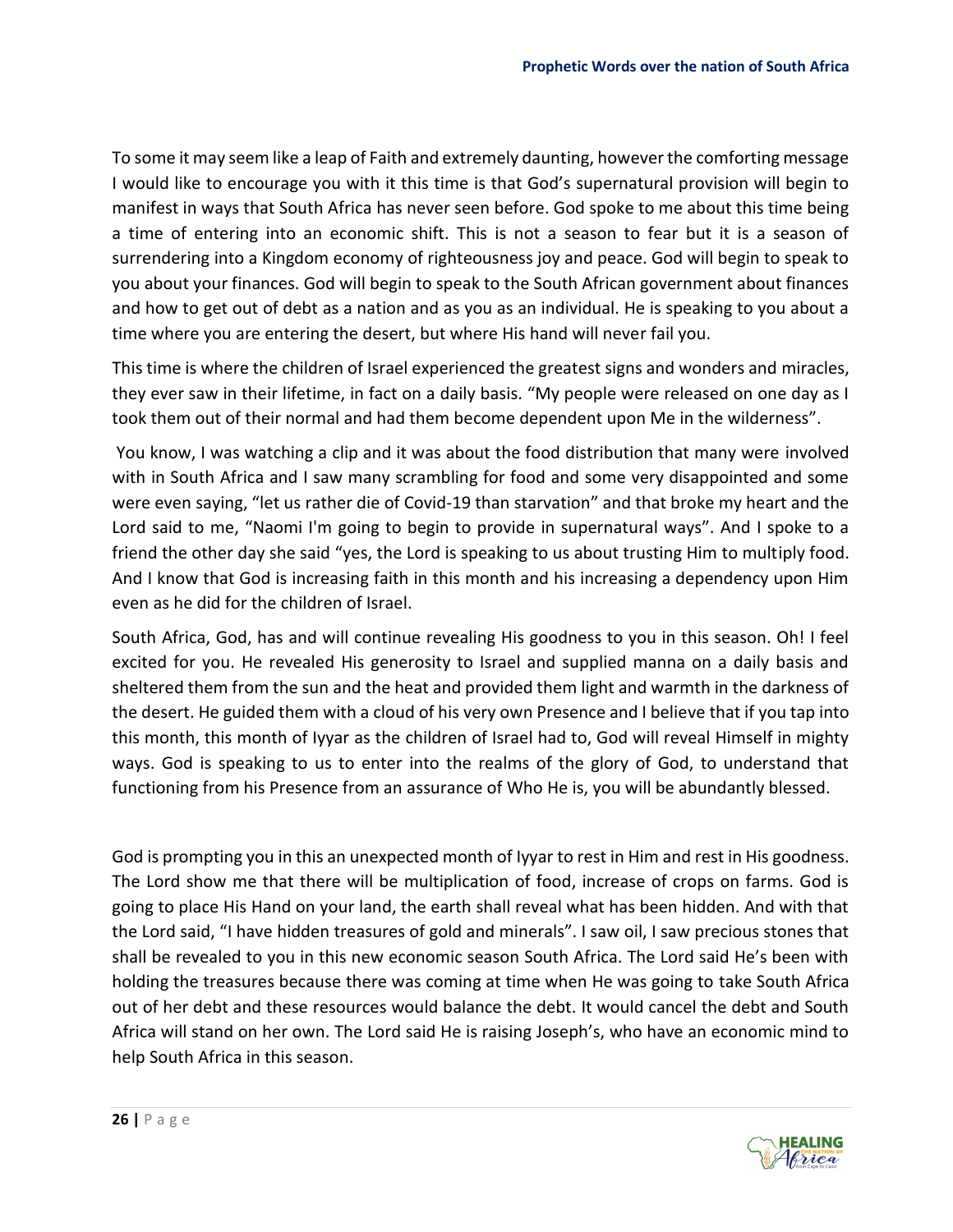The Lord gave me Psalms 113 to give to you: No one can be compared to God enthroned on High. He stoops down to look upon the sky and the earth, He promotes the poor picking them up from the dirt and this is what I saw, and He rescues the needy from the garbage dump. He turns paupers into princes and seats them on their royal throne of honour. God's grace provides for the barren ones a joyful home with children so that even childless couples find a family. God is about to heal South Africa.

South Africa I've given to you the word in Isaiah 60 through many prophets but today I'm reminding you again to say "behold the darkness shall cover the Earth and deep Darkness the people but I the Lord your God will arise over you individually and as a nation I will arise over you and My glory will be seen upon you. The gentiles, the nations of the world shall come to your light and the kings to your rising, South Africa you are in a transition and an uplifting season. The world will marvel at what I'm about to do". You have been held in bondage in many covenants and God showed me blood sacrifices, He showed me the constitutional laws that have been written. And He is saying, "yes I am about to look up on your constitution" and I'm not sure what that means but whoever is listening, may God reveal what is still in your constitution so that God can shift what you have agreed to and realign you South Africa to God's moral standards.

Many African nations have sold their birth-right and compromised their morals that by being hard pressed on every side by a Babylonian system of this world and the Lord said that many times the debt of the nations of Africa have caused them to fall into immoral constitutional agreements and God is restoring His Kingdom in Africa as we repent. God will restore righteousness, joy and peace in the Holy Ghost to the nations of Africa. South Africa you are entering into an identity upgrade, and this excited me. God is saying you will be given an expanded and new airspace and your message and your sound that is unique and your identity that is unique will be heard across the nation. As one nation you will stand in unity with one another and you shall overcome and no longer be enslaved to your past.

The nations will speak of you and know that only the God of Israel could have done this for you South Africa. To conclude I say to you, South Africa, in this month Noah came out of the Ark. Noah, his name means rest and God is bringing you, South Africa, into His rest. And this does not mean to sleep, it means great abundance, and the rest that God is speaking about is the covenant rest. His covenant rest where you come into the fullness of everything, He has promised you.

In this month of the Iyyar God called Noah also, out of the Ark and the Ark had to rest on a mountain range called Ararat. And funny enough but this word Ararat means in Hebrew, curse reversed, and I speak over you, South Africa, I speak over you Africa, curses have been reversed. South African know that today the curse upon your land is about to be fully taken care of and God is raising South Africa and South Africans into their second chance. Iyyar is the month of second chances. Arise into this opportunity, whether you are South African or living in South Africa, God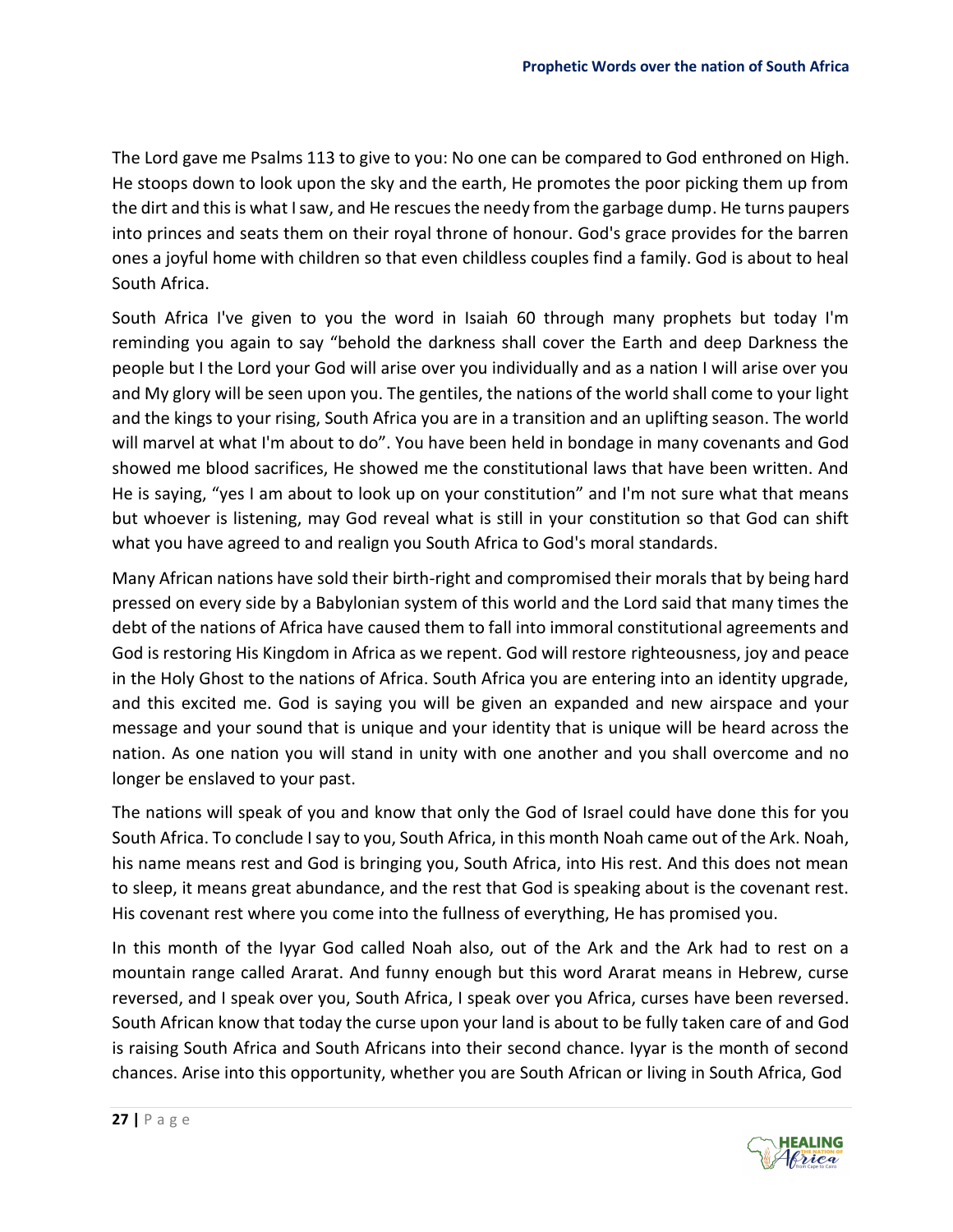is saying arise into your second chance. In this promise is a new start and those who have suffered under the curse of the virus under the burdens of the past economy will see the unexpected hand of God come to liberate them.

South Africa we are all praying for you, we have nations in the continent of Africa praying for you keep your oil lamps full and again we say to you do not grow weary. We are praying for you, we have Zimbabwe, Kenya, Malawi, Sudan, Burundi, Mozambique. We have Nations in our prayer chain praying for you South Africa. It is in knowing your purpose South Africa, as carrying the apostolic starter revival anointing that we as the nations of the continent of Africa are encouraging you this day, the 25th of April, enter into your month of Iyyar and we will see the glory of the Lord come and we look forward to see the continent of Africa set ablaze.

Brothers and sisters of South Africa we love you and we pray for you. Speaking from Zambia, thank you.

#### <span id="page-28-0"></span>**18. Prophecy by Apostle Naomi Sheneberger 26 July 2021**

#### **God will always keep His Promises.**

'God is not a man, that He should lie, nor a son of man, that He should repent. Has He said, and will He not do? Or has He spoken, and will He not make it good?" Numbers 23:19

We wage war by His WORD and His WORD NEVER FAILS!!

#### **What then could be a hindrance?**

1 Timothy 1:18 'This charge I commit to you, son Timothy, according to the prophecies previously made concerning you, that by THEM you may wage the good warfare,'

THE WORD OF GOD as well as every PROPHESY spoken over our nation is a WEAPON!

However a weapon is only as effective as the confidence and competence of the one USING IT! Our CONFIDENCE is impacted by our CONSCIENCE!

The critical point to this truth is that HIS WORD must be IMPLEMENTED CORRECTLY.

The second half of this verse says, '……having FAITH and a CLEAN CONSCIENCE which some having rejected concerning the faith have suffered shipwreck'. You mean our prayers are SHIPWRECKED due to an unclean conscience?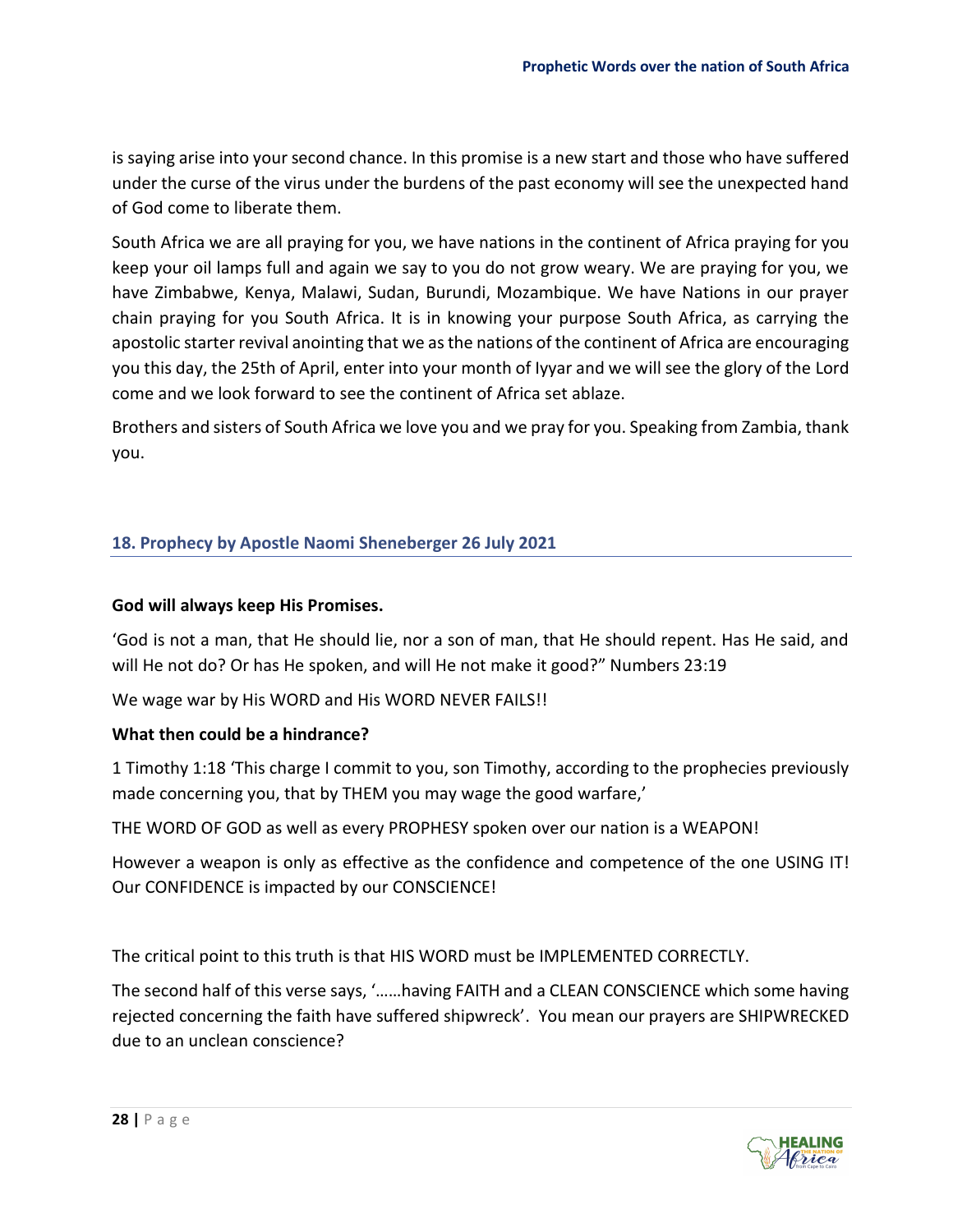YES! An unclean conscience is the breeding ground for SELF DOUBT! TODAY before you pray concerning your prayer list, examine your heart.

•Is the Spirit of God revealing anything that may be standing in the way of your FAITH. ( is your own conscience disqualifying you?)

Your POSITION of influence in the spiritual realms is based upon your CONFIDENCE in HIS COMPLETE work in you.

What about the SIN of doubting yourself?

Unworthiness, self-loathing, a victim/ orphan mindset or just a heart of self-doubt.

We are to come BOLDLY to the thrown of GRACE and CONTEND and WAGE WAR with every prophetic word spoken over ourselves and our nation WITHOUT DOUBTING the authority within us.

ALL AUTHORITY HAS BEEN GIVEN to you and is WITHIN you.

If you have unrepentant sin… REPENT!! If you have unforgiveness ….. FORGIVE. If you have SELF-LOATHING, low self-esteem or are struggling with unworthiness ……… REPENT.

Resist the shipwreck!! It is GOD who qualified you by Jesus and not yourself! This morning COME CLOSER. Speak Gods prophetic WORDS and activate FAITH over your nation with confidence.

PLEASE HOLD SOUTH AFRICA up concerning the violence.

Pray for Zambia's elections coming up.

Pray for Uganda, Kenya, Malawi, Zimbabwe.

Pray for the CHURCHES to raise their VOICES in boldness and not to become conformed to this worlds system.

Pray for your leaders to have an encounter with the TRUE LIVING GOD.

Pray for God to raise up Daniels and Joseph's who will accurately interpret the 'writing on the wall!'

BELOVED you are QUALIFIED, HE HAS DONE IT. His PRESENCE in you and His WORD is ENOUGH.

HE IS FAITHFUL.

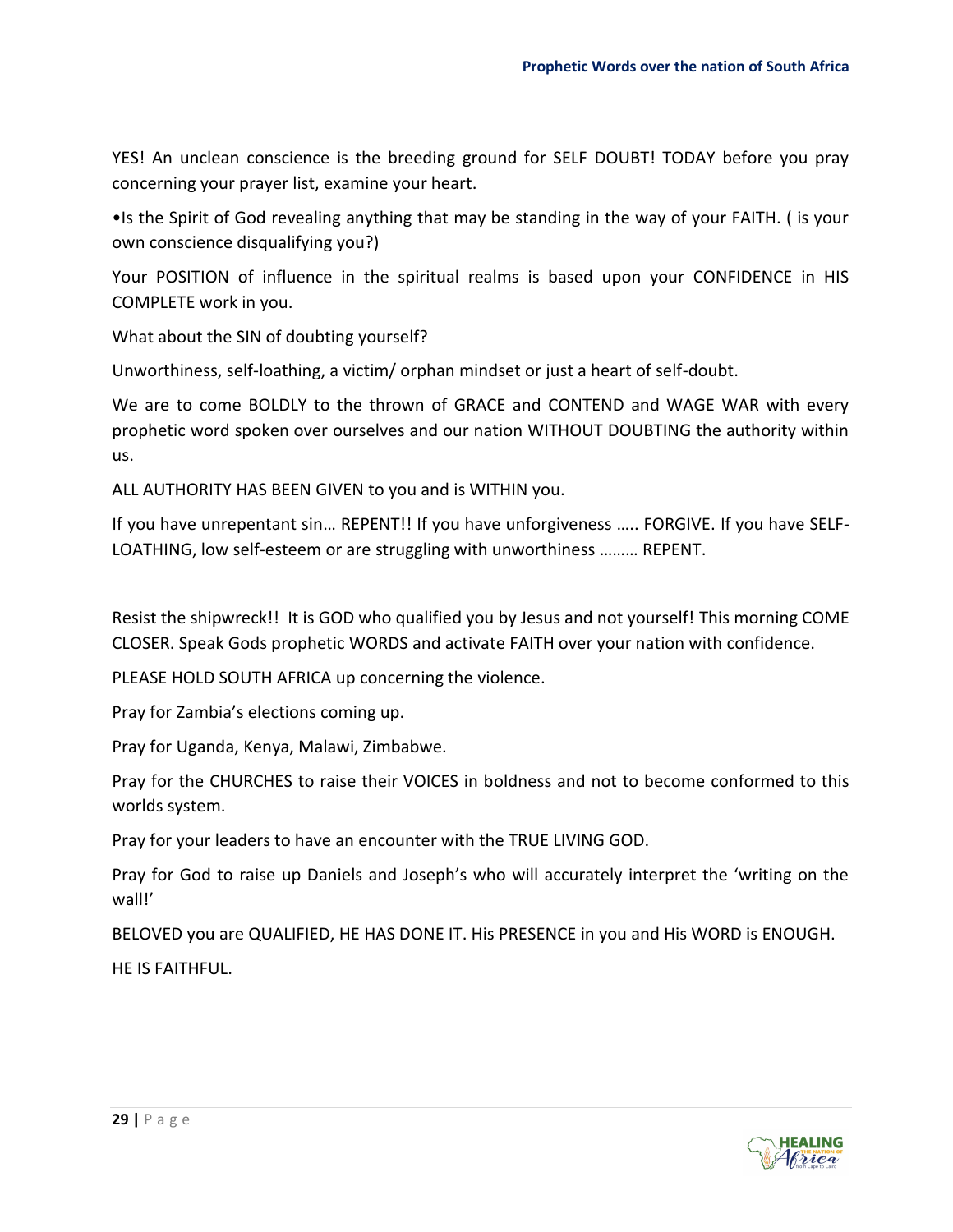#### <span id="page-30-0"></span>**19. Prophecy by Chuck Pearce - GSI Meeting (March 2016)**

Thus says the Lord:' watch the winds that come across Cape Town and South Africa, because unusual winds will begin to blow. Many will arrange their sails because a new wind has begun in Cape Town and nation after nation will set sail into this glory that I am now sending. I will separate the wheat from the chaff, you will serve together in unity. They will change the mind-set and the way you see it. Receive my breath, receive my sound as I have sent it oh Africa. I prepared you for this to carry my sound to the nations. Receive it with great joy.'

#### <span id="page-30-1"></span>**20. Prophecy by Apostle Chuck Pearce, Parliament Cape Town (11-13/03/2016)**

He is here to bring healing to the waters of SA. God put a time clock on the nations and beginning last year was South Africa's time.

In 2017 - God said My people must begin to shift.

Acts 12: This passage was referring to Passover time and I felt we must gather in South Africa before Passover time. The present government is excited to see the movement God is creating stop. We are here in this government place to decree that now a move of God is beginning that cannot be stopped. There has to be a shift in God's people. They have already killed James and they are ready to take out the next key leader but the church went to prayer!

God said 'I must have a new beginning in nations through prayer.'

Peter, the Apostle, is chained up and a prayer meeting begins in a house. An angel comes down in the midst of their praying, the same angel also went to Jericho, and went into the prison where Peter was. Peter follows the angel and goes to the prayer meeting where the people can't even believe God has come down and answered their prayers!

When God showed the time we are living in now he showed the nations that would take part in the shift of the nations. One of them was South Africa. The glory has to be unlocked.

Ezekiel 36:26: It is time for a new spirit to rise up in this nation and there is going to be a move of God in South Africa and there will be an apostolic move that will turn Africa in a new direction.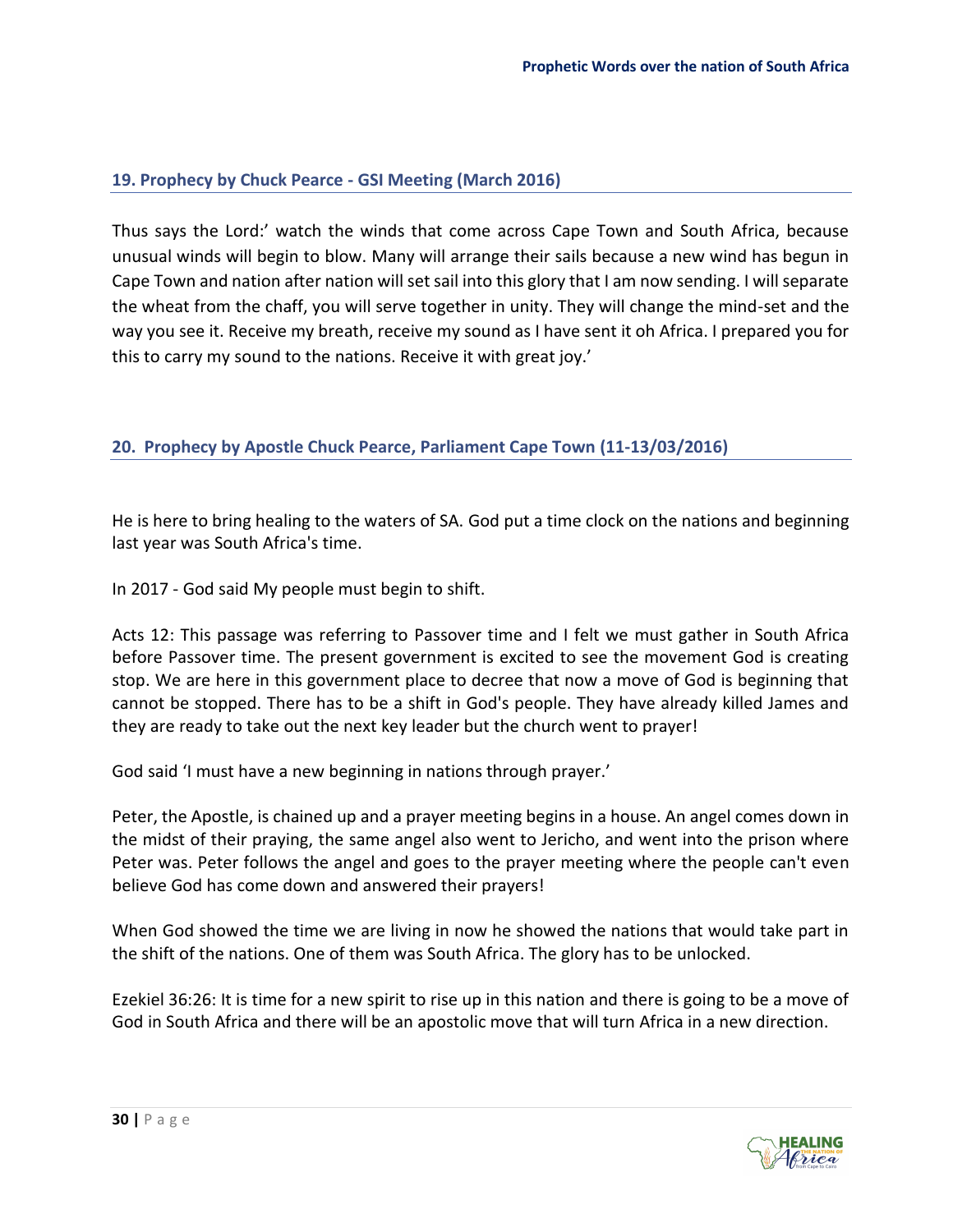#### SECURING THE GATES OF OUR FUTURE

The words that go up in heaven are held by the Lord, there is a gavel that when it is hit causes them to come down and establish them on earth. One hand holds a gavel, the other a peg. God's people are getting in place to open up the gates for the future of the nation. South Africa has to open its gates for the glory of God to come in.

All languages originate from God giving a covenant to Abraham the Hebrew. We are aligned and grafted back to the covenant. A sign God told him to look for this year was a new alignment with South Africa and Israel. It has happened with the signing of this water agreement.

This is called a Season of divine recovery! There is a reason to be here to enter into recovery so that we can advance. A season of war has come to full manifestation. A new season with a new identity. There is a war with mammon and poverty. A time to receive and watch the major shift that is occurring. The major shift that is occurring in the glory realm! The heavens are changing - Isaiah 59-60-61

The Lord Saboath is bringing angelic help to realign the generations. War from heaven to earth. A pattern from the book of Daniel where from his cry angelic help came for God's destiny to occur.

We have moved into Prophetic Declarations. They are the key to the year ahead. The power of first creates new models!

Some of the things declared in South Africa have kept it held in a repeating cycle. We had to be here in this season right now to break an old cycle so that the new move of God and identity that South Africa needs can come into place.

This is the Season of Ayin. A season linked with seventy which is linked with captivities being broken. God is dealing with past captivities being broken so that cycles are not repeated. You come to a crossroads, and you have to make a decision as to which way you go. Also linked to season of sending, breaking captivity.

The other letter for the year is Vav (6). This season is about the tent peg going down into the earth and old cycles in the land being overturned. This is what makes the season so important for South Africa.

Two symbols together - everything will either repeat itself or you connect in a new way and new cycles begin to emerge. We are here to decree that new cycles will begin to emerge in South Africa, Vav connects heaven and earth. Genesis 1. To the chaos that would love to arise we say a new order is coming from heaven into the earth.

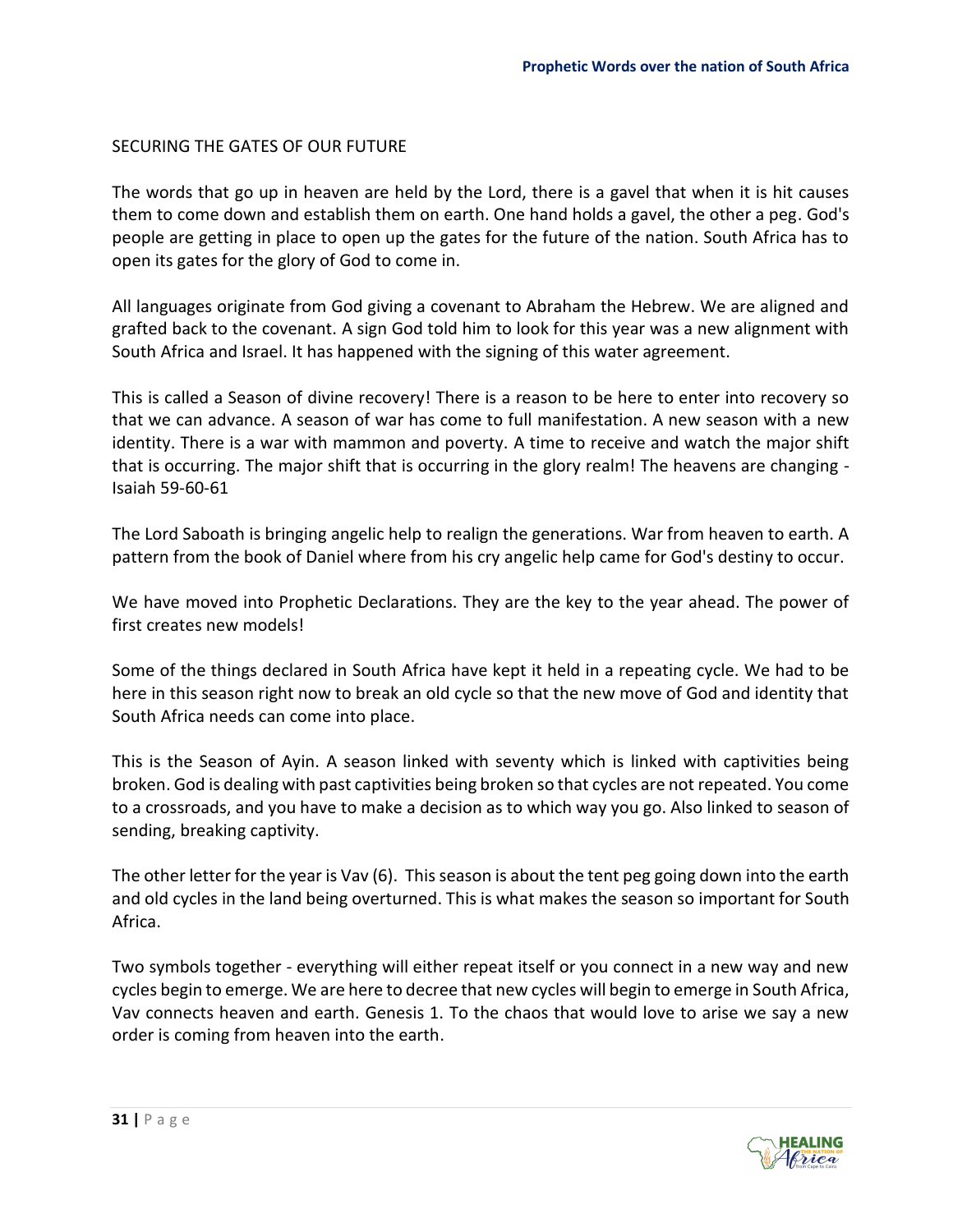Vav connects the past and future. You can go back into your past or move into your future. This meeting is vital for Africa where we can go back to an Egyptian slave structure or South Africa as its voice can be a prophet to the world. This year we rise into the identity we were meant for and our voice is heard throughout the world.

This is the year of Kingdom clashes.

Faith works in time and space. There has to be an action to exhibit faith. This meeting is a moment in the history of South Africa that will set its entire future to happen and consequently Africa. The kingdom force that the Lord spoke about in Matthew 11 where the people take the kingdom by force rises up this year. I believe you are making the turn in relationship to Israel right now. Two paths that can be taken. A path of prosperity Psalm 23. A path of iniquity linked with the past.

Today we will decree that the iniquitous past will not determine the future.

There is enough authority in this room to silence the voice of iniquity in SA. Lands are crying out for restoration. The people must echo that voice. The year of war. We must war with the prophetic word. We must bind the strong man to plunder and take what is ours. The Door of Iniquity of the past must close! Iniquity is to bend and can be passed on for four generations. We can lay claim to the future and seventy year cycles can break. Today there are seventy year cycles that will take a turn. When sin continues to be committed iniquity results. We are here today to say the generational iniquity of the past will not rule in South Africa. There is a summing up.

There are five pillars of iniquity and these are:

- Covenant breaking
- Blood sacrifice
- Innocent Bloodshed
- Sexual immorality
- God robbing

The iniquity cycle began in heaven with Lucifer, was linked with trade, he was cast down and all iniquity can be overturned. Satan builds the five pillars of iniquity and puts decrees with them and it is the decrees from the iniquity that rule the territory. The strength of the iniquity as it is planted and the words spoken with it rules the territory.

Vav comes down in the midst of it and is like a tent peg that sets a new covering in place. David did the same thing when it was time to bring the ark back into Jerusalem. Saul was not concerned about bringing back the glory. This war is over the glory of God that is linked with treasure, wealth, abundance, favour, splendour, majesty.

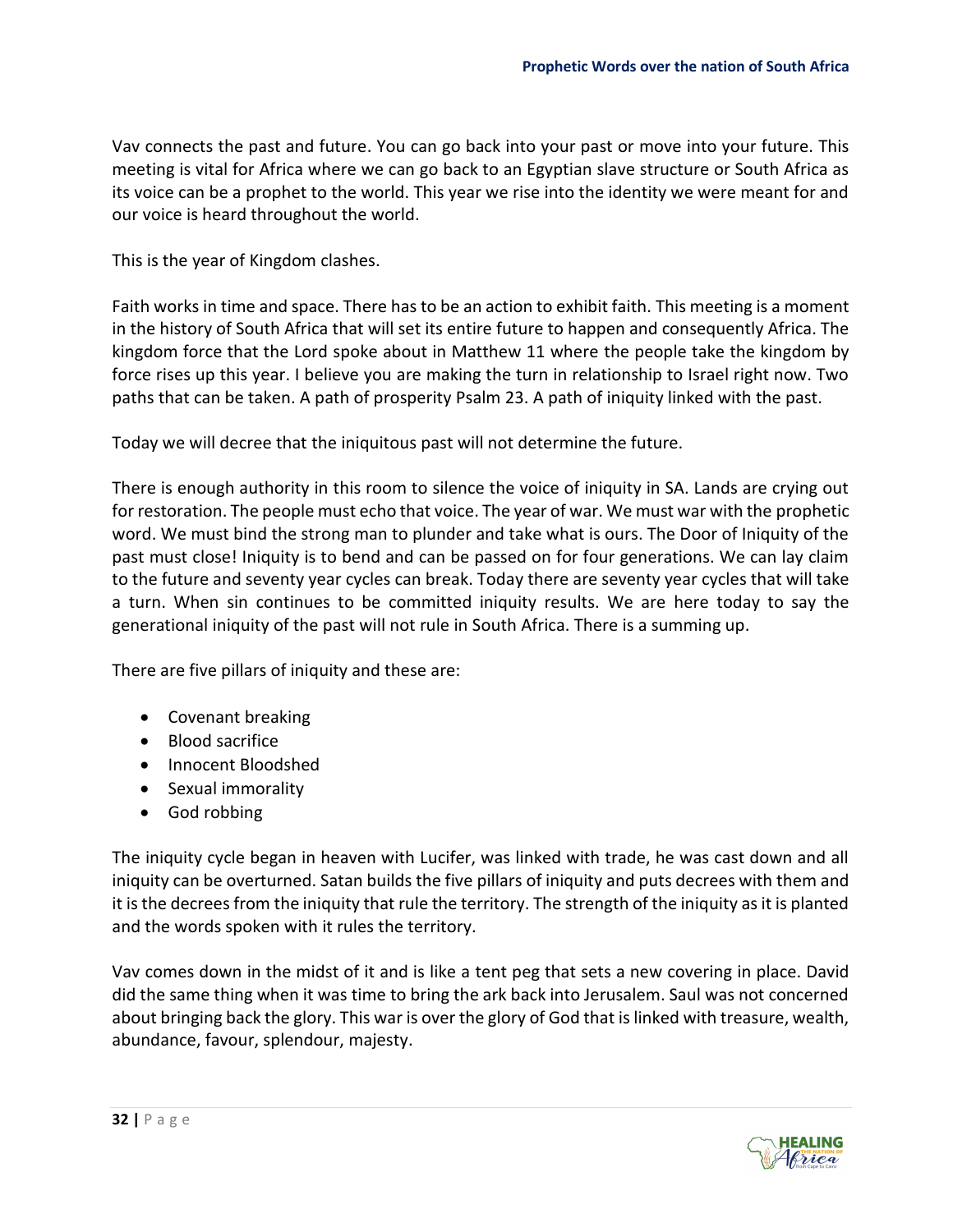Everything that would rise up to repeat the cycle in a meeting like this has great authority and is able to overthrow. Israel was in Babylon but the time came for them to be released. So it is with South Africa. The weight of God's presence is here to overturn the captivity of the past.

#### Ezekiel 36:26

*'*I am going to remove the heart and spirit and give you a new heart and spirit.' God will do this to show the world by the demonstration. This passage leads into the scattered dry bones in Ezekiel 37. What has been scattered in the past, God is going to start to draw together as of this day. God tells the prophet what to say and everything happens except the breath doesn't come. Then God says to prophesy to the breath. Look at what God has said and prophesy again. Prophesy to the hope deferred. Tell all the structures that caused the hope to be deferred to go. I will put My Spirit in you and I will put you in your own land...you will know that I have spoken.'

This is the year of Gods performance and in the midst of it, things that have been scattered in the past will come together.

Three vavs God said to bring and leave them here.

'Over these next six weeks I will redefine this land. Even though the enemy will make a great attempt to rise up recreating structures from the past, angelic hosts are now on their way. Even though you see in the streets a lot of confusion I will even cause some to fall in the street representing the last season arising. It is now My desire for my glory to rise from the foot of this land of Africa and blow across the land and all nations will observe the workings of and going on of My hands in South Africa. I have chosen this land for now. I have chosen these people for now. This role is for now.'

'There will be a divine reversal in Cape Town. There will be a divine reversal in Pretoria and there will be a divine reversal in Johannesburg. I say to you there is a movement now to realign this land. Watch as I begin to lead my people. Watch and listen carefully for my word will be heard throughout this land. That which is covered in this land and the past, it will be redefined within the next six weeks and a new covering will come to this land. I have put in motion a movement from heaven now that movement will begin to be seen in the earth realm. I have sovereignly gathered you to a place where a wrong cycle began and now in this moment I will reverse that cycle, although you have never seen what My glory displays in this land I will begin to display My glory now in a big way. South Africa has been destined from decades and decades and decades. I have longed to see a movement from generation to generation to generation. A double fold move of my Spirit, and I say to you, now it is beginning!'

In the midst of this place we decree the new identity of South Africa will now arise. In Jesus Name! Hebrews 11:23

Set in place a council - Apostolic/Prophetic, Chief Justice, Traditional Rulership. Break the hold of the beast on South Africa. South Africa has a beastly face - crocodiles, lions etc. Every influence of the spirit of the beast from the sea we declare it broken from today

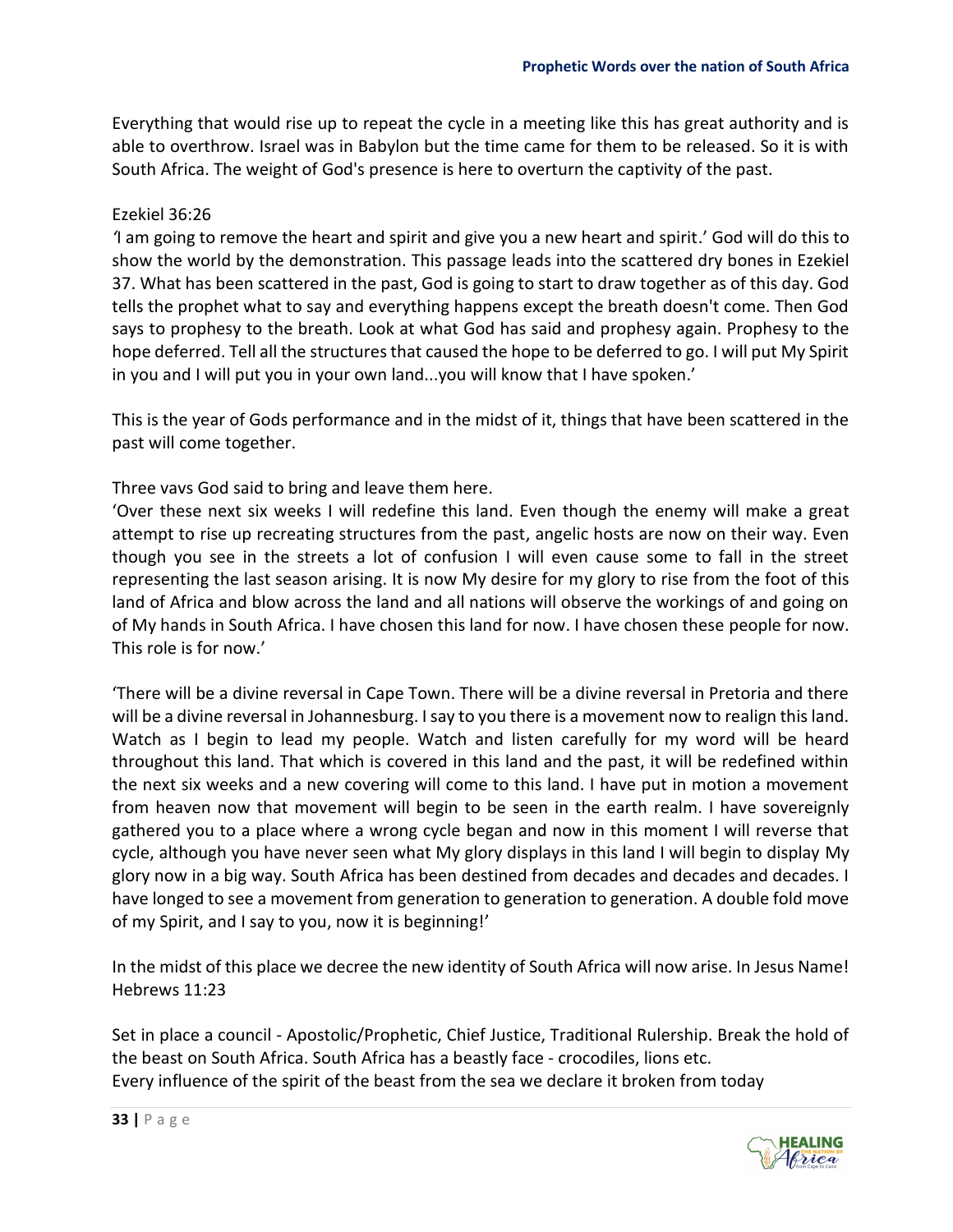I decree that this will represent the motion of heaven, the action of the great council of heaven taking action. Thank God for the meeting and this nation. Thank God for the journey so far. Declare the peace of South Africa.

We bind principalities in heaven and on earth manipulating the destiny of South Africa, the spirit of the dead, powers of the grave, corrupt spirit, spirit of prostitution. We break every covenant that rules in this nation. We set a bloodline over this meeting as we enter into this realignment. A beginning from heaven and the covering of death over this land is broken. Decree that the covenant God has made with South Africa now begins. Decree that the Rahab spirit is broken. Decree that the first plan of God for South Africa will come into effect. Repent, forgive, and have mercy on us God.

New song breaks cycles - Nothing can stop the workings of God, the purpose of God, the decrees of God, the movement of God in this land. Let the changes come. We have witnessed the beginning.

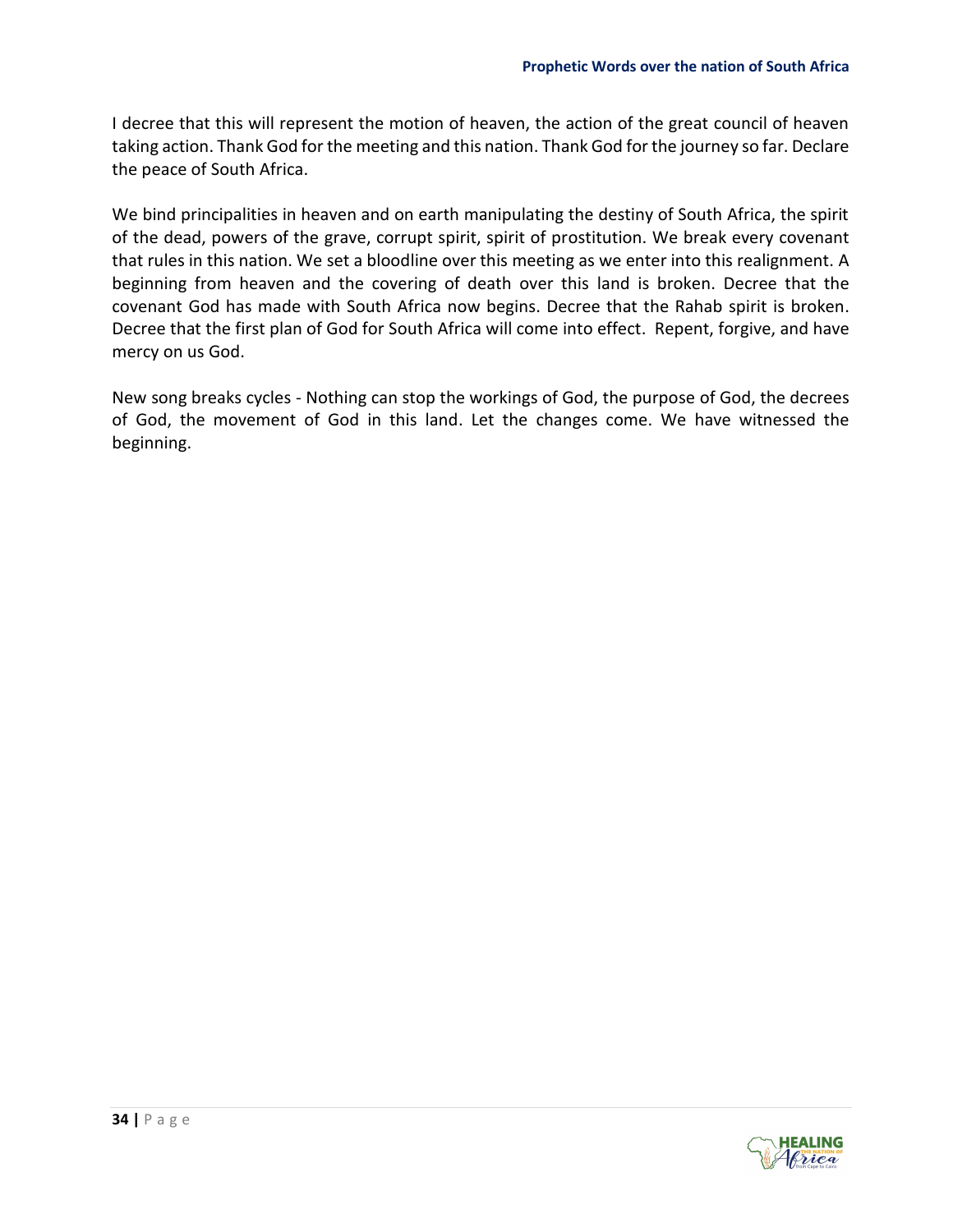#### <span id="page-35-0"></span>**21. Prophecy by Rebecca Greenwood : 4 July 2020**

God Is Calling the Reformers, The Ecclesia and The Prayer Warriors And Positioning Us For Global Awakening, Global Harvest and Transformation

Africa, you are on the tipping point. You are in the new era of the greatest harvest that the continent of Africa has ever seen. And it will be birthed from the heart of Africa. And the Lord spoke very clearly to me that Botswana is like a heart, it is like the heartbeat of what is going to reverberate out and awaken South Africa and Africa. God is uniting Kenya, Botswana and South Africa for this reformation.

We are in the greatest awakening in the history of Christianity. Hear me, this is a word of the Lord for you in Africa. The fire, the Holy Spirit Pentecost Glory Fire that God is birthing in Africa, that He is birthing in Botswana, that He is birthing in South Africa, that He is birthing in Kenya, He says it will cause awakening that will sweep across the continent of Africa, it will go into Malaysia, it will go into Egypt, I even hear the Lord saying it will go over into India; it will even spread from Africa into many Latin American nations as well.

So I hear the Lord saying that the fire that is being kindled in this time - see, what the enemy meant for harm God is using in this season to cause there to be such an awakening of intercession and Pentecost fire moments- not just a day - fire moments and encounters that happen with the intercessors, happen with the Ecclesia, that will be ignited and rise up. That there will be that intercession that resounds out in the atmosphere that will bring the awakening of revival. We know the promise from Habakkuk 2:14 - The earth shall be filled with the knowledge of the glory of the Lord. And this is where I really want to start prophesying specifically.

#### **This is what the Lord said to me about Botswana:**

Botswana, I see the Lord moving in your midst in this season. And I instantly saw in the Spirit the heartbeat, the heartbeat of the Father - I saw the heart and I heard it beating. And then the Lord said this - "The attempt of the enemy to try to come and take the heart of the resources of the land has been discovered" (you will know what that means more than I do). The Lord says it is discovered, it has been discovered, and it will not succeed. He says the resources in the land will come into an increased measure of cultivating and discovery that will cause even further economic increase and positioning for Kingdom purpose in the days ahead, in this time frame. The Lord actually spoke to me that we're in a four year time period- 2020 - 2024. That we are in a key period of time, of intercession and arising. The Lord said within Botswana there will be further impact and partnering together, within South Africa and Botswana, of the Ecclesia and the marketplace and the government for the days ahead.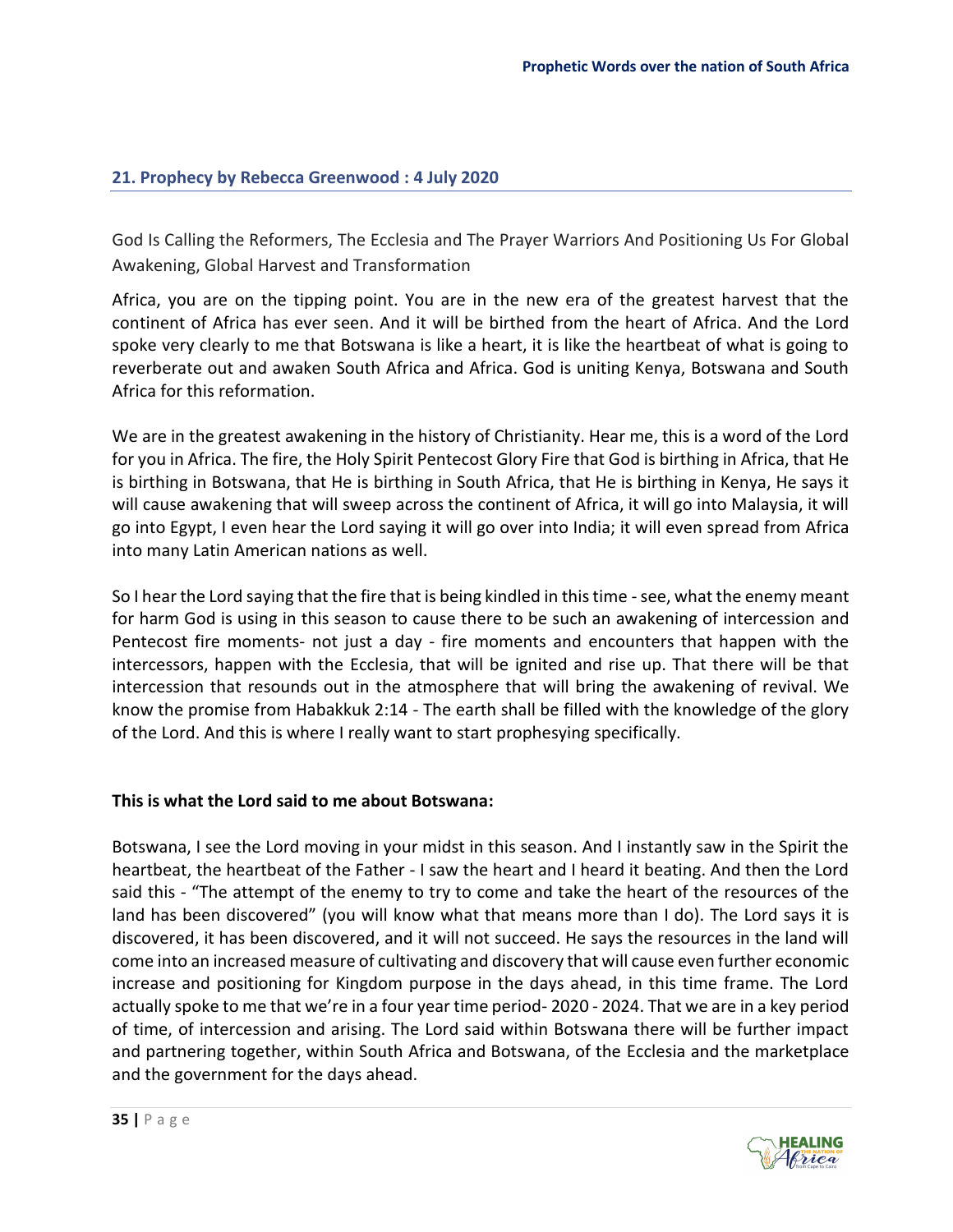#### **Kenya:**

The apostolic mantle that God has placed is increasing in this season, and there is a converging together that is coming with the Ecclesia. Literally, I saw a converging of Kenya and Botswana partnering together for what lies ahead in this whole region of Africa. But what is being birthed is not just for that region of Africa, it's for the whole continent of Africa. The Lord says it is a new era, it is a new day, and He is raising up His sons of thunder from this region of Africa to release and decree the apostolic prophetic purposes of the Ecclesia across the continent, in every sphere of culture and within every sphere of culture. I'm going to say that again- government, media, arts and entertainment, education, marketplace, and I even just heard the Lord saying for Botswana, what's going to begin to unfold is Botswana will become a key leader in the apostolic prophetic movement within the marketplace arena, and even that there will be great favour governmentally on Botswana for what He is doing from the heart of the region.

I heard those words, then the Lord opened up my hearing. I could hear the sound of South Africa in intercession, and I could hear the sound of the land. Romans 8 - creation is groaning. There is a sound of groaning of the glory of God that is rising out of the land and in the atmosphere of South Africa, Botswana, Kenya - that whole region. Even right now when I'm speaking this and prophesying it, I hear it, and it's a sound of awakening. As that sound is rising up, it literally carries the sound (I know this sounds different) of Pentecost. The Lord says there have been moves of God in the past season in South Africa and in Botswana and in Kenya, and the Lord says the sound is echoing out from the land and as the intercessors begin to pray, the Ecclesia- we all are to be praying: the apostles, prophets, pastors, evangelists, teachers- in that place of intercession...

The altar of consecration that has been established in unity in South Africa has captured the sound of the land, and you are uncapping, and you are awakening, and you are releasing the fire and glory of Pentecost from the heart of Africa, from South Africa. And literally, it's like I could see after I heard that sound, I looked at Kenya, I looked at Botswana, I looked at South Africa on the map and I just saw Pentecost fires just begin to pop up across the region. And as it did, it began to sweep across the continent of Africa.

God is about, in this season that we are in, this next three and a half years, what He will do for you governmentally, what He will do for you with the resources in the land (Oh wow! Every time I say that I just get Jesus bumps), literally the gems that are in the land, the Lord says, "You haven't seen anything yet!" - what is about to be uncovered and discovered, and it is positioning blessing for Kingdom prosperity for the harvest that will sweep across the nation of Africa.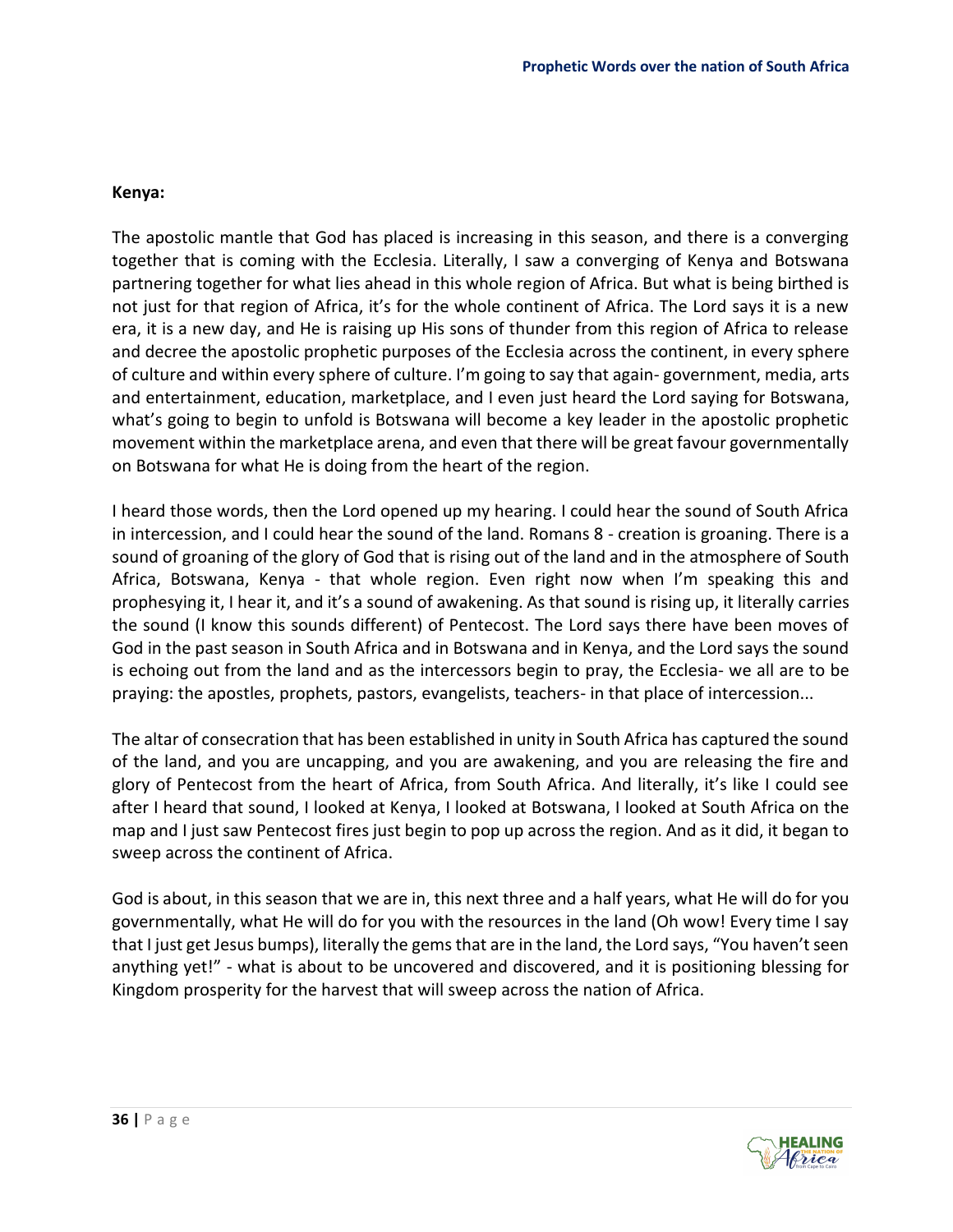So there's government and there's marketplace- and the resources are going to begin at an exponential rate of discovery and increase in the land. And this is the sign. Because as you were praying and have converged together, the altar of consecration that you have established in the region, of unity, has uncapped and awakened the glory in the land.

So not only is there going to be revival and awakening in the Ecclesia and in the 7 spheres, but the land of Africa, the land of South Africa, is being released in the blessing of the Lord. Hear Me, the Lord is saying this blessing that will come from the gems and the resources that are coming forth will be a blessing for the Ecclesia for Kingdom purpose for the harvest and transformation of nations.

#### **Word for Botswana :**

I see the centre of the nation of Botswana and I see an altar of surrender and consecration. And I literally see around the borders, even of the nation of Botswana, there's going to be intercessory houses, intercessory ministries, prophetic ministries that are planted even around the border of Botswana to surround the nation in that intercession for what is needed in that three and a half year period of time.

#### **Word for South Africa :**

I also heard that South Africa as a whole, it is time for exponential harvest. And that you have stewarded this season very well. The apostles and prophets have stewarded this season of COVID-19 lockdowns well to cultivate the wells of revival, and the Lord is saying even as you begin to meet in person there will be a gathering and converging, there will be Holy Spirit Pentecost Fire explosions, outbreaks that will occur when you're able to convene again. For the whole region of South Africa, there is going to be such an awakening that even those that have worked against, that have fought against, those that have persecuted the move of God that's been breaking out, that there will be a harvest of souls that will come even among those that have stood against the work of God.

#### **Word for Zimbabwe :**

Zimbabwe is about to experience a fresh wave of His glory, and that Zimbabwe is a very key player in this season as well. God is breathing His breath of life onto Zimbabwe, that the governmental call on Zimbabwe will begin to rise up in righteousness in this season for awakening in that nation.

#### **Word for Kenya :**

You are the apostolic centre of what God is birthing in this region. You carry the apostolic authority of what is being birthed in this region.

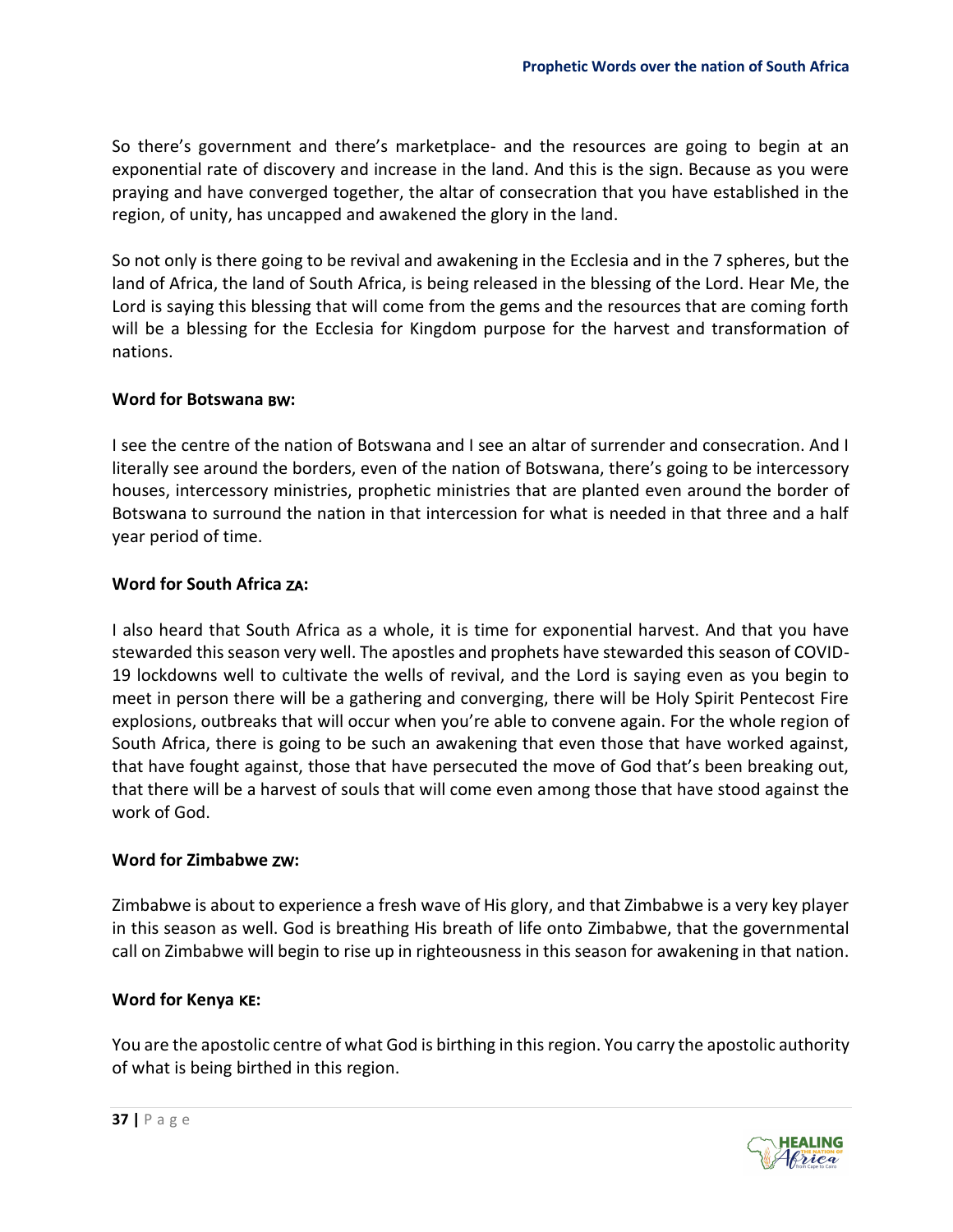We are in that new era of global awakening and I want to encourage all the intercessors across the nations of the world. Great moves of God, even in the Bible, are birthed from the place of deep intercession. Intercessors carried the burdens to see the miracles and the signs and the wonders that began to occur. It was the deep intercession that caused the hand of God to move for the angel to deliver Peter out of that prison cell (Acts 12). It was that deep place of intercession for ten days when they were all together, likeminded, praying and the Holy Spirit fell at Pentecost. Listen, when Paul and Silas had that encounter with that slave girl in Philippi, they were on their way - where were they going? They were on their way to the place of prayer.

So when we are that prayer army and those intercessors, and we groan, we capture the groan of revival, we capture the groan of travail for this season, this era of awakening- what will then begin to unfold is the greatest awakening that we have seen in the history of Christianity.

So I want to encourage all of you intercessors, we must rise above the chaos and the darkness, and encounter Him in His glory and see from His heavenly Kingdom perspective. Then we're able to see fully what's going on and say, "Lord, this is the most opportune moment for awakening that we have ever lived in, in the history of the world." And this is the time that we are in, where there will be harvest and there will be transformation.

In the '80s Almolonga, Guatemala experienced great transformation, and they're still in it. If He can do it there, He can do it everywhere! So I want to encourage you intercessors, I want to encourage the Ecclesia, to be those prayer warriors. God is calling the reformers, the Ecclesia and the prayer warriors and positioning each of us for global awakening, global harvest, and transformation.

#### Isaiah 60:1-3

Yes, there's darkness, there is darkness that covers the earth and deep darkness the peoples, but the glory of the Lord will be seen on you. It'll arise on you. And as we rise up in that place, darkness will begin to flee, and we will see nations and kings come to the brightness of the dawning of a new day. Just as Daniel prayed to come into that place of the next victory, he said, "Lord, awaken my glory!"

God has awakened our glory to such a place in this season that we'll be used strategically in the greatest awakening that the world has experienced in Christianity. What an incredible time to be alive! What a challenging time to be alive!

It is time we rise up as the Ecclesia and chase the devil out! Let us arise and claim the Kingdom inheritance that God has given us- which is our cities, our regions, our nations, our families and our spheres of influence. It is our time to arise and shine in this season. Amen!

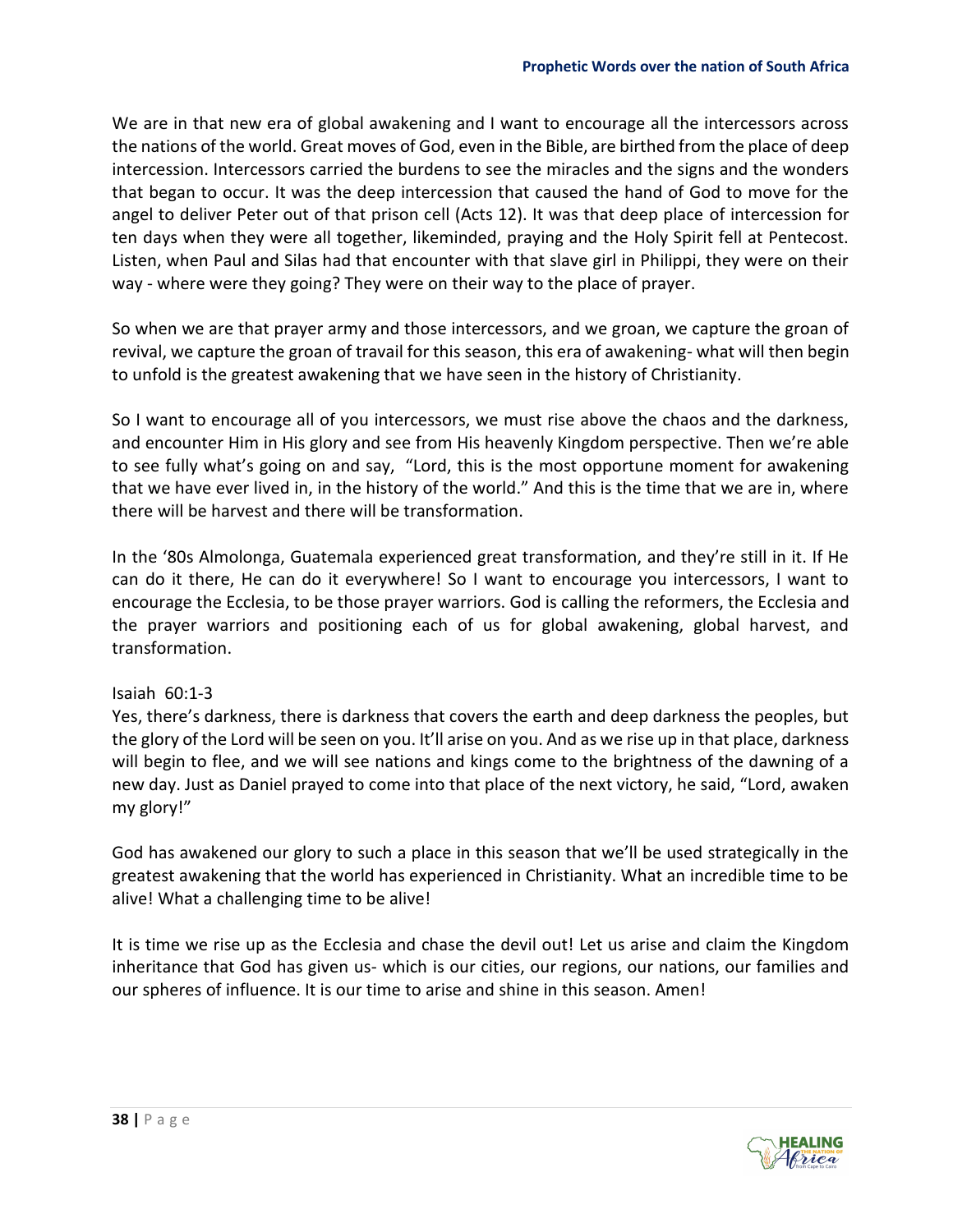#### <span id="page-39-0"></span>**22. Prophecy by Apostle Emmanuel Kure 2016**

#### **Cape Town, 11-13 March 2016**

We want to touch the soul of Africa from this ancient room. God needs to connect with foundations to correct the future. See yourself as a heavenly legislature sitting before Almighty God to decree the future not only of South Africa but the whole world. Today we are making history and history is about to be made.

This year is a Jubilee year and in Jubilee separations take place from old to new, there is a new garment. The kind of shaking South Africa has been in, is about bringing the separation and a new garment that God has determined for the nation. It is time for SA to stand up strong, together as one nation, to speak as one nation because in this season God will break the walls of division and unite the nation in such ways as it has never known. Every wall of difference is going to fall from this season. Reasons for this - Isaiah 51:9-10. South Africa is so significant for Africa and if it fails Africa fails. There are two nations in Africa that are key to the destiny of the continent, South Africa and Nigeria. We need to manage the nations to fulfil their destiny.

At the end we will join hands in a decree against the spirit of Leviathan and the Beast, Rahab the Harlot - the spirit of Prostitution, and the spirit of corruption. If we can deal with these, a highway will open and things will change. Lies distort destinies. The greatest threat to the kingdom of God is the spirit of Lies. It will be the greatest contention against the kingdom of God - the refuge of lies must be destroyed. These walls must fall for Africa to connect with her destiny. And this is the year of connecting.

Awake - this is what God is saying to South Africa, especially the church. It took the covenant of Jubilee to bring down Jericho and open its gates. Jericho was the headstone to stop Israel entering into the Promised Land. A demon was out there to stop Israel entering its destiny, this is the same spirit stopping South Africa. For Joshua to defeat this (Joshua 6:6) he called for the priests of the land. Today we are going to apply the laws of Jubilee to release South Africa to enter into its destiny. If you want to throw away the old and enter the new, call upon Jubilee. Seven priests carried the shofar and blew them for seven days and will go round seven times. Rahab was an ordinary woman (Isaiah 30:7-10). It was about defeating an ancient spirit that was holding the nation from entering its destiny, we will ask the Lord today to cut off the dragon - Isaiah 51:10.

As I entered this city God defined this city as a warhead city, a spear. It is like the function of this city is to lead the way of the battle to open gates that won't open. It will be a city that fights battles for this nation. The arm of the Lord cut off Rahab and the dragon. God is going to make a way for this nation today. He is going to break from this place the veil that seems to be holding the people. Isaiah 25:5-6 Amplified.

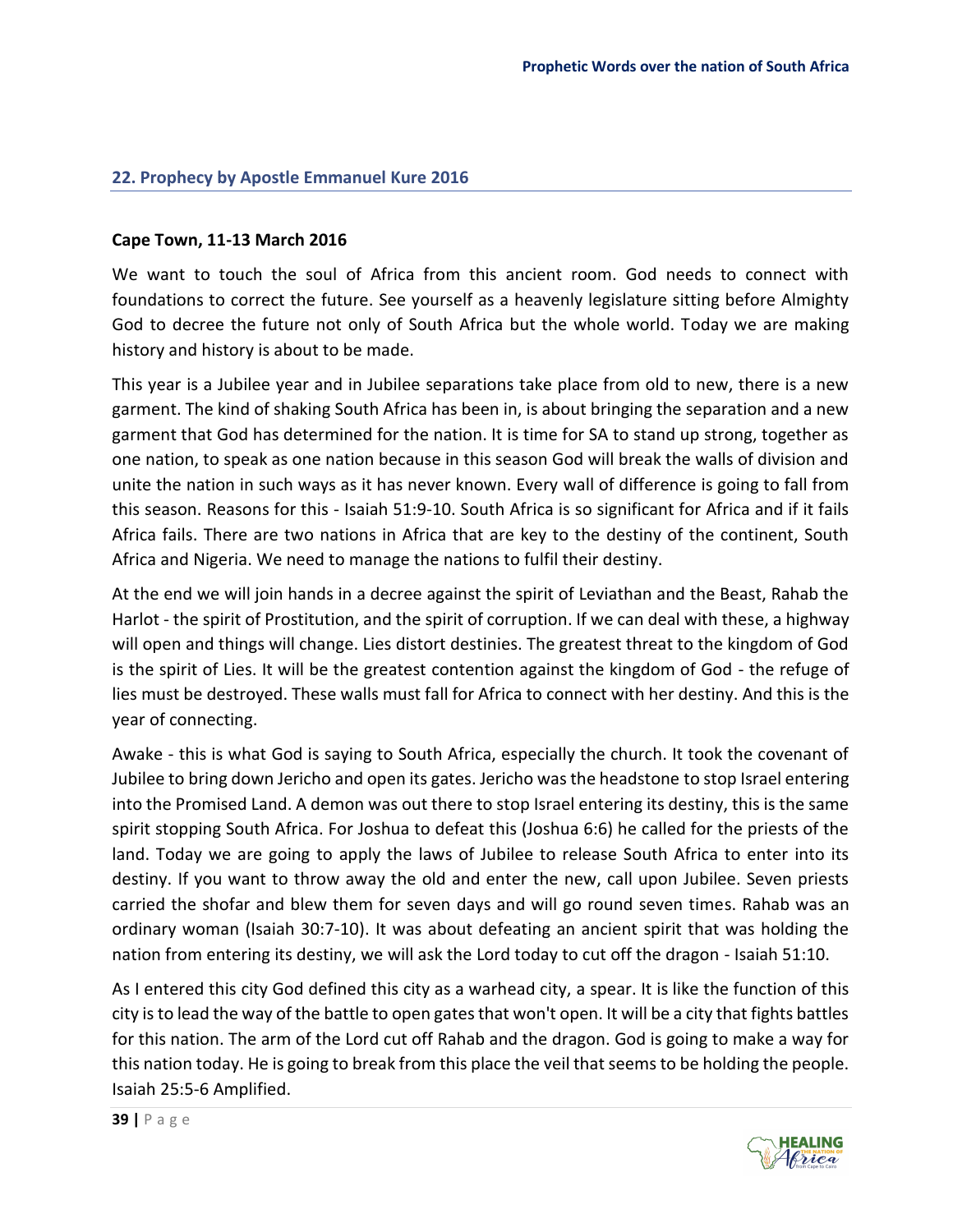Today in this parliament we are going to welcome the reign of the Lord. He will break the veil over all the nations. South Africa must survive, succeed and get its act together. It is not a mistake that South Africa is entering into some agreement with Israel concerning water. Nations are ruled by the sea. The beast, dragon rules from the sea. If Israel brings the salt that heals the seas of South Africa it means something.

Four nations carry the blueprint, mandate for Africa: Ghana, Tanzania, Algeria, and Ancient Egypt. We need to go back and restore what God was revealing as the destiny of Africa. Executing nations that will define Africa are South Africa (the past was not a mistake. It was God preparing for destiny), Nigeria, Kenya, Algeria.

#### **Prophecy by Apostle Emmanuel Kure : March 2016**

South Africa has the mandate to bring healing to the nations. You were meant to find solutions for the nations, bring their healing. That is meant to be the new attitude in this new season.

#### <span id="page-40-0"></span>**23. Prophecy by Apostle Emmanuel Kure, Parliament 18 May 2018**

*Who has ever heard of such things? Who has ever seen things like this? Can a country be born in a day or a nation be brought forth in a moment? Yet no sooner is Zion in labor than she gives birth to her children. Isaiah 66: 8*

One visitation can change the destiny of nations forever. God is visiting in this year all the nations that are connected to destiny, of the world He created. Who would have thought that God would impose Trump over America, and now he has begun to make alignments with the heavens, declaring Jerusalem the united capital of Israel. In just a short period of time God has visited Zimbabwe, where President Mugabe was removed without any bloodshed, and in South Africa President Zuma was forced to resign as well as the Prime Minister in Ethiopia. In just one year God has begun a process of bringing change to the nations.

We cannot understand what is happening in South Africa, without understanding what God is doing in the nations. The appointment of President Cyril Ramaphosa is God starting to position His sons to begin the work of redemption – in line with the word …all creation eagerly awaits the revelation of the Sons of God – Romans 8:19. This was the ANC assignment from the beginning, through its lineage of God-fearing men who were founders and leaders of the organisation, but this assignment was somehow lost in the process. Ramaphosa who in his youth knew the Lord Jesus and was a leader of Student Christian Movement at his university days, comes from the lineage of the priesthood of Messiah. In this season God is releasing sons of the kingdom to lead t

**40 |** P a g e

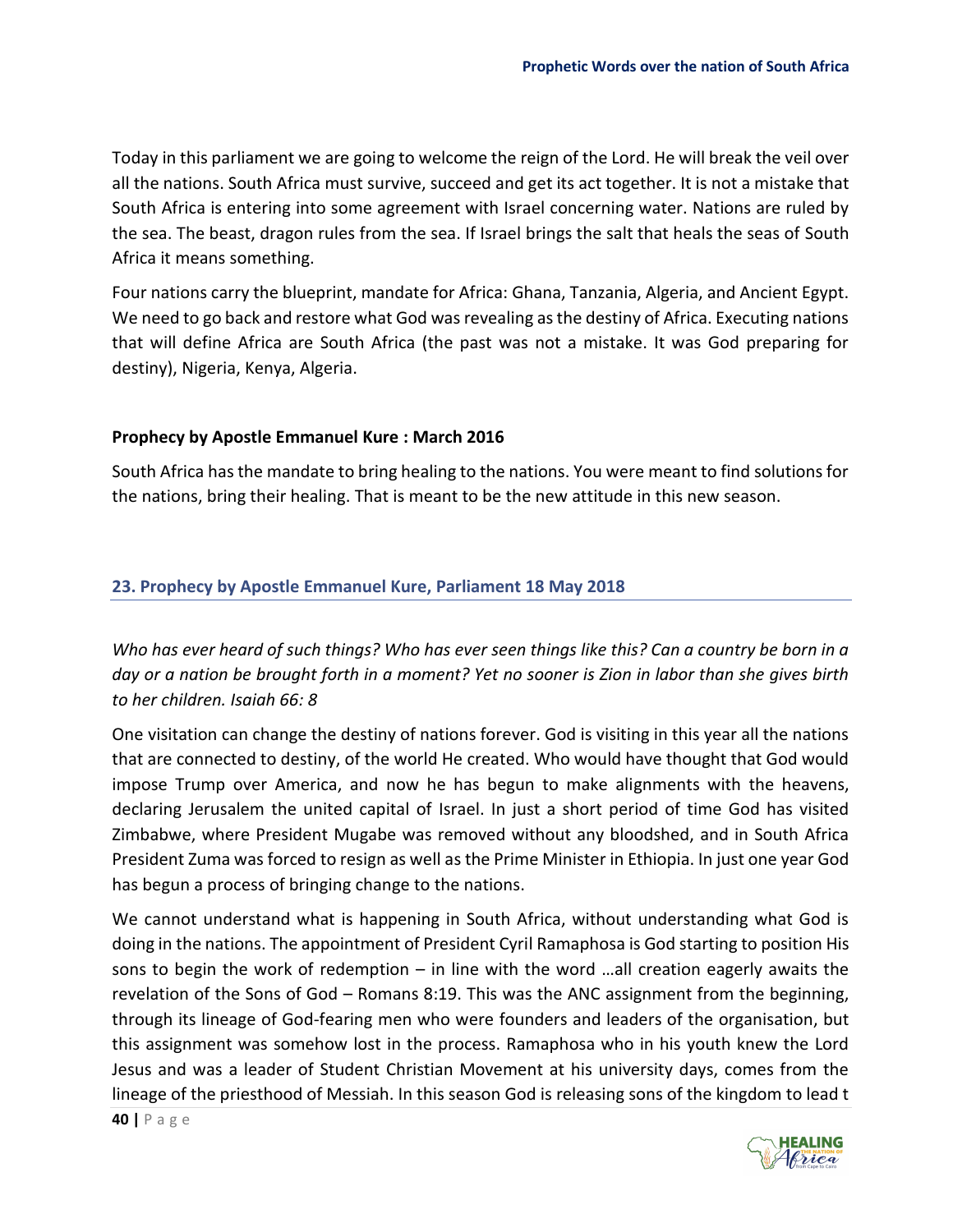the nation. The same womb that has given birth to Ramaphosa, will give birth to South Africa. But and if he – Ramaphosa he does not resume the work of redemption the land would vomit him up.

This season of 2018 – 5778 in the Jewish calendar  $-$  is a time that opens the nation to a place of destiny, in which those who have been forgotten would be remembered. God is realigning everything and will use what is perceived as foolish to accomplish his eternal plan. South Africa must focus on the good future that God has prepared for her and to forget her past. South Africans must give thanks to God for all the processes that have taken place to give birth to South Africa as it is today — the good and the bad – with the understanding that God has never left or forsaken the nation.

I dream of a united South Africa, where all the voices are collapsed into one South African voice. This unity must begin with the Church.

#### <span id="page-41-0"></span>**24. Prophecy by Apostle Emmanuel Kure :13 April 2019**

South Africa, your set time has come.

It is key that South Africa finds its place in the nations of the earth, otherwise Africa is lost.

God said that it's time for South Africa – before the elections and immediately after the elections [2019] – to begin to command ancient landmarks to shift (that is the first assignment). You must tell the South Africans to make the Kruger foundations to shift. He said that whether South Africans like it or not, it still rules them. He said that but I placed it there for a purpose, for a season. I imposed it on the land. The Kruger mystery was never a mistake, has never been a mistake, I have said it everywhere in the Word it was pre-planned before the beginning of time. You can't wish it away.

We are entering into the seasons when God is causing foundations to shift. When foundations shifts, orientations will shift. Mindsets will shift. The Afrikaners will start thinking differently. And the so-called indigenous tribes (forgive my choice of language 'so-called indigenous tribes') will begin to also shift their thinking. There is a season of convergence when the walls are broken. And God said He is going to do things to make those walls collapse in South Africa. God is breaking the walls. The indigenous tribes must not feel an imposition. No, from the beginning God planned it like that (you will forgive, I'm not racist, thank God I'm dark skinned….). God imposed His Will on the land in other to raise salvation for the land. He sent a savior nation to reset the direction of the land so that the land can fulfill its destiny.

You are the most beautiful nation in Africa, it didn't happen by chance or by the will of the indigenous tribes. It was imposed even in the midst of battle, the land was built. True or False?

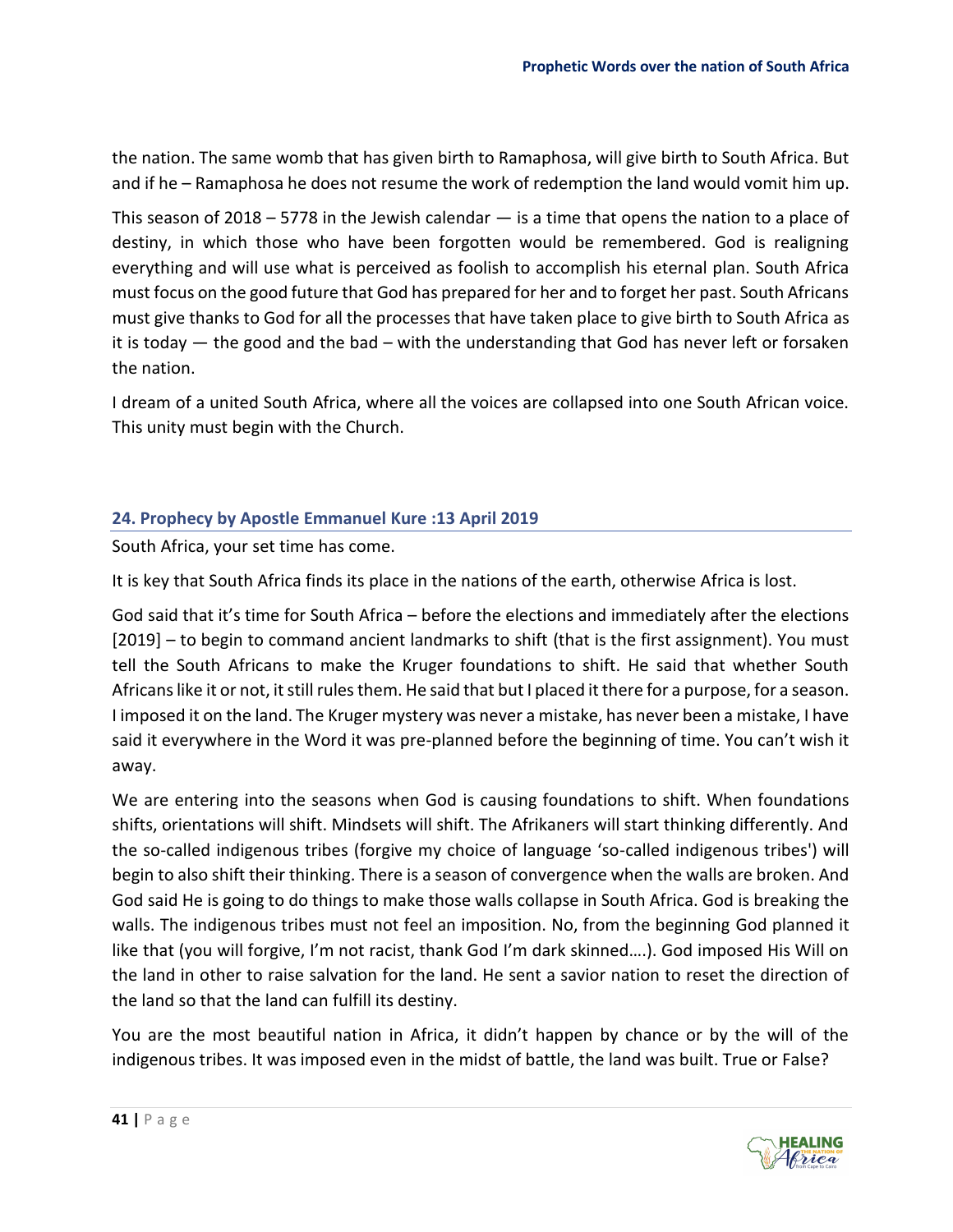There is no freedom to fight for, there is only God's Will to fight for. A white must be able to embrace the black without thinking in his heart for one bit he is inferior and the black must embrace him without thinking that he is an imposter, he is a thief. It is the Will of the Lord for a purpose – the divine purpose. Africa, particularly South Africa is supposed to be a model for the world. That's why there isa mixture of all kinds of traditions, cultures and tribes in one. There is ancient and modern – mixed together, mixed oil – to teach the world how in your placement. And your confusion will be worse, and you will eventually lose everything and lose identity and lose purpose. And the season for the collapse of all things is upon us now.

Shifts are not always pleasant; they are sometimes painful. Don't pray for a shift if you are not willing to pay the prize. There is always a prize attached to a shift. You lose something, you gain something. That's what happens in shifts. Otherwise, don't pray for it. Don't pray for revival if you are not ready to lose something. Revival will take away something from you and bring something new to you. Don't pray for what you are not ready for.

God said the Kruger foundation must shift for My original purpose to take over. I'm about to take over his landmarks and take the land to another place, in another direction. He said you must tell them to go to the gates and begin to prophecy this new shift from that old foundation to the new. Because whether the blacks and whites like it or not, the Kruger spirit is still holding fast to the land and will not let go. It's affecting mindsets, it's bringing about split personalities. One second you wish for something the next second you wish for another thing. You sit with the blacks they speak in two tongues – split personalities. You speak with the whites, somewhere along the lines it comes up – split personalities. I said God where is this coming from? He said it's the spirit. We must kill that spirit, we must make it die so that the next can take over.

I saw pillars like that, huge pillars with some beautiful decorations, ancient decors on top. And they were there, I think they were four corners (they were not round) but they were standing high and they had decorations. And the Lord said, that represents the Kruger spirit. He said watch, I AM pulling it down. And suddenly I saw the earth open under it and pull it down. Then I saw in its place a beautiful round circle, beautiful glory, like a rainbow built around where it was. And I saw a new foundation coming out. And I saw another pillar, a new pillar, beautiful. And I saw it rise to the heavens. He said, I AM about to birth a new nation that is founded on the purpose for which I made them go through what they all went through. I made the migration to take place by a provocation. And I made a tribe to lose control so that I can mix the bloods, I can mix them up in order to raise one nation that will become a standard for Me against the other nations in the time to come.